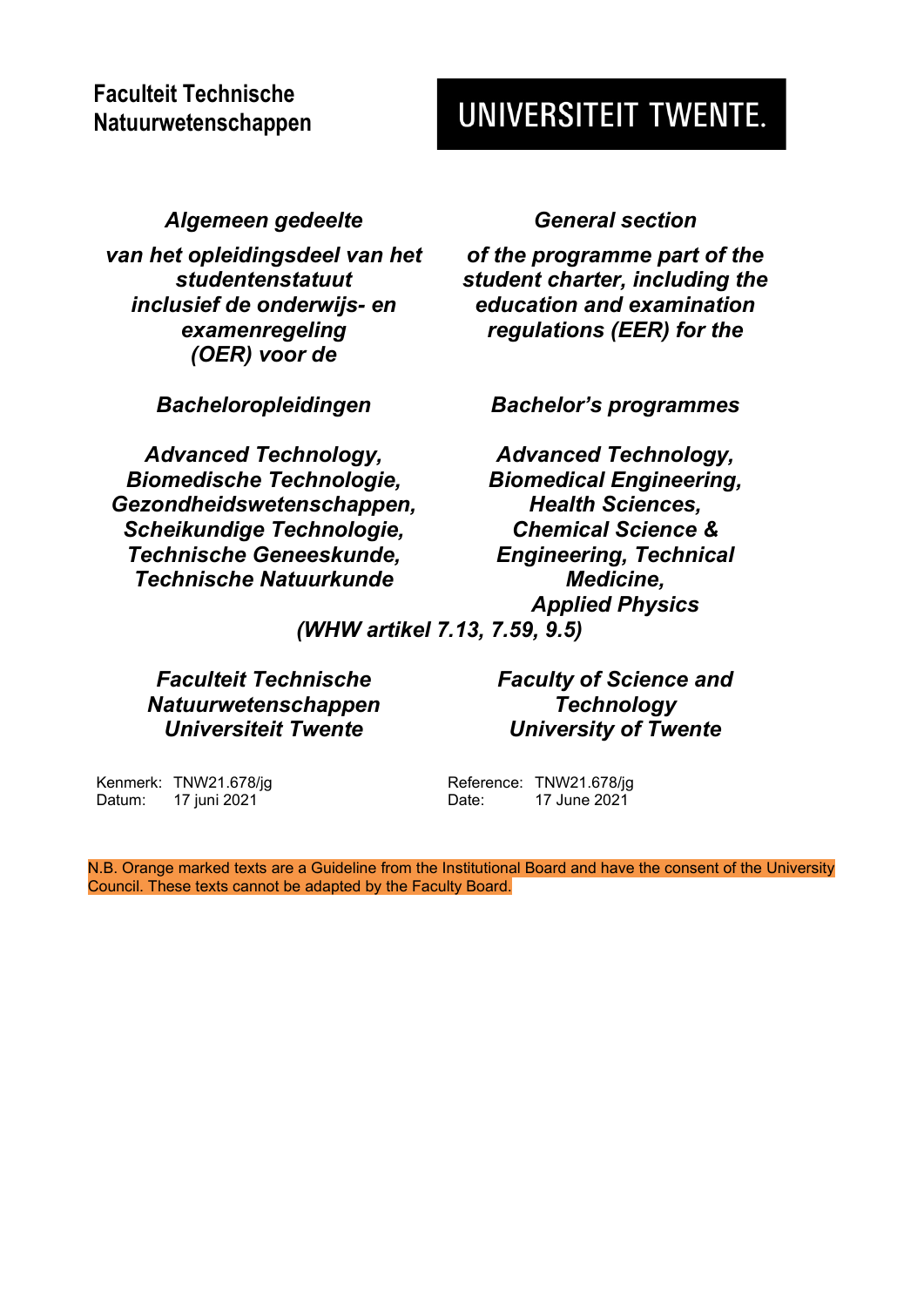## **Inhoudsopgave – Table of contents**

| Paragraaf 1                |                                                                                      |
|----------------------------|--------------------------------------------------------------------------------------|
| Artikel 1.1                |                                                                                      |
| Article 1.1                |                                                                                      |
| Artikel 1.2                |                                                                                      |
| Article 1.2                |                                                                                      |
| Paragraaf 2                |                                                                                      |
| Artikel 2.1                |                                                                                      |
| Article 2.1                |                                                                                      |
| Artikel 2.2                |                                                                                      |
| Article 2.2.               | Language requirement bachelor's programme for holders of foreign diplomas 9          |
| Artikel 2.3                |                                                                                      |
| Article 2.3                | Admission test or university entrance examination (colloquium doctum) 9              |
| Paragraaf 3                | Inhoud en inrichting van de opleiding - Content and structure of the programme<br>10 |
| Artikel 3.1                |                                                                                      |
| Article 3.1                | Programme objectives and intended learning outcomes of the programme<br>10           |
| Artikel 3.2                |                                                                                      |
| Article 3.2                |                                                                                      |
| Artikel 3.3                |                                                                                      |
| Article 3.3.               |                                                                                      |
| Artikel 3.4                |                                                                                      |
| Article 3.4                |                                                                                      |
| Artikel 3.5                |                                                                                      |
| Article 3.5                |                                                                                      |
| Paragraaf 4                |                                                                                      |
| Artikel 4.1                |                                                                                      |
| Article 4.1                |                                                                                      |
| Artikel 4.2                |                                                                                      |
| Article 4.2                |                                                                                      |
| Artikel 4.3                | Inschrijving voor een module, onderwijseenheid en toetsen 14                         |
| Article 4.3                |                                                                                      |
| Artikel 4.4                |                                                                                      |
| Article 4.4                |                                                                                      |
| Artikel 4.5                |                                                                                      |
| Article 4.5                |                                                                                      |
| Artikel 4.6                |                                                                                      |
| Article 4.6                |                                                                                      |
| Artikel 4.7                |                                                                                      |
| Article 4.7                |                                                                                      |
| Artikel 4.8                |                                                                                      |
| Article 4.8                |                                                                                      |
| Artikel 4.9<br>Article 4.9 |                                                                                      |
| Artikel 4.10               |                                                                                      |
| Article 4.10               |                                                                                      |
| Artikel 4.11               |                                                                                      |
| Article 4.11               |                                                                                      |
| <b>Paragraaf 5</b>         |                                                                                      |
|                            |                                                                                      |
| Artikel 5.1                |                                                                                      |
| Article 5.1                |                                                                                      |
| Artikel 5.2<br>Article 5.2 |                                                                                      |
| Artikel 5.3                |                                                                                      |
| Article 5.3                |                                                                                      |
| Artikel 5.4                |                                                                                      |
| Article 5.4                |                                                                                      |
| Paragraaf 6                | Studiebegeleiding en (bindend) studieadvies - Student guidance and (binding)         |
|                            |                                                                                      |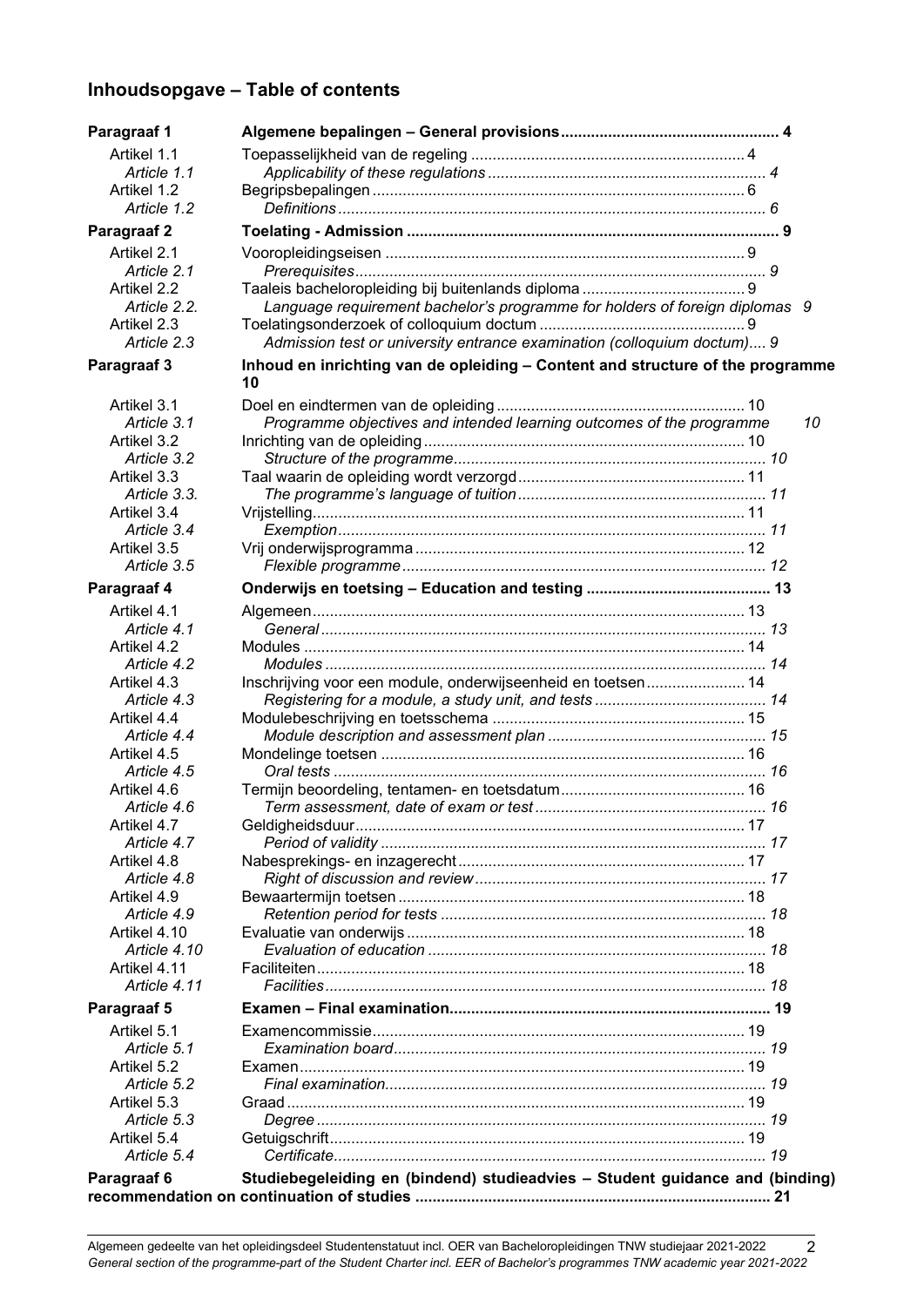| Artikel 6.1 |                                                                                   |  |
|-------------|-----------------------------------------------------------------------------------|--|
| Article 6.1 |                                                                                   |  |
| Artikel 6.2 |                                                                                   |  |
| Article 6.2 |                                                                                   |  |
| Artikel 6.3 |                                                                                   |  |
| Article 6.3 | (Binding) Recommendation on continuation of studies 22                            |  |
| Artikel 6.4 |                                                                                   |  |
| Artikel 6.5 |                                                                                   |  |
| Article 6.4 |                                                                                   |  |
| Article 6.5 | Postponing recommendation on continuation of studies 24                           |  |
| Paragraaf 7 | Studeren met een functiebeperking - Studying with a functional impairment 25      |  |
| Artikel 7.1 |                                                                                   |  |
| Article 7.1 |                                                                                   |  |
| Paragraaf 8 | Wijzigingen, overgangsregelingen, beroep en bezwaar - Amendments,                 |  |
|             |                                                                                   |  |
| Artikel 8.1 |                                                                                   |  |
| Article 8.1 |                                                                                   |  |
| Artikel 8.2 |                                                                                   |  |
| Article 8.2 |                                                                                   |  |
| Artikel 8.3 |                                                                                   |  |
| Article 8.3 |                                                                                   |  |
| Artikel 8.4 |                                                                                   |  |
| Article 8.4 |                                                                                   |  |
| Artikel 8.5 |                                                                                   |  |
| Article 8.5 |                                                                                   |  |
| Artikel 8.6 |                                                                                   |  |
| Article 8.6 |                                                                                   |  |
| Artikel 8.7 |                                                                                   |  |
| Article 8.7 |                                                                                   |  |
| Artikel 8.8 |                                                                                   |  |
| Article 8.8 |                                                                                   |  |
| Artikel 8.9 |                                                                                   |  |
| Article 8.9 |                                                                                   |  |
|             |                                                                                   |  |
|             |                                                                                   |  |
|             | Toelichting op terminologie in toetsing en de structuur van de module.  28        |  |
|             | Explanatory notes on terminology of assessment and the structure of a module.  28 |  |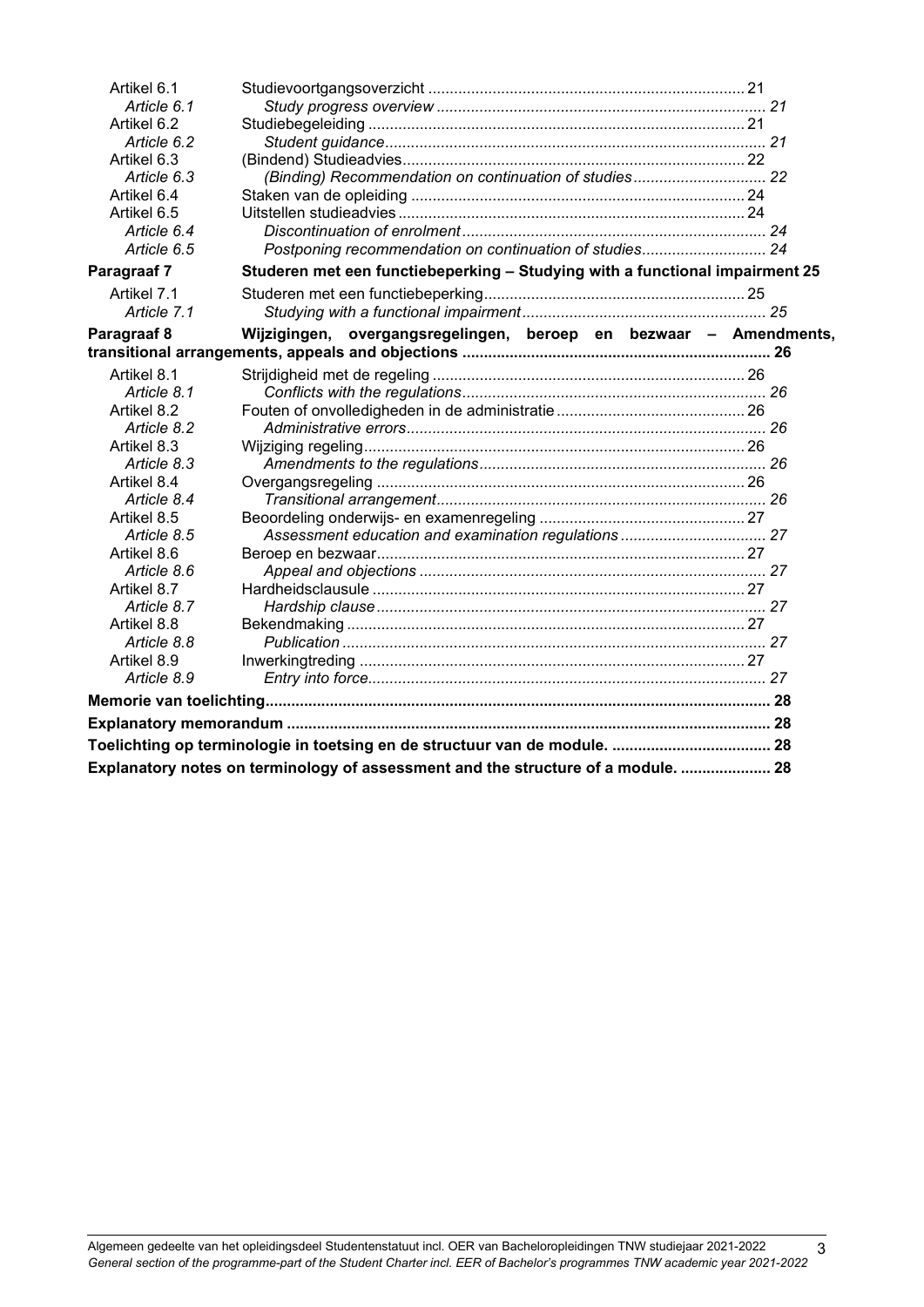## <span id="page-3-0"></span>*Paragraaf 1 Algemene bepalingen – General provisions*

#### <span id="page-3-1"></span>**Artikel 1.1 Toepasselijkheid van de regeling**

*Toelichting lid 2: instemmingsrecht Faculteitsraad (FR); adviesrecht Opleidingscommissie (OLC).*

- 1. Dit algemeen gedeelte van de onderwijs- en examenregeling is van toepassing op alle studenten die staan ingeschreven bij de bacheloropleidingen Advanced Technology (Croho: 50002), Biomedische Technologie (Croho: 56226),<br>Gezondheidswetenschappen (Croho: 56553), Gezondheidswetenschappen Scheikundige Technologie (Croho: 56960), Technische Geneeskunde (Croho: 50033 Klinische Technologie) en Technische Natuurkunde (Croho: 56962).
- 2. Voor studenten die een onderwijseenheid volgen die wordt aangeboden door een andere opleiding<sup>[1](#page-3-3)</sup> gelden de regels met betrekking tot de toetsing die zijn<br>vastgelegd in het toetsschema van die toetsschema onderwijseenheid, in de onderwijs- en examenregeling en in de regels en richtlijnen van de examencommissie van de opleiding die de onderwijseenheid aanbiedt. De beslissing over bijzondere voorzieningen [2](#page-3-4) conform artikel 6.2 lid 5 is voorbehouden aan de examencommissie van de opleiding waarbij de student staat ingeschreven.
- Voor elke opleiding bestaat een opleidingsspecifieke bijlage.
- 4. Per opleiding vormen dit algemeen gedeelte en de opleidingsspecifieke bijlage samen de onderwijs- en examenregeling voor de betreffende bacheloropleiding.
- 5. Het algemeen gedeelte en de opleidingsspecifieke bijlage van de onderwijs- en examenregeling worden vastgesteld door het faculteitsbestuur.
- 6. In het instellingsdeel van het Studentenstatuut is opgenomen wat de UT als fraude beschouwt. In de regels en richtlijnen van de examencommissie van de betreffende bacheloropleiding zijn aanvullende regels over fraude vastgelegd, zoals welke maatregelen de examencommissie kan nemen als ze fraude heeft geconstateerd.
- 7. In de regels en richtlijnen van de examencommissie van de betreffende opleiding zijn bepalingen opgenomen over de orde bij toetsen en regels in geval van calamiteiten.
- 8. Voor de taal van het algemeen gedeelte en de opleidingsspecifieke bijlage van de onderwijs- en examenregeling en de regels en richtlijnen van de examencommissie geldt het volgende:
	- a) In geval van onduidelijkheid is de Nederlandse versie van dit algemeen gedeelte bindend.
	- b) Bij Engelstalige bacheloropleidingen moeten in ieder geval Engelstalige versies van de opleidingsspecifieke bijlage van de onderwijs- en examenregeling en de regels en richtlijnen van de examencommissie van de bacheloropleiding beschikbaar zijn.
	- c) Als er Engelstalige en Nederlandstalige versies van de opleidingsspecifieke bijlage van de onderwijs- en

#### <span id="page-3-2"></span>**Article 1.1 Applicability of these regulations**

*Explanation paragraph 2: right of consent Faculty council (FC), right of consultation Programme committee (PC).*

- This general section of the education and examination regulations apply to all students enrolled in the bachelor's programmes Advanced Technology (Croho:<br>50002). Biomedical Engineering (Croho: 56226 50002), Biomedical Engineering (Croho: Biomedische Technologie), Health Sciences (Croho:<br>56553 Gezondheidswetenschappen), Chemical 56553 Gezondheidswetenschappen), Science & Engineering (Croho: 56960 Scheikundige Technologie), Technische Geneeskunde (Croho: 50033 Clinical Technology /Klinische Technologie) and Applied Physics (Croho: 56962 Technische Natuurkunde).
- 2. For students who follow a study unit from another programme<sup>[3](#page-3-5)</sup>, the rules for testing apply that are laid down in the assessment plan of the study unit concerned, in the education and examination regulations and in the rules and regulations of the examination board of the programme that offers the study unit concerned. Special facilities<sup>[4](#page-3-6)</sup> according to Article 6.2 paragraph 5 can only be granted by the examination board of the programme for which the student is enrolled.
- 3. Each programme has its own programme-specific appendix.
- 4. For each programme, this general section and the programme-specific appendix together form the<br>education and examination regulations for the education and examination regulations for bachelor's programme concerned.
- 5. The general section and the programme-specific appendix of the education and examination regulations are approved by the faculty board.
- 6. The institutional part of the student charter includes a definition of what the UT considers as fraud. The rules and regulations of the examination board of the bachelor's programme concerned has additional regulations about fraud, for instance about what action the examination board is entitled to take when they have observed a case of fraud.
- 7. The rules of the examination board of the bachelor's programme concerned include regulations about the rules of order during tests and rules in case of calamities.
- 8. The following rules about the language of the general section and the programme-specific appendix of the education and examination regulations and the rules of the examination board apply:
	- a) In the event of discrepancy, the Dutch version of this general section is binding.
	- b) For English-taught bachelor's programmes, at least English versions of the programme-specific appendix of the education and examination regulations and the rules of the examination board of the bachelor's programme must be available.
	- c) If both English and Dutch versions of the programme-specific appendix of the education and examination regulations and the rules of the

<span id="page-3-3"></span><sup>1</sup> Dit geldt bijvoorbeeld voor een minormodule, voor een keuze-onderwijseenheid uit het onderwijsprogramma van de student en voor een onderwijseenheid die niet in het standaard onderwijsprogramma van de student is opgenomen. Dit geldt, tenzij anders afgesproken, niet voor onderdelen die worden toegeleverd.

<span id="page-3-4"></span><sup>2</sup> Krachtens artikel 6.2 lid 5 gaat het hier om toekennen van afwijkende faciliteiten rondom toetsing aan een student met functiebeperkingen. Alle andere zaken worden behandeld door de examencommissie van de opleiding die de onderwijseenheid aanbiedt.

<span id="page-3-5"></span> $3$  This applies for example for a minormodule, for an elective study unit from the study programme of a student and for a study unit which is not included in the standard study programma of the student. This does not apply, unless otherwise agreed, for units that are supplied.

<span id="page-3-6"></span><sup>4</sup> Under Article 6.2 paragraph 5, this is about providing special facilities with regard to testing to a student with functional impairments. All other matters are handled by the examination board of the programme that offers the study unit.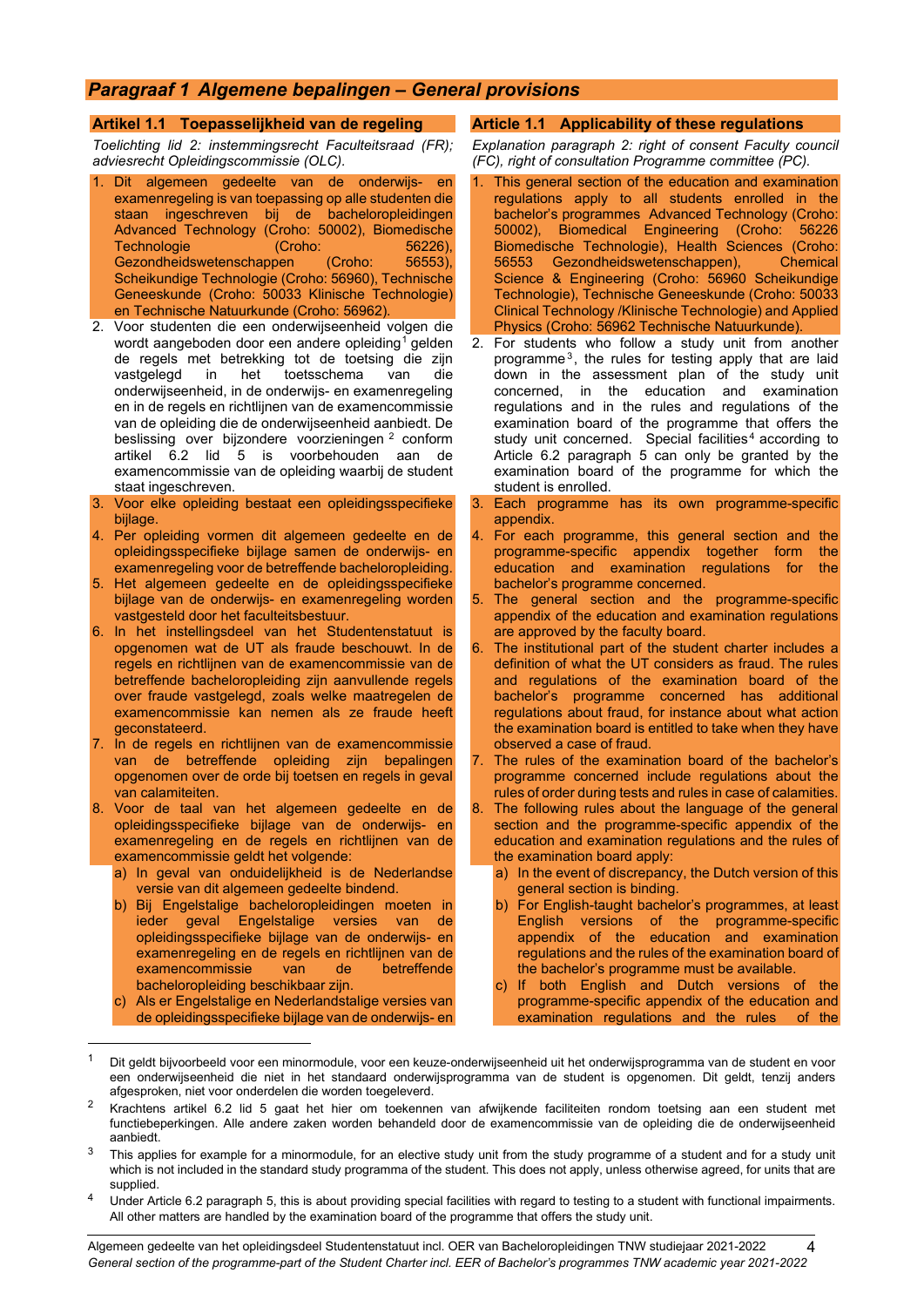examenregeling en de regels en richtlijnen van de examencommissie bacheloropleiding zijn, moet in elke versie zijn vastgelegd welke versie in geval van onduidelijkheid bindend is.

9. Verzoeken om uitzonderingen op het in de onderwijsen examenregeling vastgelegde kunnen, afhankelijk van het onderwerp, worden gericht aan de examencommissie dan wel het opleidingsbestuur, zoals bepaald in relevante artikelen van dit reglement. Leidend daarbij is welk gremium de taak of bevoegdheid heeft om een beslissing te nemen over of een uitzondering te maken op een bepaling uit deze regeling.

examination board of the bachelor's programme concerned are available, both versions must include a rule about which version is binding in the event of discrepancy.

9. Requests for exceptions to provisions laid down in the education and examination regulations may be submitted to the examination board or the programme board, as suggested in the relevant articles of these regulations. The guiding principle here is which body has the authority to make a decision on or to make an exception to a provision of these regulations.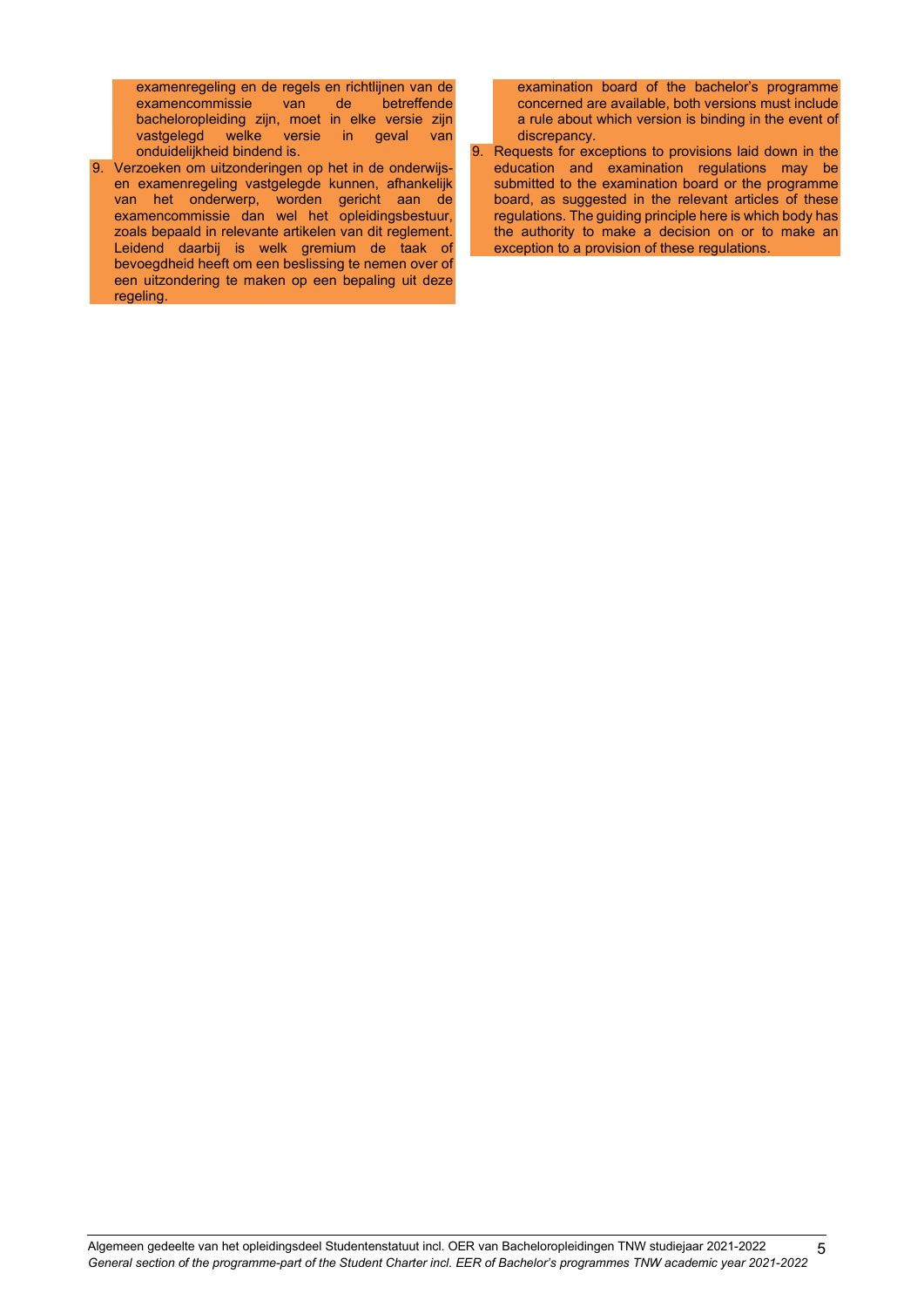#### <span id="page-5-0"></span>**Artikel 1.2 Begripsbepalingen**

In deze regeling wordt verstaan onder:

Bindend studieadvies (BSA):

Studieadvies als bedoeld in artikel 7.8 b, lid 1 en 2 van de WHW waaraan een afwijzing conform artikel 7.8b, lid 3 van de WHW is verbonden, uitgebracht door het<br>opleidingsbestuur namens het opleidingsbestuur instellingsbestuur;

- Canvas: De digitale leeromgeving van de universiteit Twente; CPO: Commissie Persoonlijke<br>Omstandigheden. Een door het Omstandigheden. Een door het instellingsbestuur ingestelde commissie die per individueel geval opleidingsbestuur adviseert over de geldigheid, duur en de ernst van de persoonlijke omstandigheden van de betreffende student; EC: Een eenheid van 28 uur studielast, conform het European Credit Transfer
- System, een voltijds studiejaar bestaat uit 60 EC ofwel 1680 uur (artikel 7.4 WHW);

Examen: Een opleiding wordt afgesloten met een examen. Het examen is afgelegd als de<br>tot een opleiding behorende een opleiding behorende onderwijseenheden met goed gevolg zijn afgelegd;

Examencommissie:

- Het orgaan dat op objectieve en deskundige wijze vaststelt of een student voldoet aan de voorwaarden die de onderwijs- en examenregeling stelt ten aanzien van kennis, inzicht en vaardigheden die nodig zijn voor het verkrijgen van een graad;
- Examinator: Degene die in overeenstemming met artikel 7.12c van de WHW door de examencommissie wordt aangewezen ten behoeve van het afnemen van tentamens en toetsen en het vaststellen van de uitslag daarvan;

Faculteitsbestuur: Hoofd van de faculteit (artikel 9.12 WHW); Honoursprogramma: Instellingsbreed Bachelor Honours programma; Instelling: Universiteit Twente; Instellingsbestuur: Het College van Bestuur van de Universiteit Twente; Module: Het totaal van 15 EC van één of meerdere onderwijseenheden waarin disciplinaire kennis, vaardigheden en attitude zo veel

mogelijk op een geïntegreerde en/of samenhangende wijze worden ontwikkeld en getoetst; Modulecoördinator: Diegene die door het opleidingsbestuur met de coördinatie van de module is belast; Module-examinator: In het geval van een module die uit één

onderwijseenheid bestaat, degene die

## <span id="page-5-1"></span>**Article 1.2 Definitions**

The terms used in these Regulations should be interpreted as follows:

| Binding recommendation on continuation of studies<br>(Bindend studieadvies, BSA): |                                                                                                                                                                                                                                                                                          |  |
|-----------------------------------------------------------------------------------|------------------------------------------------------------------------------------------------------------------------------------------------------------------------------------------------------------------------------------------------------------------------------------------|--|
|                                                                                   | Recommendation on continuation of<br>studies in accordance with Article 7.8b,<br>paragraphs 1 and 2 of the WHW to which<br>a rejection in accordance with Article<br>7.8b, paragraph 3 of the WHW is<br>attached, issued by the programme<br>board on behalf of the institutional board; |  |
| Canvas:                                                                           | The digital learning management system                                                                                                                                                                                                                                                   |  |
| CPO:                                                                              | of the University of Twente;<br>Personal Circumstances Committee. A                                                                                                                                                                                                                      |  |
|                                                                                   | committee formed by the institutional<br>board that issues advice to the<br>programme board in individual cases<br>concerning the validity, term,<br>and<br>seriousness<br>of.<br>the<br>personal<br>circumstances of the student involved;                                              |  |
| EC:                                                                               | A unit of 28 hours of study workload, in<br>accordance with the European Credit<br>Transfer System, a full academic year<br>consisting of 60 EC or 1680 hours<br>(Article 7.4 WHW);                                                                                                      |  |
| Final examination:                                                                | A programme concludes with a final                                                                                                                                                                                                                                                       |  |
|                                                                                   | examination. A final examination is<br>deemed successfully completed if the<br>study units belonging to a programme<br>have been completed successfully;                                                                                                                                 |  |
| <b>Examination board:</b>                                                         | The body that establishes objectively and<br>expertly whether a student meets the<br>the education<br>criteria set<br>$\mathsf{in}$<br>and<br>examination<br>regulations regarding<br>knowledge, insight and skills needed for<br>obtaining a degree;                                    |  |
| <b>Fxaminer:</b>                                                                  | The individual who has been appointed<br>by the examination board in accordance<br>with Article 7.12c of the WHW to hold<br>exams and tests and determine their<br>results;                                                                                                              |  |
| Faculty board:                                                                    | Head of the faculty (Article 9.12 WHW);                                                                                                                                                                                                                                                  |  |
| Honours programme:                                                                | <b>Institution-wide</b><br>Bachelor's<br><b>Honours</b>                                                                                                                                                                                                                                  |  |
| Institution:<br>Institutional board:                                              | programme;<br>The University of Twente;<br>The Executive Board of the University of                                                                                                                                                                                                      |  |
| Module:                                                                           | Twente;<br>A total of 15 EC of one or more study<br>units in which disciplinary knowledge,<br>skills and attitude are developed and<br>assessed in an as integrated and/or<br>coherent way as possible;                                                                                  |  |
| Module coordinator:                                                               | individual<br>The<br>charged<br>the<br>by<br>programme board with organising the                                                                                                                                                                                                         |  |
| Module examiner:                                                                  | module:                                                                                                                                                                                                                                                                                  |  |
|                                                                                   | In case the module consists of one study                                                                                                                                                                                                                                                 |  |

unit, the individual designated by the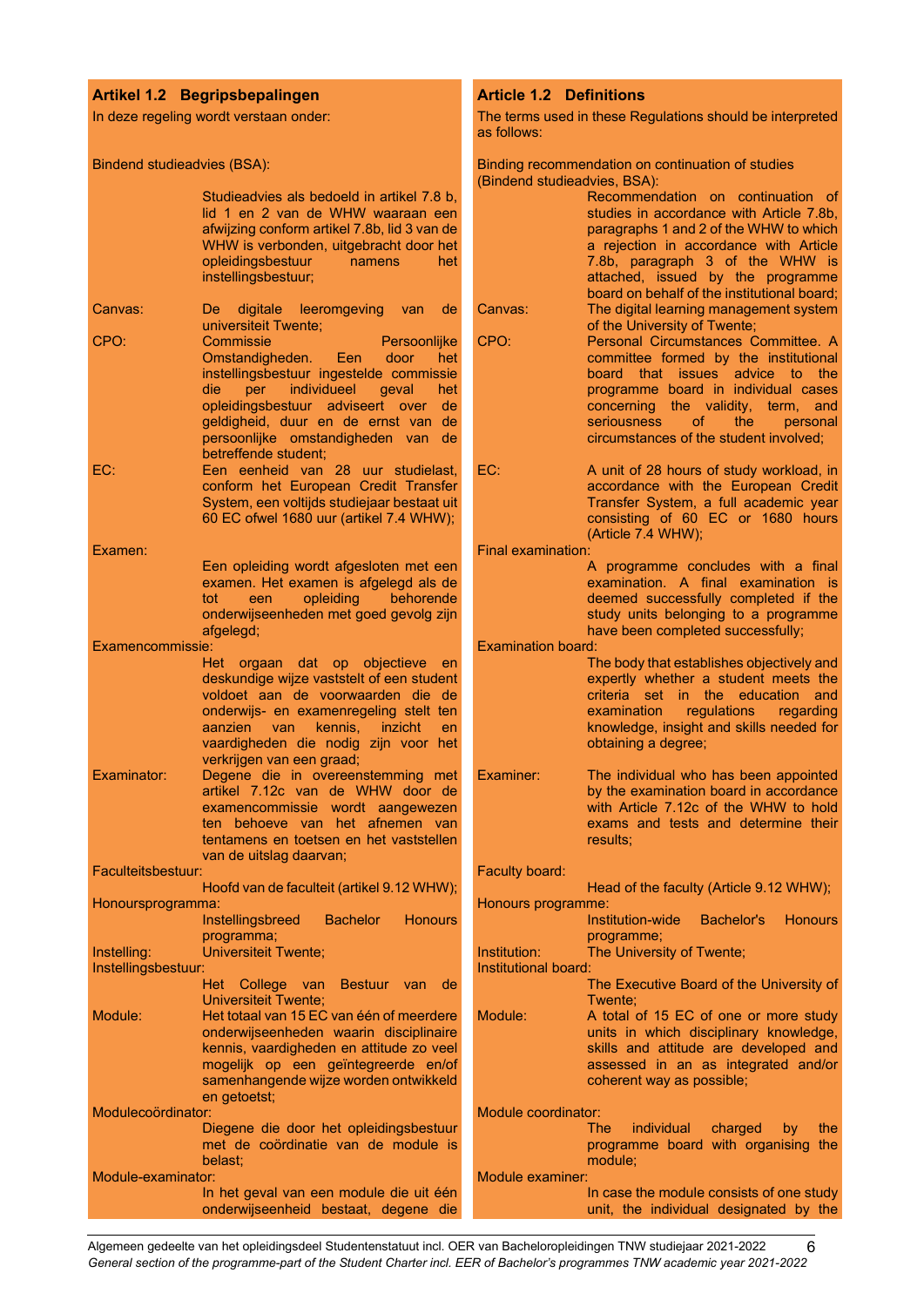|                            | door<br><sub>de</sub><br>examencommissie<br>wordt<br>aangewezen ten behoeve van<br>het<br>vaststellen van het resultaat van die |                            | examination board to determine the<br>result of the module;               |
|----------------------------|---------------------------------------------------------------------------------------------------------------------------------|----------------------------|---------------------------------------------------------------------------|
| Module-onderdeel:          | module;                                                                                                                         |                            |                                                                           |
|                            | Een onderdeel van een module;                                                                                                   | Module part:               | A part of a module;                                                       |
| Onderwijseenheid:          |                                                                                                                                 | Study unit:                |                                                                           |
|                            |                                                                                                                                 |                            |                                                                           |
|                            | Een onderdeel van de opleiding als<br>bedoeld in artikel 7.3 leden 2 en 3 van de                                                |                            | A component of the programme as<br>described in Article 7.3, paragraphs 2 |
|                            |                                                                                                                                 |                            | and 3 of the WHW. Every study unit                                        |
|                            | WHW. Elke onderwijseenheid wordt                                                                                                |                            | concludes with an exam:                                                   |
| Onderwijsonderdeel:        | afgesloten met een tentamen;                                                                                                    | Part of study unit:        |                                                                           |
|                            |                                                                                                                                 |                            |                                                                           |
| Onderwijsperiode:          | Onderdeel van een onderwijseenheid;                                                                                             | <b>Education period:</b>   | A part of a study unit;                                                   |
|                            | De periode waarin een onderwijseenheid                                                                                          |                            | The period in which the study unit is                                     |
|                            | wordt aangeboden. Deze periode loopt                                                                                            |                            | offered. This period starts in the first                                  |
|                            | vanaf de eerste week waarin er een                                                                                              |                            | week in which the study unit has any                                      |
|                            | onderwijsactiviteit voor de betreffende                                                                                         |                            | educational activity and ends in the last                                 |
|                            | onderwijseenheid is, tot en met de laatste                                                                                      |                            | week in which the study unit has an                                       |
|                            | week waarin er een onderwijsactiviteit                                                                                          |                            | educational activity and/or a test. Resits                                |
|                            | en/of een toets voor de betreffende                                                                                             |                            | are not part of the education period. This                                |
|                            | onderwijseenheid<br>Herkansingen                                                                                                |                            | period is not always the same as a                                        |
|                            | ∴ is. ⊹<br>behoren niet bij de onderwijsperiode.                                                                                |                            | quartile (a quarter of an academic year <sup>6</sup> );                   |
|                            |                                                                                                                                 |                            |                                                                           |
|                            | Deze periode is niet altijd hetzelfde als<br>een kwartiel (een kwart van een                                                    |                            |                                                                           |
|                            | academisch jaar <sup>5</sup> );                                                                                                 |                            |                                                                           |
| Onderwijsprogramma:        |                                                                                                                                 | Curriculum:                |                                                                           |
|                            | Het geheel van verplichte en te kiezen                                                                                          |                            | The entirety of compulsory and optional                                   |
|                            | onderwijseenheden, behorend tot de                                                                                              |                            | study units belonging to the programme,                                   |
|                            | opleiding, zoals vastgelegd<br>in.<br>de                                                                                        |                            | as set down in the programme-specific                                     |
|                            | opleidingsspecifieke bijlage;                                                                                                   |                            | appendix;                                                                 |
| Opleiding:                 | De bacheloropleiding bedoeld in de                                                                                              | Programme:                 |                                                                           |
|                            | opleidingsspecifieke bijlage van deze                                                                                           |                            | The bachelor's programme referred to in                                   |
|                            | onderwijs- en examenregeling;                                                                                                   |                            | the programme-specific appendix of                                        |
|                            |                                                                                                                                 |                            | these<br>education<br>examination<br>and                                  |
| Opleidingsbestuur:         |                                                                                                                                 |                            | regulations;                                                              |
|                            | Het<br>gremium<br>dat<br>door<br>het                                                                                            | Programme board:           |                                                                           |
|                            | faculteitsbestuur met het bestuur van de                                                                                        |                            | The committee charged by the faculty                                      |
|                            | opleiding is belast. Dit kan een persoon                                                                                        |                            | board with managing the programme. It                                     |
|                            | zijn. In dat geval wordt gesproken van                                                                                          |                            | may also be an individual person. In                                      |
|                            | opleidingsdirecteur;                                                                                                            |                            | which case the term 'programme                                            |
| Opleidingscommissie (OLC): |                                                                                                                                 |                            | director' is used;                                                        |
|                            | Commissie als bedoeld in artikel 9.18 van                                                                                       | Programme committee (PC):  |                                                                           |
|                            | de WHW;                                                                                                                         |                            | The committee as referred to in Article                                   |
| Osiris:                    | Het<br>door<br>het<br>instellingsbestuur                                                                                        |                            | 9.18 WHW;                                                                 |
|                            | aangewezen systeem voor de registratie                                                                                          | Osiris:                    | System designated by the institutional                                    |
|                            | en informatie van alle relevante gegevens                                                                                       |                            | board for registration and for providing                                  |
|                            | van student en opleiding, zoals bedoeld in                                                                                      |                            | information on all relevant data related to                               |
|                            | de WHW;                                                                                                                         |                            | students and the programme, as                                            |
| Praktische oefening:       |                                                                                                                                 |                            | described in the WHW;                                                     |
|                            | Een praktische oefening als genoemd in                                                                                          | <b>Practical exercise:</b> |                                                                           |
|                            | artikel 7.13 lid 2d van de WHW, is een                                                                                          |                            | A practical exercise as referred to in                                    |
|                            | onderwijseenheid of een deel ervan,                                                                                             |                            | Article 7.13, paragraph 2d of the WHW,                                    |
|                            | waarbij de nadruk ligt op de activiteit van                                                                                     |                            | is a study unit or part thereof, where the                                |
|                            | de student zelf, zoals omschreven door                                                                                          |                            | emphasis lies on the personal activity of                                 |
|                            | de opleiding in de opleidingsspecifieke                                                                                         |                            | the student, as described in the                                          |
|                            | bijlage;                                                                                                                        |                            | programme-specific appendix;                                              |
| Student:                   | Degene die als zodanig bij een opleiding                                                                                        |                            |                                                                           |
|                            | staat ingeschreven in overeenstemming                                                                                           | Student:                   | Anyone registered with a programme in                                     |
|                            | met artikel 7.34 en 7.37 van de WHW;                                                                                            |                            | accordance with Article 7.34 and 7.37 of                                  |
| Studieadviseur:            | Door het faculteitsbestuur aangewezen                                                                                           |                            | the WHW;                                                                  |
|                            | persoon die als contactpersoon optreedt                                                                                         | Study adviser:             | Person appointed by the faculty board                                     |
|                            | tussen student en opleiding, en als                                                                                             |                            | who acts as contact between the student                                   |
|                            | zodanig de belangen van de student                                                                                              |                            | and the programme, and in this role                                       |
|                            | behartigt en een adviesrol vervult;                                                                                             |                            | represents the interests of the students,                                 |
|                            |                                                                                                                                 |                            | as well as fulfilling an advisory role;                                   |
|                            |                                                                                                                                 |                            |                                                                           |

<span id="page-6-1"></span><span id="page-6-0"></span><sup>5</sup> <https://www.utwente.nl/nl/ces/planning-roosters/vaak-gestelde-vragen-faq/><br>6 https://www.utwente.nl/en/ces/planning-schedules/frequently-asked-questic

<https://www.utwente.nl/en/ces/planning-schedules/frequently-asked-questions/>

Algemeen gedeelte van het opleidingsdeel Studentenstatuut incl. OER van Bacheloropleidingen TNW studiejaar 2021-2022 *General section of the programme-part of the Student Charter incl. EER of Bachelor's programmes TNW academic year 2021-2022* 7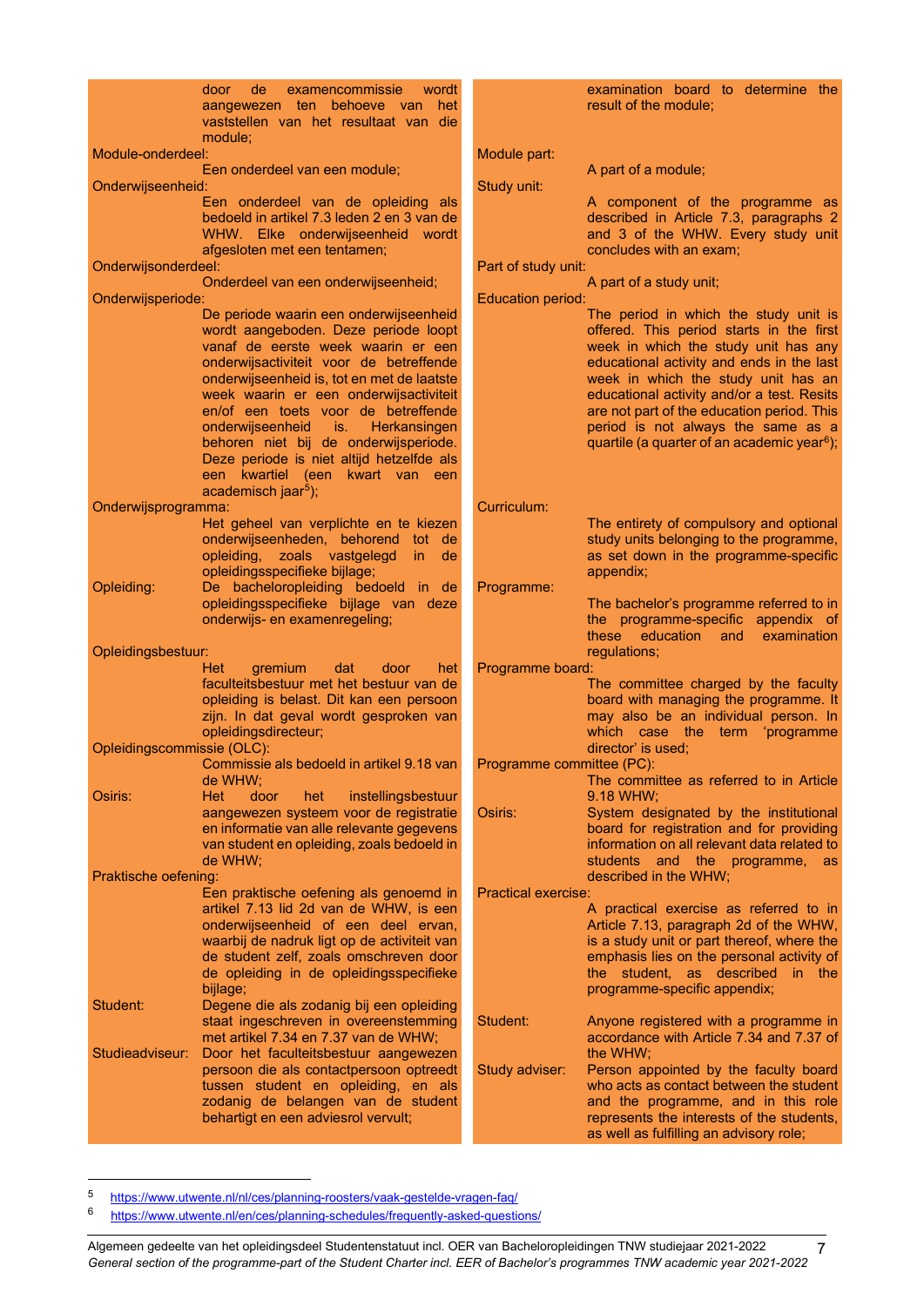| Studiejaar:          | Het tijdvak dat aanvangt op 1 september<br>en eindigt op 31 augustus van het<br>daaropvolgende jaar;                                                                                                                                                                                                                                                                                                                                                                                                                  |                      | Academic year: The term that starts on 1 September and<br>ends on 31 August of the following year;                                                                                                                                                                                                                                                                                                         |
|----------------------|-----------------------------------------------------------------------------------------------------------------------------------------------------------------------------------------------------------------------------------------------------------------------------------------------------------------------------------------------------------------------------------------------------------------------------------------------------------------------------------------------------------------------|----------------------|------------------------------------------------------------------------------------------------------------------------------------------------------------------------------------------------------------------------------------------------------------------------------------------------------------------------------------------------------------------------------------------------------------|
| Studielast:          | Tijd die de gemiddelde student nodig<br>heeft om zich de stof eigen te maken. De<br>bijvoorbeeld<br>studielast<br>omvat<br>projectwerk,<br>zelfstudie, colleges en<br>werkstukken schrijven.<br>De studielast<br>wordt uitgedrukt in studiepunten (EC's)<br>volgens het European Credit Transfer<br>System;                                                                                                                                                                                                           | Study load:          | The amount of time an average student<br>needs to capture the learning material.<br>The study load comprises for instance<br>project work, self-study, lectures and<br>writing papers. The study load is<br>expresses in credit points in accordance<br>with the European Credit Transfer<br>System;                                                                                                       |
| Tentamen:            | Een onderzoek bij een onderwijseenheid<br>naar de kennis, het inzicht en de<br>vaardigheden van de student, alsmede<br>de beoordeling van de uitkomsten van dat<br>onderzoek (artikel 7.10 WHW); een<br>tentamen kan uit een aantal toetsen<br>bestaan;                                                                                                                                                                                                                                                               | Exam:                | An evaluation in a study unit of the<br>knowledge, understanding and skills of<br>the student, as well as the assessment of<br>the results of this evaluation (Article 7.10)<br>of the WHW); an exam may consist of a<br>number of tests;                                                                                                                                                                  |
| Toets:               | Een onderzoek naar de kennis, het inzicht<br>en de vaardigheden van de student,<br>alsmede de beoordeling van<br>de<br>uitkomsten van dat onderzoek. Een toets<br>is een onderdeel van een tentamen.<br>Wanneer het tentamen van<br>een<br>onderwijseenheid uit één toets bestaat, is<br>het toetsresultaat bij vaststelling het<br>tentamenresultaat:                                                                                                                                                                | Test:                | An evaluation of the knowledge,<br>understanding and skills of the student,<br>as well as the assessment of the results<br>of this evaluation. A test is a part of an<br>exam. If a study unit has only one test,<br>this coincides with the exam for the unit<br>in question;                                                                                                                             |
| Toetsschema:         | Een schema waarin aangegeven wordt<br>hoe de toetsing van een module is<br>vormgegeven. Hierin staat ten eerste hoe<br>het cijfer van de onderwijseenheden in de<br>module tot stand komt en ten tweede<br>onder welke voorwaarden de module als<br>geheel is behaald (inclusief eventuele<br>compensatieregelingen<br>binnen<br>de<br>module en compensatieregelingen voor<br>onderwijseenheden<br>of<br>onderdelen<br>daarvan uit verschillende modules);                                                           | Assessment plan:     | A plan indicating how the testing of a<br>module is organised. At first, it states the<br>grading of the study units of the module,<br>and secondly, the conditions for passing<br>the entire module (including possible<br>compensation rules within the module<br>and compensation rules for study units or<br>parts of study units of different modules);                                               |
| UT:<br>Vrijstelling: | <b>Universiteit Twente;</b><br>Vaststelling door de examencommissie<br>de<br>student<br>door<br>dat<br>verworven<br>competenties, d.w.z. door eerder met<br>goed gevolg afgelegde tentamens of<br>examens in het hoger onderwijs, dan wel<br>hoger<br>buiten<br>het<br>onderwijs<br>door<br>opgedane kennis of vaardigheden, over<br>kennis en vaardigheden beschikt, die qua<br>inhoud, omvang en niveau vergelijkbaar<br>0f<br>meerdere<br>zijn<br>met<br>een<br>onderwijseenheden<br>of.<br>onderdelen<br>daarvan; | UT:<br>Exemption:    | University of Twente;<br>Establishing by the examination board<br>that<br>student<br>a<br>has<br>acquired<br>competences, i.e. on account of exams<br>or final examinations in the higher<br>education domain passed earlier, or<br>knowledge or skills acquired outside the<br>higher education domain, that are<br>comparable in content, size and level to<br>one or more study units or parts thereof; |
| Werkdag:<br>WHW:     | Een van de dagen van maandag tot en<br>met vrijdag met uitzondering van de<br>erkende feestdagen en de afgesproken<br>brugdagen (verplichte vrije werkdagen)<br>waarop het personeel vrij heeft;<br>De Wet op het hoger onderwijs en<br>wetenschappelijk onderzoek, afgekort tot<br>WHW, Staatsblad 1992, 593 en zoals                                                                                                                                                                                                | Working day:<br>WHW: | Any day from Monday to Friday except<br>for official holidays and the prearranged<br>compulsory holidays (compulsory days<br>free of work) on which the staff is off;<br>The Higher Education and Research Act<br>(WHW), in the Dutch Bulletin of Acts and<br>Decrees 1992, number 593, and as<br>amended since.                                                                                           |
|                      | sindsdien gewijzigd.<br>Begrippen die hier niet gedefinieerd zijn, hebben de<br>betekenis die de WHW daaraan toekent.                                                                                                                                                                                                                                                                                                                                                                                                 | them by the WHW.     | Any terms not defined here have the meaning assigned to                                                                                                                                                                                                                                                                                                                                                    |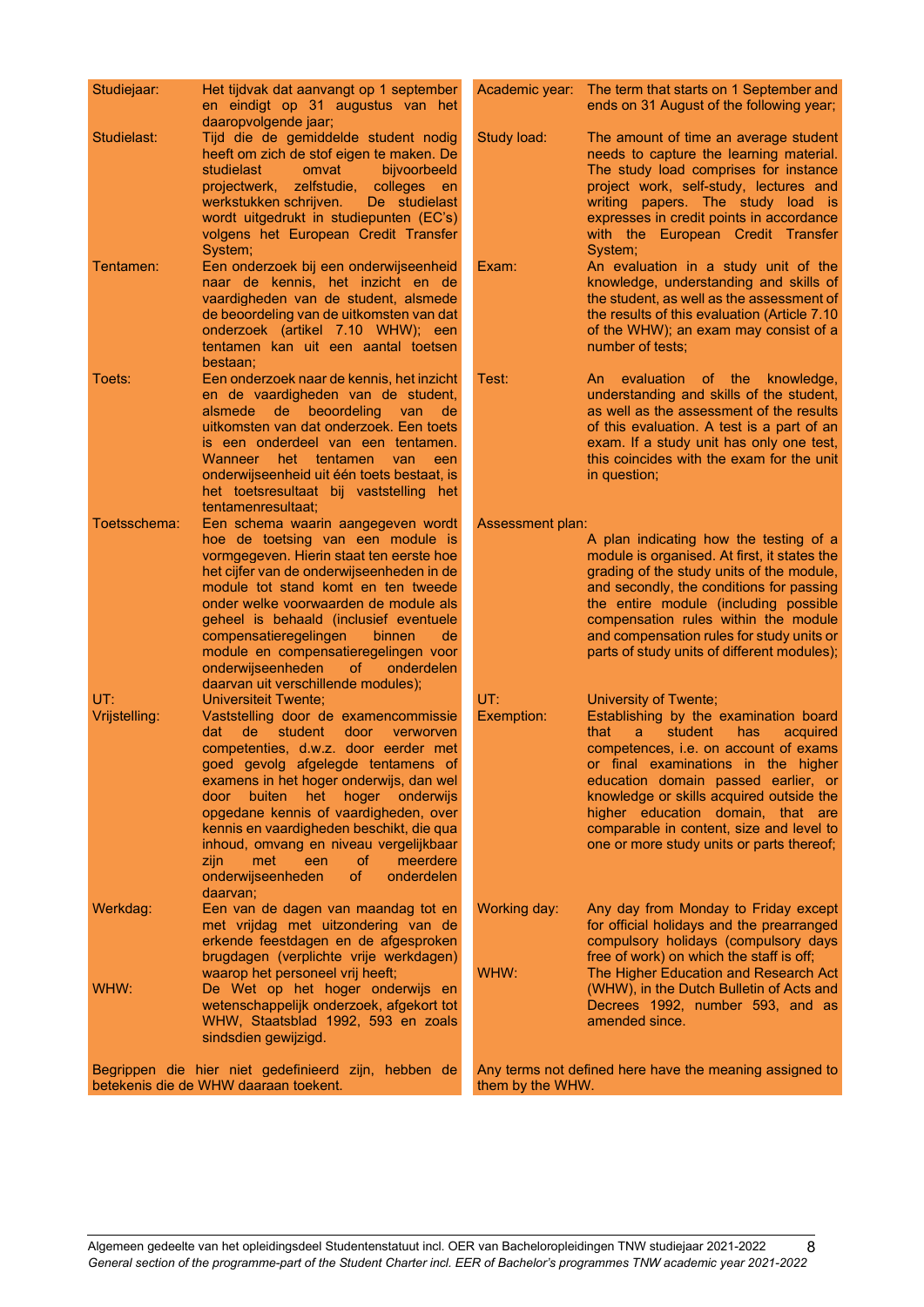## <span id="page-8-0"></span>*Paragraaf 2 Toelating - Admission*

#### <span id="page-8-1"></span>**Artikel 2.1 Vooropleidingseisen**

Toegang tot de opleiding wordt verkregen als is voldaan aan de vooropleidingseisen voor inschrijving in het wetenschappelijk onderwijs, in overeenstemming met de WHW artikel 7.24, 7.25 en 7.28. De nadere invulling hiervan is te vinden op de website van de Universiteit Twente<sup>7</sup>.

#### <span id="page-8-7"></span><span id="page-8-3"></span>**Artikel 2.2 Taaleis bacheloropleiding bij buitenlands diploma**

De bezitter van een buitenlands diploma kan pas inschrijven<sup>8</sup>:

- <span id="page-8-8"></span>a) indien de opleiding in het Nederlands wordt aangeboden, nadat is aangetoond dat voldaan is aan de eis van voldoende beheersing van de Nederlandse taal op het niveau van het Nederlandse vwo-examen. Het UT Admission Office geeft het volledige overzicht van de taaleisen en de certificaten die als bewijs gelden voor beheersing van de gestelde taaleisen[9](#page-8-12).
- b) indien de opleiding in het Engels wordt aangeboden: nadat is aangetoond dat voldaan is aan de eis van voldoende beheersing van de Engelse taal op het niveau van het Nederlandse vwo-examen. Het UT Admission Office geeft het volledige overzicht van de taaleisen en de certificaten die gelden als bewijs voor de beheersing van de gestelde taalvaardigheidseis.7
- c) Het gestelde in lid a en b heeft betrekking op de toelatingseis voor inkomende studenten. Dit betreft alleen de vormelijke aspecten van taal zoals spelling en grammatica en niet de academische taalvaardigheid<sup>6</sup>. Het verwerven van academische taalvaardigheid dient onderdeel te zijn van de opleidingsvisie.

#### <span id="page-8-5"></span>**Artikel 2.3 Toelatingsonderzoek of colloquium doctum**

De instelling kan bij niet voldoen aan de in artikel 2.1 en 2.2 genoemde voorwaarden vrijstelling verlenen op grond van een positief resultaat van een toelatingsonderzoek (colloquium doctum), conform artikel 7.29 van de WHW. De nadere invulling hiervan is te vinden op de website van de Universiteit Twent[e7.](#page-8-7)

#### <span id="page-8-2"></span>**Article 2.1 Prerequisites**

Admission to the programme is granted if the requirements with regard to prior education for enrolment in university education are met, in accordance with the WHW, Articles 7.24, 7.25 and 7.28. The conditions pertaining to this can be found on the University of Twente's website<sup>7</sup>.

#### <span id="page-8-4"></span>**Article 2.2. Language requirement bachelor's programme for holders of foreign diplomas**

Holders of diplomas from outside the Netherlands can only enrol in the following cases<sup>8</sup>:

- a) if the programme is offered in the Dutch language: after it has been shown that the requirement for adequate proficiency in the Dutch language to the level of the Dutch pre-university (vwo) examination has been met. The UT Admission Office provides a complete overview of the language requirements and certificates that show evidence of meeting these requirements<sup>9</sup>.
- <span id="page-8-9"></span>b) if the programme is offered in the English language: after it has been shown that the requirement for adequate proficiency in the English language to the level of the Dutch pre-university (vwo) examination has been met. The UT Admission Office provides a complete overview of the language requirements and certificates that show evidence of meeting these requirements<sup>7</sup>.
- The provisions in paragraphs a and b relate to the entry requirements for incoming students. They involve only the formal aspects of language such as spelling and grammar: not academic language proficiency<sup>6</sup>. Acquiring academic language proficiency should be part of the programme's vision.

#### <span id="page-8-6"></span>**Article 2.3 Admission test or university entrance examination (colloquium doctum)**

If the conditions referred to in Articles 2.1 and 2.2 are not met, the institution can grant an exemption on the grounds of a positive result of an admission test, in accordance with Article 7.29 of the WHW. The conditions pertaining to this can be found on the University of Twente's website $<sup>7</sup>$  $<sup>7</sup>$  $<sup>7</sup>$ .</sup>

<span id="page-8-11"></span><span id="page-8-10"></span><sup>7</sup> <http://www.utwente.nl/onderwijs/bachelor/toelating-en-inschrijving/><http://www.utwente.nl/en/education/bachelor/admission/><br>8 Lapquage Code of Conduct January 2020 https://www.utwente.nl/on/eec/lapquage contre/organisatio

Language Code of Conduct, January 2020 [https://www.utwente.nl/en/ces/language-centre/organisation/language-policy/ut](https://www.utwente.nl/en/ces/language-centre/organisation/language-policy/ut-language-policy-documents/)[language-policy-documents/](https://www.utwente.nl/en/ces/language-centre/organisation/language-policy/ut-language-policy-documents/)

<span id="page-8-12"></span><https://www.utwente.nl/en/education/bachelor/admission/language-requirements/>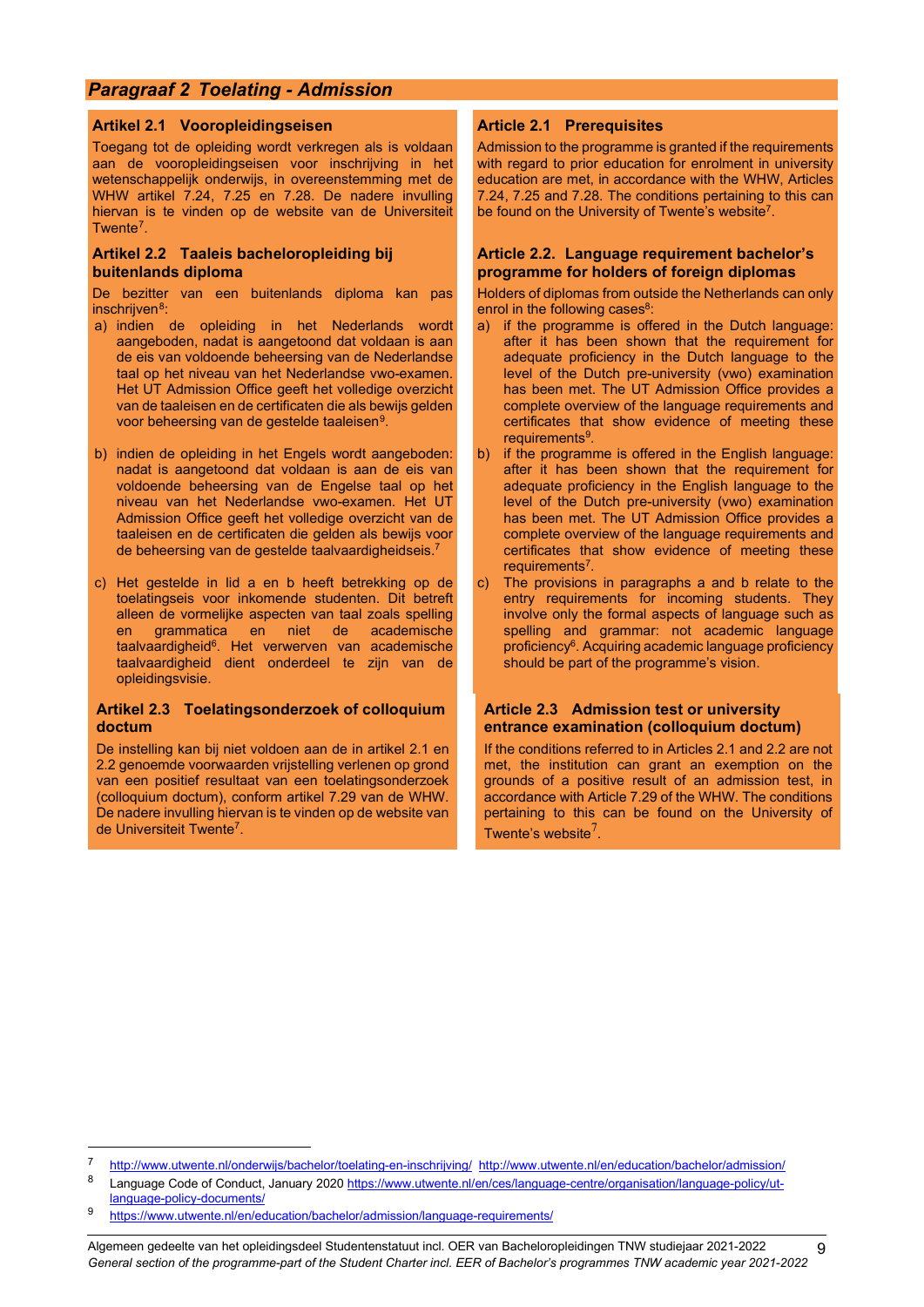## <span id="page-9-0"></span>*Paragraaf 3 Inhoud en inrichting van de opleiding – Content and structure of the programme*

#### <span id="page-9-1"></span>**Artikel 3.1 Doel en eindtermen van de opleiding**

*Toelichting: instemmingsrecht FR; adviesrecht OLC.*

De kwaliteiten op het gebied van kennis, inzicht en vaardigheden die de student zich bij beëindiging van de opleiding moet hebben verworven (doel en eindtermen, artikel 7.13 lid 2c WHW) zijn per opleiding in de opleidingsspecifieke bijlage opgenomen.

#### <span id="page-9-3"></span>**Artikel 3.2 Inrichting van de opleiding**

*Toelichting lid 1 e, f, j-l, lid 2: instemmingsrecht FR; adviesrecht OLC.*

1. De opleiding heeft een omvang van 180 EC.

- a) De opleiding bevat in ieder geval een kernprogramma van maximaal 120 EC, een minorruimte van 30 EC en een afstudeerfase met een minimale omvang van 15 EC.
	- Uitzonderingen zijn de opleidingen Advanced Technology en Technische Geneeskunde die keuzeruimte in plaats van minorruimte hebben of geen minorruimte hebben maar een kernprogramma van meer dan 120 EC.
- b) In de opleidingsspecifieke bijlage is vastgelegd wat het kernprogramma van de opleiding is.
- c) De opleiding is opgebouwd uit modules.
- d) Een module is het totaal van 15 EC van één of meerdere onderwijseenheden waarin disciplinaire kennis, vaardigheden en attitude zoveel mogelijk op een geïntegreerde en/of samenhangende wijze worden ontwikkeld en getoetst.
- e) De student moet voor het begin van een<br>onderwijseenheid voldoen aan de onderwijseenheid voorkennisvereisten van die onderwijseenheid, zoals beschreven in de onderwijscatalogus.
- f) De minorruimte wordt in beginsel in het eerste semester van het derde studiejaar gedaan.
- g) De opleiding die de minormodule aanbiedt kan voorwaarden stellen aan de voorkennis van de student voor toelating tot de minormodules. Deze voorwaarden worden opgenomen in Osiris.
- h) De opleiding waar de student is ingeschreven kan voorwaarden stellen aan het aantal EC's voor toelating tot de minormodules. Deze voorwaarden<br>zijn opgenomen in de desbetreffende zijn opgenomen in de desbetreffende opleidingsspecifieke bijlage.
- Het aanbod waaruit een student kan kiezen voor invulling van zijn minorruimte wordt beperkt door de bepalingen in lid g en lid h. Het aanbod is te bekijken via de website <https://www.utwente.nl/onderwijs/keuzeruimte/minor/>
- j) De afstudeerfase met een minimale omvang van 15 EC wordt in beginsel in het tweede semester van het derde studiejaar gedaan.
- k) Voor toelating tot de afstudeerfase dient de student tenminste het kernprogramma van zijn bacheloropleiding te hebben afgerond.
- De examencommissie<sup>[10](#page-9-5)</sup> heeft de bevoegdheid om in individuele gevallen af te wijken van artikel 3.2 lid

#### <span id="page-9-2"></span>**Article 3.1 Programme objectives and intended learning outcomes of the programme**

*Explanation: right of consent FC, right of consultation PC.* The qualities regarding the knowledge, insight, and skills a student must have acquired upon completion of the programme (objectives and intended learning outcomes, Article 7.13, paragraph 2c of the WHW) are described in the programme-specific appendices.

#### <span id="page-9-4"></span>**Article 3.2 Structure of the programme**

*Explanation paragraph 1 e, f, j-l, paragraph 2: right of consent FC, right of consultation PC.*

- 1. The programme is equivalent to 180 EC.
	- a) The curriculum contains in any case, in addition to a core programme of a maximum of 120 EC, a minor of 30 EC and a graduation phase of a minimum of 15
		- EC.<br>Exceptions are the programmes Advanced Technology and Technical Medicine which have electives instead of a minor or do not have a minor but a core programme of more than 120 EC.
	- b) The programme-specific appendix describes the core programme of the programme.
	- c) The curriculum is composed of modules.
	- A module is the total of 15 EC of one or more study units in which disciplinary knowledge, skills and attitude are developed and assessed in an as integrated and/or coherent way as possible.
	- e) Before the start of a study unit, the student must meet the prior knowledge prerequisites for that study unit, as described in the education catalogue.
	- f) In principle, the minors are done during the first semester of the third year of study.
	- The programme offering the minor module may set prerequisites on the prior knowledge of the student for admission to the minor modules. These prerequisites must be included in Osiris.
	- h) The study programme in which the student is enrolled may set prerequisites for the number of ECs required for admission to the minor modules. These prerequisites have been included in the programmespecific appendix concerned.
	- The offer of minors from which the student can choose for his minor is limited by the restrictions of paragraph g and h. The offer can be examined at the website
	- <https://www.utwente.nl/en/education/electivesminor/> j) In principle, the graduation phase, requiring a minimum of 15 EC, is done during the second
	- semester of the third year of study. k) To be admitted to the graduation phase the student is required to have at least completed the core programme of the bachelor's programme.
	- I) The examination board<sup>[11](#page-9-6)</sup> is authorized to deviate from Article 3.2 paragraph 1e, h, j and k in individual

<span id="page-9-5"></span> $10$  Van belang is dat de student nog steeds de eindtermen van de opleiding kan behalen. Vanwege die afweging is de bevoegdheid formeel bij de examencommissie gelegd, aangezien die er immers op moet toezien dat alleen studenten slagen die de eindtermen halen.

<span id="page-9-6"></span><sup>&</sup>lt;sup>11</sup> It is important that the student can still achieve the programme intended learning outcomes. As a result of this consideration, authority is formally placed with the examination board, since they must ensure that a student who has passed, has achieved the programme intended learning outcomes.

Algemeen gedeelte van het opleidingsdeel Studentenstatuut incl. OER van Bacheloropleidingen TNW studiejaar 2021-2022 *General section of the programme-part of the Student Charter incl. EER of Bachelor's programmes TNW academic year 2021-2022*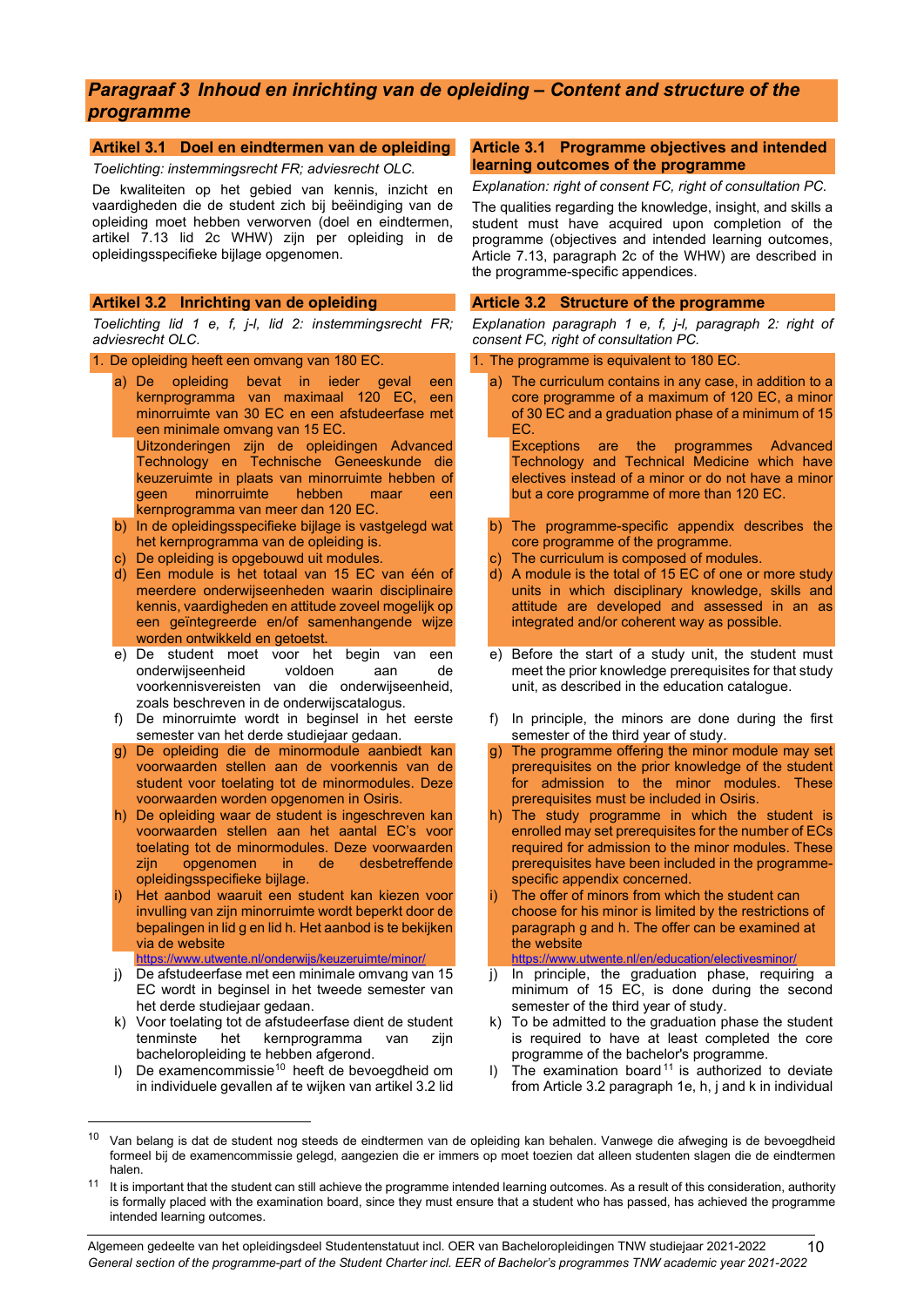1 sub e, h, j en k als strikte toepassing van het aldaar bepaalde een niet te rechtvaardigen vertraging in de studievoortgang met zich mee zou brengen. De student kan hiervoor in overleg met de studieadviseur een voorstel indienen bij de examencommissie.

2. In de opleidingsspecifieke bijlage is de opleiding beschreven, conform artikel 7.13, lid 2, a t/m e, i, l, s, t en v van de WHW.

#### <span id="page-10-0"></span>**Artikel 3.3 Taal waarin de opleiding wordt verzorgd**

*Toelichting lid 1-4: instemmingsrecht FR; adviesrecht OLC.*

- 1. De voertaal van de opleiding is de taal waarin het onderwijs wordt gegeven, het onderwijsmateriaal wordt aangeboden en waarin wordt getoetst en<br>getentamineerd. Bij de Nederlandstalige getentamineerd. Bij de Nederlandstalige bacheloropleidingen zijn studiematerialen Engelstalig of Nederlandstalig.
- 2. De keuze voor de voertaal van een opleiding of onderdelen van een opleiding wordt bepaald door het opleidingsbestuur, waarbij de opleidingscommissie instemmingsrecht heeft. De voertaal wordt vastgelegd in de opleidingsspecifieke bijlage, welke wordt vastgesteld door het faculteitsbestuur.
- 3. Als voor onderdelen van de opleiding wordt afgeweken van de voertaal, gebeurt dit in overeenstemming met de Gedragscode Voertalen van de UT en artikel 7.2 van de WHW.
- 4. Als noch de examinator noch de examinandus daartegen bezwaar heeft, kan het tentamen in een andere taal worden afgenomen.
- 5. Bij de Nederlandstalige bacheloropleidingen kunnen delen van onderwijseenheden in het Engels worden onderwezen of getoetst als:
	- a) een docent of tutor van de betreffende onderwijseenheid Nederlands niet als moedertaal heeft, of
	- b) studenten van de betreffende bacheloropleiding samen met studenten van een Engelstalige bacheloropleiding onderwijs krijgen, of
	- c) de opleiding dat nodig acht om daarmee te kunnen voldoen aan een van haar doelstellingen op het gebied van communicatievaardigheden in de Engelse taal.

#### <span id="page-10-2"></span>**Artikel 3.4 Vrijstelling**

*Toelichting: instemmingsrecht FR; adviesrecht OLC.*

- 1. De examencommissie kan de student op diens verzoek vrijstelling verlenen van een of meerdere volledige onderwijseenheden. Hiertoe toont de student aan een qua inhoud, omvang en niveau overeenkomstig onderdeel van een universitaire of hogere beroepsopleiding te hebben voltooid, of door werk- c.q.<br>beroepservaring over voldoende kennis en beroepservaring over voldoende kennis en vaardigheden te beschikken met betrekking tot de desbetreffende onderwijseenheid.
- 2. De examencommissie heeft de bevoegdheid om uitzonderingen te maken op de bepaling in lid 1 en op diens verzoek vrijstelling te verlenen aan een student voor onderdelen van een onderwijseenheid.
- 3. Een door de examencommissie verleende vrijstelling wordt in Osiris bij de betreffende onderwijseenheid of onderwijseenheden of onderdelen daarvan geregistreerd met een EX (exemption).
- 4. De student kan niet verplicht worden om in plaats van een verleende vrijstelling extra onderwijseenheden of

cases, if strict application of those terms would result in an unreasonable delay in study progress. In consultation with the study adviser, the student can submit a request to this end to the examination board.

2. The programme is described in the programme-specific appendix to these regulations, in accordance with Article 7.13, paragraph 2 a to e, i, l, s, t and v of the WHW.

#### <span id="page-10-1"></span>**Article 3.3. The programme's language of tuition**

*Explanation paragraph 1-4: right of consent FC, right of consultation PC.*

- 1. The official language of tuition is the language in which the education is given, in which teaching material is provided and in which tests and exams are held. In Dutch bachelor's programmes, study materials are provided in either the English or Dutch language.
- 2. The choice of the official language for the programme or a part of the programme lies with the programme board, for which the programme committee has the right of consent. The programme-specific appendix, which is established by the faculty board, specifies the language of tuition for the programme.
- 3. If there are deviations from this official language of tuition for components of the programme, this occurs in accordance with the UT Language Code of Conduct (Gedragscode Voertalen) and Article 7.2 of the WHW.
- 4. If neither the examiner nor the examinee objects, an exam may be held in another language.
- 5. In Dutch bachelor's programmes, parts of study units can be taught or tested in English if:
	- a) a lecturer or tutor of the study unit concerned is not a native speaker of Dutch, or
	- b) students of the bachelor's programme concerned are taught together with students of an Englishlanguage bachelor's programme, or
	- c) the programme board deems it necessary in order to meet one of her intended learning outcomes with regard to the communication skills in the English language.

#### <span id="page-10-3"></span>**Article 3.4 Exemption**

*Explanation: right of consent FC, right of consultation PC.*

- 1. The examination board can grant students exemption from one or more complete study units at their request. To this end, the student will demonstrate that they have completed a component of a similar content, size and level of a university or higher professional education programme or have, as a result of work and/or professional experience, sufficient knowledge and skills regarding the study unit concerned.
- 2. The examination board is authorised to make exceptions to the provisions as stated in paragraph 1 and grant an exemption to a student from parts of a study unit.
- 3. An exemption granted by the examination board will be registered in Osiris with the concerning study unit or parts thereof with an EX (exemption).
- 4. Students cannot be forced to take extra study units or parts of study units in their curriculum instead of the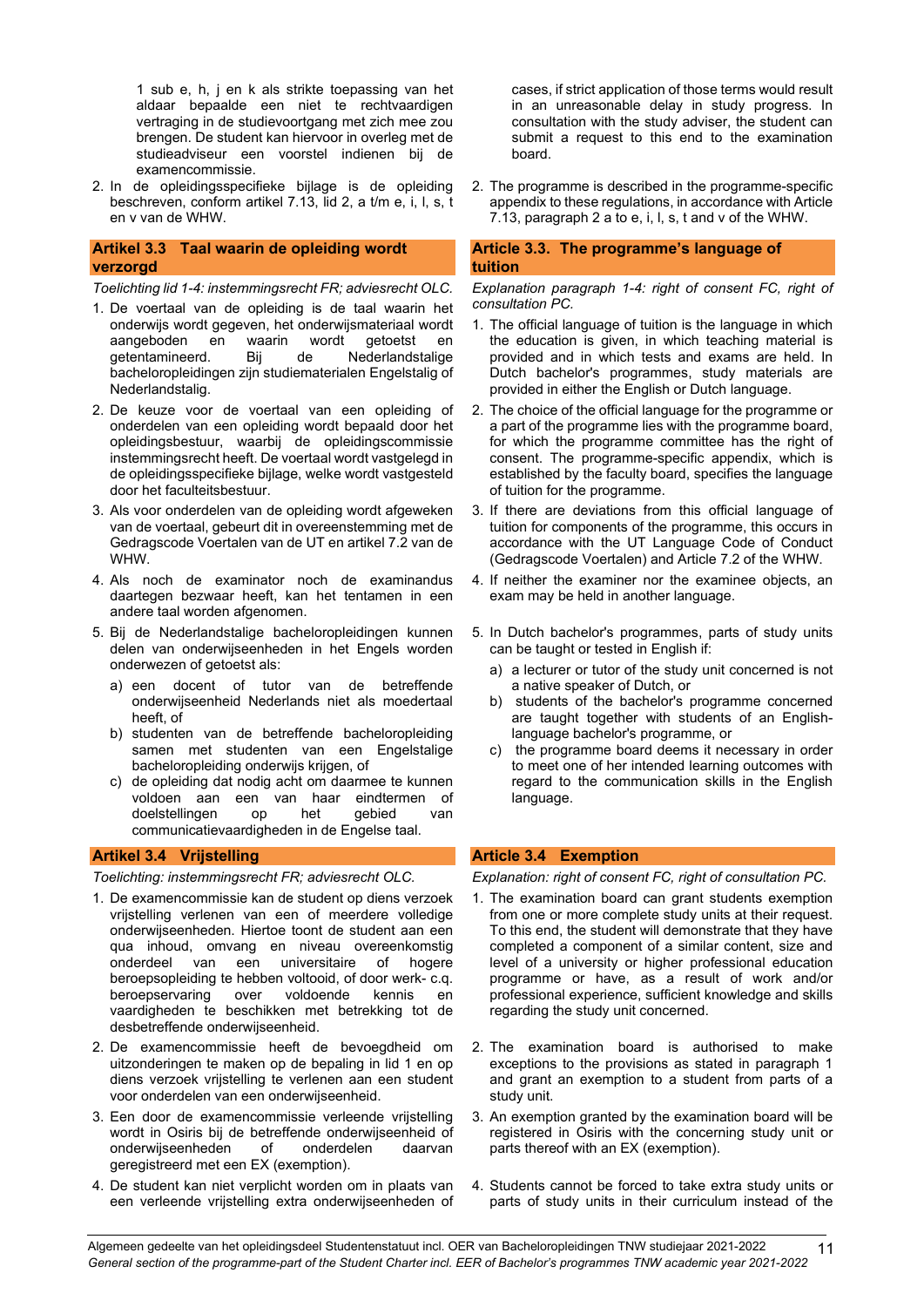onderdelen daarvan in zijn onderwijsprogramma op te nemen.

5. Vrijstelling van de verplichting tot het deelnemen aan praktische oefeningen kan worden verleend aan de studenten die aannemelijk kunnen maken dat ze verwachten in gewetensnood te zullen komen bij of door het moeten uitvoeren van een vereiste voor dit onderdeel. In dat geval bepaalt de examencommissie of het onderdeel op een andere, door haar te bepalen wijze, kan worden verricht.

#### <span id="page-11-0"></span>**Artikel 3.5 Vrij onderwijsprogramma**

*Toelichting: instemmingsrecht FR; adviesrecht OLC.*

De examencommissie van de opleiding beslist over een verzoek tot toestemming voor het volgen van een vrij onderwijsprogramma als bedoeld in artikel 7.3h van de WHW. De examencommissie toetst of het programma past binnen het domein van de opleiding, samenhangend is en voldoende niveau heeft in het licht van de eindtermen van de opleiding.

granted exemption.

5. Students may be exempted from the obligation to participate in practical exercises if they can demonstrate that they expect to be placed in a moral dilemma as a result of the need to meet one of the requirements for this component. In such cases, the examination board decides whether the component can be carried out in another manner to be determined by the examination board.

#### <span id="page-11-1"></span>**Article 3.5 Flexible programme**

*Explanation: right of consent FC, right of consultation PC.*

The examination board of the programme decides whether a student may take part in a flexible programme as stipulated in Article 7.3h of the WHW. The examination board assesses whether the programme is appropriate and consistent within the domain of the programme and whether the level is high enough in light of the intended learning outcomes of the programme.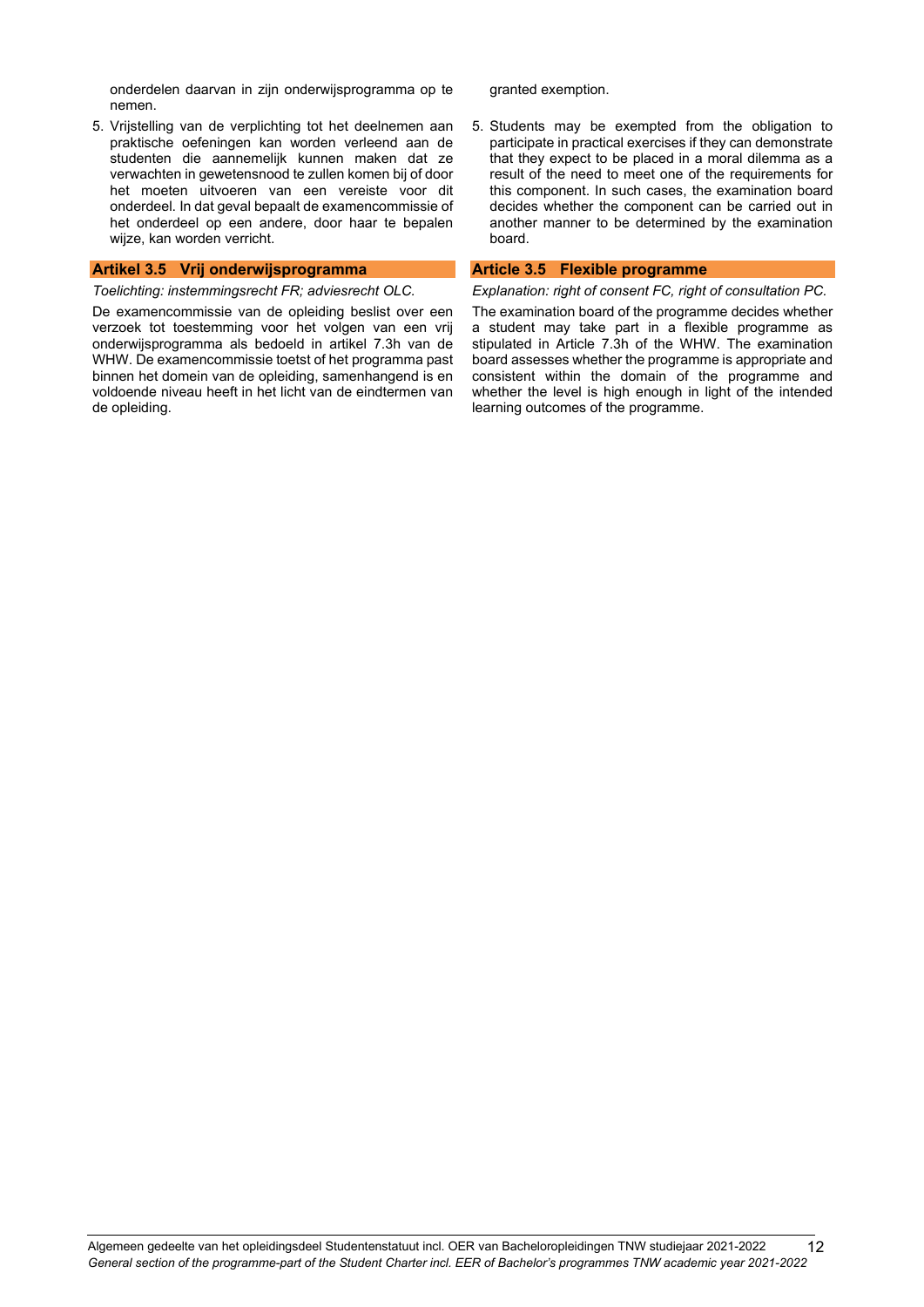## <span id="page-12-0"></span>*Paragraaf 4 Onderwijs en toetsing – Education and testing*

#### <span id="page-12-1"></span>**Artikel 4.1 Algemeen**

*Toelichting lid 1, 2, 3: instemmingsrecht FR; adviesrecht OLC.*

- 1. Het instellingsbestuur is verantwoordelijk voor de praktische organisatie van tentamens en examens.
- 2. Een onderwijseenheid wordt afgerond met een tentamen.
- 3. Het tentamen bestaat uit een of meerdere toetsen.
- 4. Tentamens en toetsen kunnen verschillende vormen hebben<sup>[12](#page-12-3)</sup>. Tentamens en toetsen kunnen online worden afgenomen.
- 5. Een toets kan in meerdere, in de tijd gespreide delen worden afgenomen.
- 6. Indien een tentamen of toets wordt afgenomen met behulp van online surveillance<sup>[13](#page-12-4)</sup> of online proctoring<sup>[14](#page-12-5)</sup> kan de examencommissie nadere regels en<br>voorwaarden voor online (proctored) toetsing voor online vastleggen.
- 7. Deze nadere regels moeten voldoen aan de Algemene Verordening Gegevensbescherming (AVG[15](#page-12-6)), de Data Protection Impact Assessment (DPIA<sup>[16](#page-12-7)</sup>) over proctoring en de OER.
- 8. Overeenkomstig artikelen 12-14 van de AVG moeten studenten worden geïnformeerd over de verwerking van hun persoonsgegevens voordat online surveillance of online proctoring wordt gebruikt.
- 9. Overeenkomstig de DPIA
	- a) in het geval dat er geen alternatieve toets methode redelijkerwijs mogelijk is, mag er online surveillance of online proctoring worden gebruikt<sup>17</sup>.
	- b) is de bewaartermijn voor de gegevens 30 dagen, tenzij de examencommissie besluit dat de gegevens langer bewaard moeten blijven in verband met een onderzoek naar fraude.
- 10. Resultaten van tentamens, toetsen of delen van toetsen moeten aan studenten bekendgemaakt worden, in ieder geval via Osiris of via het Grade Centre van Canvas. Osiris wordt gebruikt voor cijferregistratie.
- 11. De student heeft het recht om kennis te nemen van recente modeltoetsvragen of proeftoetsen of representatieve oude toetsen en de bijbehorende uitwerkingen en de norm van de bijbehorende beoordeling.

#### <span id="page-12-2"></span>**Article 4.1 General**

*Explanation paragraph 1, 2, 3: right of consent FC, right of consultation PC.*

- 1. The institutional board is responsible for the practical organisation of the exams and the final examinations.
- 2. A study unit is completed with an exam.
- 3. An exam consists of one or more tests.
- 4. Exams and tests can have various forms<sup>19</sup>. Exams and tests can be held online.
- A test can be taken in multiple sessions or components, spread over time.
- 6. When a test or exam is held online by means of online surveillance<sup>[20](#page-12-10)</sup> or online proctoring<sup>[21](#page-12-11)</sup>, the examination board may lay down further rules and conditions for online (proctored) testing.
- 7. These further rules and conditions must comply with the General Data Protection Regulation (GDPR [22](#page-12-12) ), the Data Protection Impact Assessment (DPIA <sup>[23](#page-12-13)</sup>) on proctoring and the EER.
- 8. Pursuant to Articles 12-14 of the GDPR, students must be informed before the use of online surveillance or online proctoring about the processing of their personal data.
- 9. Pursuant the DPIA
	- a) in the event where no alternative exam method is reasonably possible, online surveillance or online proctoring can be  $used<sup>24</sup>$ .
	- b) the retention period of the data is 30 days unless the examination board decides that the data needs to be maintained longer for a fraud investigation.
- 10. Results of exams, tests or components of tests have to be announced to the students, in any case via Osiris or via the Grade Centre of Canvas. Osiris is used for the registration of grades.
- 11. The student has the right to consult recent sample test questions or practice tests or representative older tests and the related answers and the standard of the related assessment.

- <span id="page-12-11"></span><span id="page-12-10"></span>20 Camera-surveillance of student(s) during exams without recording via e.g. Canvas, Teams.<br>21 Surveillance of student(s) using special prostering software a g. Prosterio.
- Surveillance of student(s) using special proctoring software e.g. Proctorio.

<span id="page-12-3"></span><sup>12</sup> Een toets of tentamen kan de volgende vormen hebben: een schriftelijke toets, een opdracht, een mondelinge toets, de beoordeling van praktische oefeningen als bedoeld in artikel 1.2, of een combinatie van deze vormen.

<span id="page-12-4"></span><sup>&</sup>lt;sup>13</sup> Camera-surveillance van student(en) tijdens een toets zonder opname via bijvoorbeeld Canvas, Teams, etc.

<span id="page-12-5"></span><sup>14</sup> Surveillance van student(en) met gebruik van speciale proctoring software zoals bijvoorbeeld Proctorio.

<span id="page-12-6"></span><sup>15</sup> De tekst van de AVG kan hier gevonden worden:

[https://autoriteitpersoonsgegevens.nl/sites/default/files/atoms/files/verordening\\_2016\\_-\\_679\\_definitief.pdf](https://autoriteitpersoonsgegevens.nl/sites/default/files/atoms/files/verordening_2016_-_679_definitief.pdf)

<span id="page-12-7"></span><sup>16</sup> De DPIA is een instrument om vooraf privacy risico's van een gegevensverwerking in kaart te brengen om maatregelen te kunnen nemen om deze risico's te kunnen verkleinen. In dit geval is dit gedaan voor online proctoring. Het beschrijft onder andere de rechten van de betrokkenen (in dit geval: studenten) en de context waarin online proctoring kan worden gebruikt. https://www.utwente.nl/remote-exams/students/proctoring/dpia-proctoring.pdf

<span id="page-12-9"></span><span id="page-12-8"></span><sup>&</sup>lt;sup>17</sup> Dit betekent dat online proctoring zowel kan worden gebruik voor enkele studenten als voor alle studenten.<br><sup>19</sup> A test or exam can have the following forms: a written test an assignment, an oral test, the assessment

<sup>19</sup> A test or exam can have the following forms: a written test, an assignment, an oral test, the assessment of practical exercises as referred to in Article 1.2, or a combination of these forms.

<span id="page-12-12"></span><sup>&</sup>lt;sup>22</sup> The text of the GDPR can be found here[: https://eur-lex.europa.eu/legal-content/EN/TXT/PDF/?uri=CELEX:32016R0679](https://eur-lex.europa.eu/legal-content/EN/TXT/PDF/?uri=CELEX:32016R0679)

<span id="page-12-13"></span><sup>&</sup>lt;sup>23</sup> The DPIA is an instrument to point out privacy risks of a processing operation to be able to take measures to mitigate those risks. In this case it is done for proctoring. Among a lot of other things, it describes the rights of the data subjects (in this case: the students) and the context in which proctoring can be used. https://www.utwente.nl/remote-exams/students/proctoring/dpia-proctoring.pdf

<span id="page-12-14"></span><sup>24</sup> This means online proctoring can be used for a few students as well as for all students.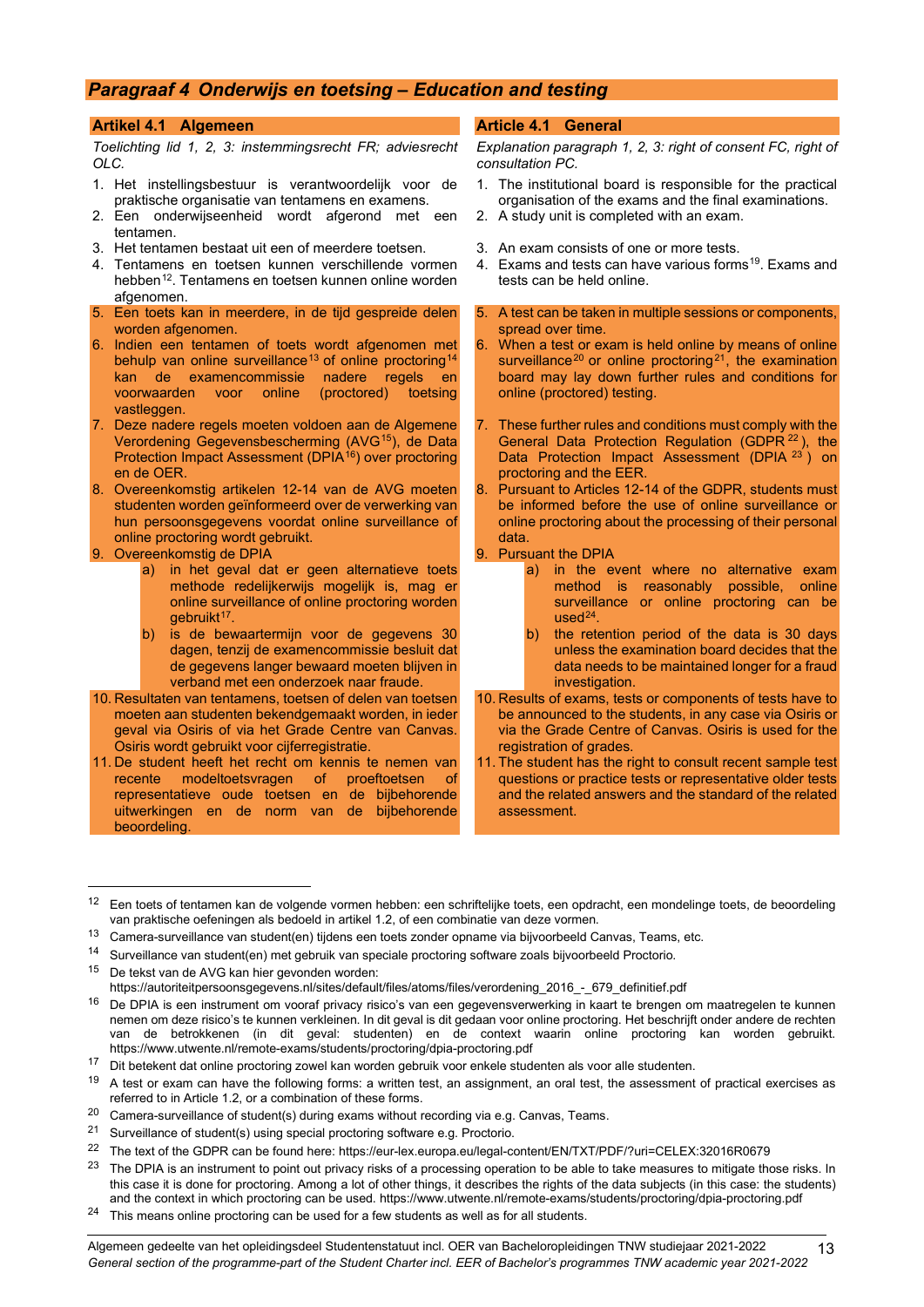12. Een toets heeft een maximale tijdsduur van 3 klokuren $18$ 

Als de examinator een vorm van toetsing wil gebruiken die een tijdsduur van meer dan 3 klokuren vraagt, kan de examinator de examencommissie verzoeken om toestemming om hiervan af te wijken. Dit verzoek moet uiterlijk 4 weken voor het begin van de onderwijsperiode worden gedaan, om te kunnen voldoen aan de bepalingen uit lid 19.

- 13. Toetsresultaten worden uitgedrukt in een cijfer van 1 tot en met 10, met één decimaal, of in een 'pass / fail'.
- 14. Het tentamenresultaat van een onderwijseenheid, zoals bepaald door de examinator, wordt uitgedrukt in halve cijfers van 1,0 tot en met 5,0 en van 6,0 tot en met 10,0 waarbij geldt:
	- De afronding wordt pas gedaan in de laatste fase van de beoordeling van een onderwijseenheid.
	- De afronding wordt gedaan volgens onderstaand schema:

| Als cijfer voor de komma=5:    |                       |  |
|--------------------------------|-----------------------|--|
| Cijfer ≥ 5,00 en < 5,50        | $\Rightarrow$ 5.0     |  |
| Cijfer ≥ 5,50 en < 6,00        | $\Leftrightarrow$ 6.0 |  |
| Als $n \neq 5$ :               |                       |  |
| Cijfer ≥ n,00 en < n,25        | $\Rightarrow$ n,0     |  |
| Cijfer ≥ n,25 en < n,75        | Arr n.5               |  |
| Cijfer ≥ n,75 en < $(n+1)$ ,00 | $\Rightarrow$ (n+1),0 |  |
|                                |                       |  |

15. Tentamenresultaten van 6,0 of hoger zijn voldoende.

- 16. Tentamenresultaten, mits voldoende, die behaald bij buitenlandse universiteiten worden geregistreerd met een P (pass). Tentamenresultaten behaald bij<br>Nederlandse universiteiten worden een-op-een Nederlandse universiteiten overgenomen met inachtneming van de bepalingen in lid 14.
- 17. Alleen bij een met een voldoende afgeronde<br>onderwijseenheid worden de EC's voor de onderwijseenheid worden de EC's voor de onderwijseenheid toegekend. Voor met een voldoende afgeronde onderwijsonderdelen worden geen EC's toegekend.
- 18. Als voor eenzelfde onderwijseenheid meer dan één tentamenresultaat is vastgesteld, is het hoogste cijfer geldig. Dit geldt ook voor het resultaat van toetsen en delen van toetsen binnen hetzelfde studiejaar en voor het resultaat van toetsen en delen van toetsen die geldig blijven na het studiejaar waarin ze zijn behaald.
- 19. Via de onderwijscatalogus in Osiris maakt het opleidingsbestuur minstens de volgende aspecten van het onderwijs bekend: omvang, cursusdoelen en inhoud van de onderwijseenheid, taal, vereiste voorkennis, verplicht en aanbevolen studiemateriaal, vormgeving van het onderwijs (werkvormen) en de toetsing.

#### <span id="page-13-0"></span>**Artikel 4.2 Modules**

- 1. Elke module heeft een modulecoördinator.
- 2. Als een module bestaat uit één onderwijseenheid, dan is de examinator van die onderwijseenheid ook moduleexaminator.
- 3. De examencommissie wijst de examinatoren aan voor onderwijseenheden en/of onderwijsonderdelen.

#### <span id="page-13-2"></span>**Artikel 4.3 Inschrijving voor een module, onderwijseenheid en toetsen**

#### 12. A test has a maximum duration of 3 hours<sup>[25](#page-13-5)</sup>

If the examiner wishes to use a form of testing which takes more than 3 hours, they may request permission from the examination board to deviate from this provision. This request must be submitted not later than 4 weeks prior to the start of the period when a study unit is offered, to be able to meet the provisions in paragraph 19.

- 13. Test results are expressed in a grade from 1 to 10, rounded to one decimal place, or as 'pass / fail'.
- 14. Exam results of a study unit, as determined by the examiner, are expressed in half grades from 1.0 up to and including 5.0 and from 6.0 up to and including 10.0 whereby:
	- Grades will only be rounded in the last phase of the assessment of the study unit.
	- The rounding is done in accordance with the following scheme:

| If digit before the decimal=5:    |                       |  |
|-----------------------------------|-----------------------|--|
| Grade $\geq 5.00$ and $\leq 5.50$ | $\Rightarrow$ 5.0     |  |
| Grade $\geq 5.50$ and $\leq 6.00$ | $\Rightarrow 6.0$     |  |
| In case $n \neq 5$ :              |                       |  |
| Grade $\geq$ n.00 and $\leq$ n.25 | $\Rightarrow$ n.0     |  |
| Grade $\geq$ n.25 and $\leq$ n.75 | Arr n.5               |  |
| Grade $\geq$ n.75 and $\leq$      | $\Rightarrow$ (n+1).0 |  |
| $(n+1).00$                        |                       |  |

15. Exam results of 6.0 or higher are a pass.

- 16. Exam results, if passed, obtained at foreign universities will be registered as a P (pass). Exam results obtained at Dutch universities will be adopted one-to-one in compliance with paragraph 14.
- 17. The ECs for a study unit will only be awarded if the exam has been successfully completed. No ECs will be awarded for parts of a study unit that have been completed successfully.
- 18. If a student receives more than one result for the exam in the same study unit, the highest grade will apply. This also applies for the results of tests and components of tests within the same academic year and for the results of tests and components of tests that remain valid after the academic year in which they were obtained.
- 19. Through the education catalogue of Osiris the programme board will disclose at least the following aspects of the education: size, course objectives and content of the study unit, language, required prior knowledge, mandatory and recommended study materials, design of the education (teaching methods) and testing.

#### <span id="page-13-1"></span>**Article 4.2 Modules**

- 1. Each module has a module coordinator.
- 2. When a module comprises of one study unit, the examiner of this study unit is also module-examiner.
- 3. The examination board assigns the examiners for the study units and/or parts of study units.

<span id="page-13-3"></span>**Article 4.3 Registering for a module, a study unit, and tests**

<span id="page-13-4"></span><sup>&</sup>lt;sup>18</sup> Indien een toets uit meerdere, in de tijd gespreide onderdelen bestaat, geldt de maximale tijdsduur per onderdeel. In artikel 7.1 lid 10 is een bepaling opgenomen over de maximale extra tijd die kan worden toegekend aan studenten met dyslexie.

<span id="page-13-5"></span> $25$  If a test consists of several parts spread over time, the maximum duration applies per part. Article 7.1, paragraph 10 includes a provision regarding the maximum extra time that can be allocated to students with dyslexia.

<sup>14</sup>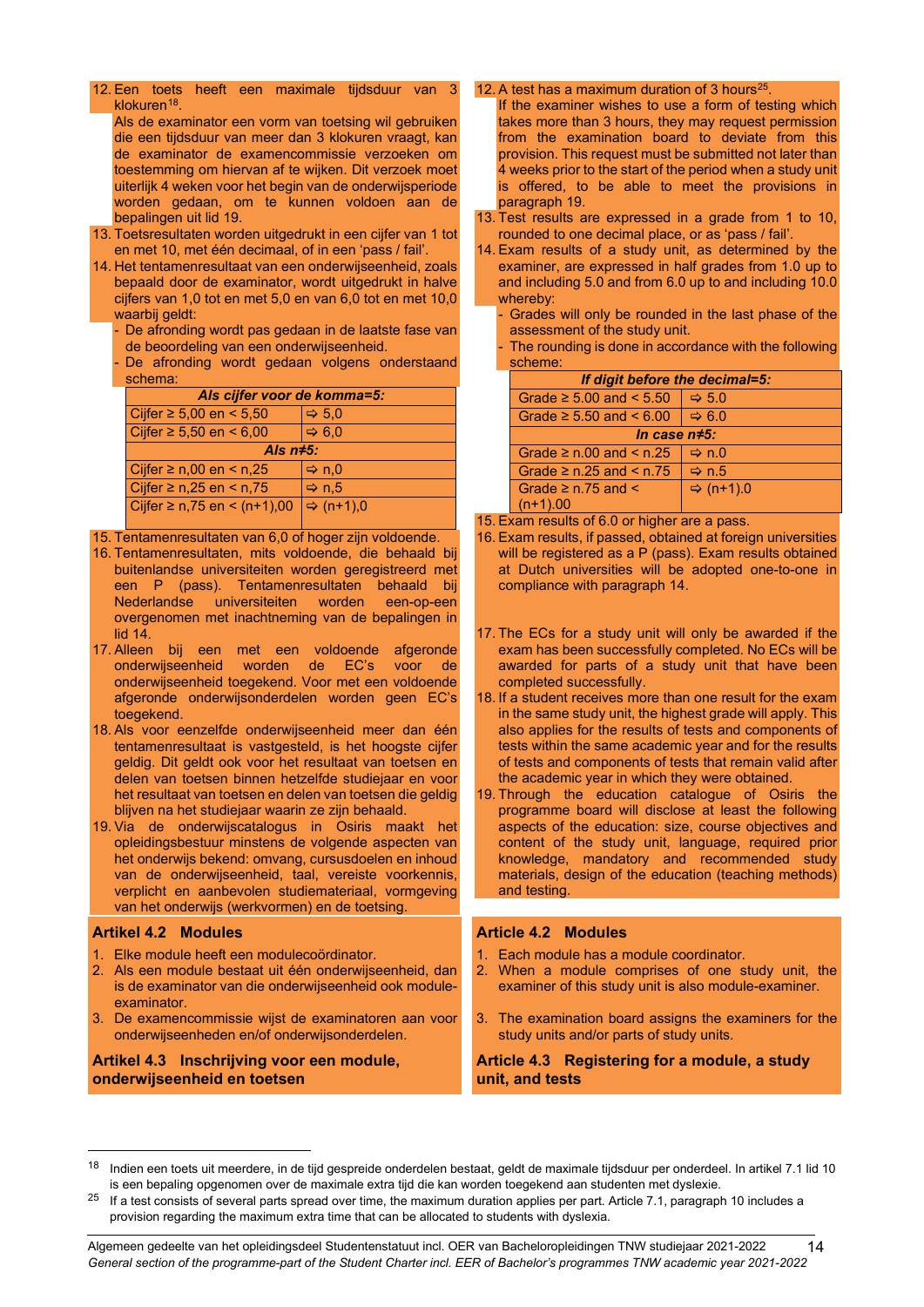- 1. Voor deelname aan een module of onderwijseenheid is inschrijving via Osiris voorafgaande aan de module of onderwijseenheid verplicht.
- 2. Door inschrijving voor de module of onderwijseenheid is de student automatisch ingeschreven voor de reguliere toetsen behorende bij deze module/onderwijseenheid.
- 3. Informatie over herkansingen, de voorwaarden en de manier van inschrijven wordt bekendgemaakt in het toetsschema.

#### <span id="page-14-0"></span>**Artikel 4.4 Modulebeschrijving en toetsschema**

- 1. In de opleidingsspecifieke bijlage staat per module een modulebeschrijving.
- 2. De modulebeschrijving vermeldt ten minste:
	- a) indien van toepassing, de onderwijseenheden die deel uitmaken van de module en het aantal EC daarvan; b) indien van toepassing, het aantal EC en de weegfactoren van de onderwijs -onderdelen;
		- c) de taal van instructie en toetsing.

De leerdoelen van de module en/of de leerdoelen van de onderwijseenheden die deel uitmaken van de module worden tijdig in Osiris en Canvas gepubliceerd.

- 3. Het toetsschema van een module wordt vastgesteld door het opleidingsbestuur nadat de modulecoördinator en/of de examinatoren van de onderwijseenheden die deel uitmaken van de module het toetsschema hebben opgesteld. De examencommissie adviseert over het toetsschema.
- 4. Uiterlijk twee weken voor aanvang van de module wordt het toetsschema gepubliceerd op Canvas.
- 5. Het toetsschema vermeldt ten minste:
- a) wanneer de module is behaald;
	- b) hoe de leerdoelen van de module of de onderwijseenheden van de module worden getoetst;
	- c) de geldigheidsduur van het resultaat van de toets of toetsen voor onderwijsonderdelen;
	- d) wanneer toetsen worden afgenomen;
	- e) eventuele vereiste minimumcijfers per toets, waarbij het niet is toegestaan om voor een toets een minimumcijfer hoger dan 5,5 te eisen;
	- f) wanneer herkansingen plaatsvinden en indien van toepassing - welke voorwaarden zijn gesteld om daaraan te mogen deelnemen; er moet voor elke onderwijseenheid minimaal één herkansing zonder voorwaarden voor deelname worden aangeboden binnen hetzelfde studiejaar [26](#page-14-2) . Voor praktische oefeningen<sup>[27](#page-14-3)</sup> kan een uitzondering worden gemaakt.
	- g) een eventuele compensatieregeling voor de toetsresultaten binnen een onderwijseenheid;<br>
	h) een eventuele compensatieregeling
	- compensatieregeling voor<br>van verschillende toetsresultaten van onderwijseenheden uit dezelfde module en/of toetsresultaten van onderwijseenheden uit verschillende modules;
	- i) de nakijktermijn van elke toets, deze is maximaal 10 werkdagen met inachtneming van artikel 4.6 lid 9 van deze regeling.
- 6. Het opleidingsbestuur kan gedurende de module of onderwijseenheid het toetsschema wijzigen.
	- a) Het wijzigen van het toetsschema kan alleen in overleg met de modulecoördinator en de
- 1. To participate in a module or study unit, registration via Osiris prior to the start of the module or study unit is required.
- 2. By registering for the module or study unit the student is automatically registered for the regular tests that go with this module or study unit.
- 3. Information on resits, the applicable conditions and the registration procedure for resits will be published in the assessment plan.

#### <span id="page-14-1"></span>**Article 4.4 Module description and assessment plan**

- 1. In the program-specific appendix to these regulations, a module description for each module is given.
- 2. The module description defines at least:
	- a) if applicable, the study units that are part of the module and their related ECs;
	- b) if applicable, the number of ECs and the weighting factors of the parts of the study units;
	- c) the language of tuition and testing.

Learning goals of the module and/or the learning goals of the study units that are part of the module will be published in time on Osiris and Canvas.

- The assessment plan of a module is determined by the programme board after the module coordinator and/or the examiners of the study units that are part of the module have drawn up the assessment plan. The examination board advises on the assessment plan.
- 4. At least 2 weeks prior to the start of the module, the assessment plan for the module is published on Canvas.
- 5. The assessment plan of a module states at least:
	- a) when the module has been passed;
	- b) how the learning goals of the study units of the module are assessed;
	- c) the period of validity of the result of the test or tests of parts of a study unit;
	- d) when tests will be administered;
	- e) any required minimum grade per test; a minimum grade for a test may not be set higher than 5.5;
	- f) resits for each test and  $-$  if applicable any conditions for participating in the resit; for each study unit at least one resit has to be offered within the same academic year without any conditions for participating <sup>[28](#page-14-4)</sup>. An exception may be made for practical exercises<sup>[29](#page-14-5)</sup>.
	- g) if applicable, any options to compensate test results within a study unit;
	- h) if applicable, any options to compensate test results with results from tests in other study units in the same module and/or results from tests in study units in other modules;
	- i) the grading period of each test, which is a maximum of 10 working days in compliance with Article 4.6 paragraph 9 of these regulations.
- 6. The programme board may modify the assessment plan during the study unit.
	- a) The assessment plan may only be changed in consultation with the module coordinator and the
- <span id="page-14-2"></span> $26$  Een herkansing mag ook binnen het kwartiel vallen, met inachtneming van de bepaling in artikel 4.6.9. Als het resultaat van een onderwijseenheid wordt bepaald door meer dan één toets, moet er voor elke toets of deel van en toets een herkansing zijn. Het is toegestaan om voor een herkansing meerdere toetsen of delen van toetsen te combineren tot één herkansing.
- <span id="page-14-3"></span><sup>27</sup> Zie de begripsbepalingen in artikel 1.2. Hier vallen bijvoorbeeld projecten en practica onder.
- <span id="page-14-4"></span><sup>28</sup> A resit may also fall within the quartile with due observance of the provision in Article 4.6.9. If the result of a unit of study is determined by more than one test, there must be a resit for each test or part of a test. Combining several tests or parts of tests into one resit is allowed.
- <span id="page-14-5"></span> $29$  See the definitions in Article 1.2. These include projects and practical exercises.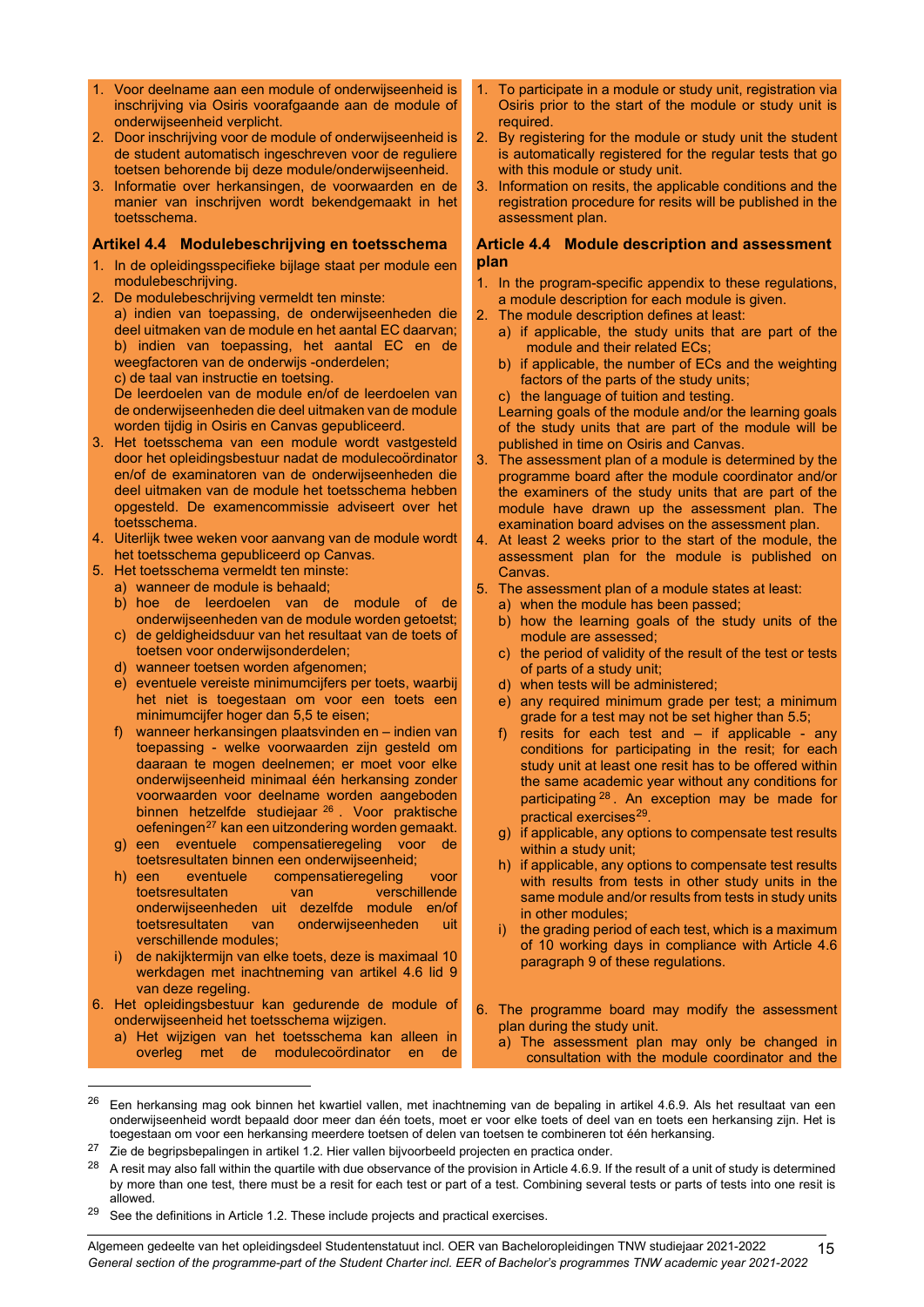examinatoren van de onderwijseenheid of onderwijseenheden van de module.

- b) Bij wijzigingen van de vorm van of wijze van afname van de toets of toetsen pleegt het opleidingsbestuur vooraf overleg met de examencommissie. Indien de wijziging alleen gaat om het verplaatsen van toetsen of onderdelen daarvan naar een ander tijdstip dan in het rooster aangegeven, moet het opleidingsbestuur de examencommissie uiterlijk voor de eerstvolgende vergadering van de examencommissie na het besluit tot wijziging hierover informeren.
- c) De studenten worden meteen van de wijziging op de hoogte gesteld.
- 7. Wijzigingen in het toetsschema mogen in redelijke verwachting niet ten nadele van de studenten uitvallen. De examencommissie kan in individuele gevallen bijzondere voorzieningen treffen.

#### <span id="page-15-0"></span>**Artikel 4.5 Mondelinge toetsen**

- 1. Het mondeling afnemen van een toets is openbaar, tenzij de examencommissie in een bijzonder geval anders heeft bepaald, al dan niet op verzoek van de examinator of de student.
- 2. Als de student of de examinator derden aanwezig wil laten zijn bij het afnemen van een mondelinge toets, moet dit uiterlijk 15 werkdagen voor de mondelinge toets worden gemeld bij het opleidingsbestuur. De beslissing van het opleidingsbestuur wordt uiterlijk 5 werkdagen voor de mondelinge toets aan student en examinator bekendgemaakt. Het opleidingsbestuur moet de<br>examencommissie op de eerstvolgende examencommissie op examenvergadering na een genomen beslissing hierover informeren. Publieke afstudeercolloquia, openbare presentaties en groepstoetsen zijn uitgezonderd van deze bepaling.
- 3. Als de examencommissie heeft bepaald dat leden van de examencommissie of een waarnemer namens de examencommissie aanwezig zal zijn bij de mondelinge toets wordt dit minimaal een werkdag vóór de toets door de examencommissie aan de examinator en de student bekendgemaakt.

#### <span id="page-15-2"></span>**Artikel 4.6 Termijn beoordeling, tentamen- en toetsdatum**

- 1. De examinator maakt uiterlijk 1 werkdag na het afnemen van een mondelinge toets de uitslag bekend aan de student.
- 2. Het in lid 1 gestelde is niet van toepassing als de mondelinge toets deel uitmaakt van een serie mondelinge toetsen van dezelfde onderwijseenheid, die zich over meer dan één werkdag uitstrekt. In dat geval stelt de examinator na afloop van de serie mondelinge toetsen binnen één werkdag de uitslag vast en maakt deze bekend.
- 3. De termijn voor het vaststellen en bekendmaken van een uitslag over een schriftelijk of op andere wijze afgenomen toets wordt in het toetsschema van de module opgenomen.
- 4. Het resultaat van een toets of een onderdeel van een toets wordt binnen 10 werkdagen na de toetsdatum aan de student bekendgemaakt met inachtneming van lid 9 van dit artikel.
- 5. Het tentamenresultaat van een onderwijseenheid, wordt binnen 10 werkdagen na het einde van de onderwijsperiode waarin de onderwijseenheid wordt aangeboden aan de student bekendgemaakt. Als het tentamenresultaat onvoldoende is, en er een herkansing is buiten de onderwijsperiode waarin de onderwijseenheid wordt aangeboden, en de examinator heeft vastgesteld dat de student voldoet aan de

examiners of the study unit or study units of the module.

- b) The programme board consults the examination board beforehand in case of changes in the form or the method of administering of a test or tests. If the change involves nothing more than moving tests or test components to a timeslot other than as shown in the schedule, the programme board must inform the examination board of the decision to make the change at latest before the next examination board meeting.
- c) Students are to be informed immediately of the change.
- 7. Changes to the assessment plan may, in reasonable expectation, not put students at disadvantage. Examination boards may provide special facilities in individual cases.

#### <span id="page-15-1"></span>**Article 4.5 Oral tests**

- 1. Oral tests are open to public, unless the examination board has determined otherwise in a particular case, possibly at the request of the examiner or the student.
- 2. A student or examiner who wishes third parties to be present during an oral test must submit this request to the programme board at least 15 working days prior to the oral test. The decision of the programme board will be made known to the student and the examiner not later than 5 working days before the oral test. The programme board must inform the examination board of the decision at their next meeting. This does not apply for public graduation colloquia, public presentations, or group tests.
- 3. If the examination board has determined that members of the examination board (or an observer representing the examination board) are to be present during the oral test, it will notify the examiner and the student at least one working day prior to the test.

#### <span id="page-15-3"></span>**Article 4.6 Term assessment, date of exam or test**

- 1. The examiner will inform the student of the result within at most 1 working day after conducting the oral test.
- 2. The provisions of paragraph 1 do not apply if the oral test is part of a series of oral tests of the same study unit, which take place on more than one working day. In that case, the examiner determines the result within one working day after the conclusion of the series of oral tests.
- 3. The deadline for determining and publication of the result of a written exam or an exam taken in some other way will be included in the assessment plan for the module.
- 4. The result of a test or part of a test will be made known to the student within 10 working days in compliance with paragraph 9 of this Article.
- 5. The exam result of a study unit will be made known to the student within 10 working days after the end of the education period in which the unity of study is offered. If the exam result is insufficient, and a resit is possible outside the education period in which the study unit is offered, and the examiner has determined that the students meet the terms and conditions to participate in the resit (in accordance with Article 4.4, paragraph 5f)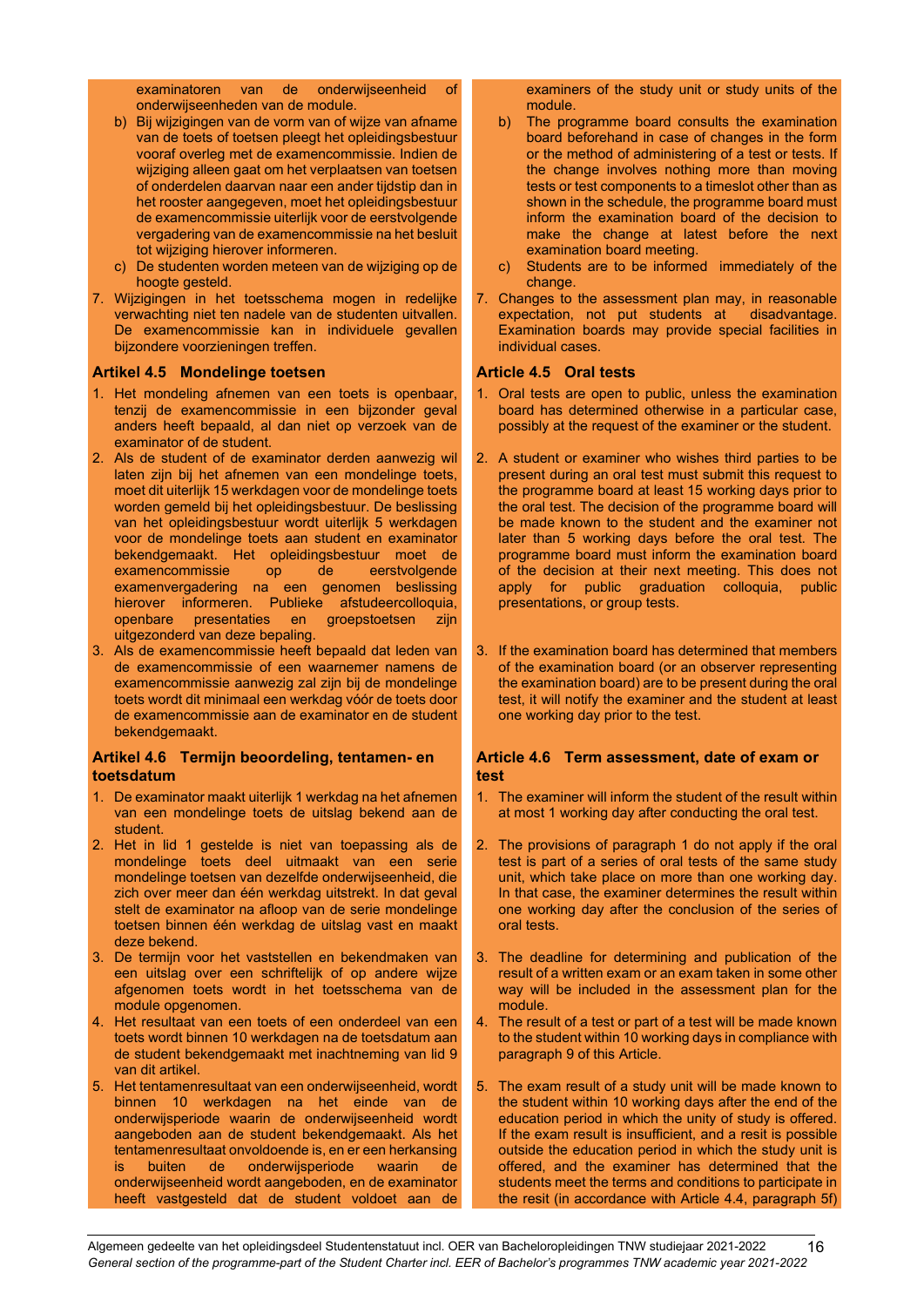voorwaarden om daaraan te mogen deelnemen (conform artikel 4.4 lid 5 sub f) wordt deze beslissing ook binnen 10 werkdagen na het einde van de onderwijsperiode waarin de onderwijseenheid wordt aangeboden aan de student bekendgemaakt.

- 6. De tentamendatum is de datum waarop de toets waarmee de onderwijseenheid definitief is behaald, is afgenomen.
- 7. De toetsdatum is de datum waarop een schriftelijke of mondelinge toets is afgenomen.
- 8. Indien de beoordeling voor een toets wordt verkregen door het maken van een of meerdere opdrachten, het schrijven van een verslag of het maken van een scriptie geldt de deadline voor inlevering van het laatste onderdeel als toetsdatum.
- 9. Wanneer een herkansing voor een toets korte tijd na de eerste gelegenheid is gepland, zijn de toetsuitslagen beschikbaar op een tijdstip waarop de student minimaal 5 werkdagen de tijd heeft om zich op de herkansing voor te bereiden.
- 10. Als een examinator door bijzondere omstandigheden niet in staat is de in lid 1, 2, 4, 5 en 9 bedoelde termijn na te komen, meldt de examinator dit met redenen omkleed aan de examencommissie. De betrokken student wordt onverwijld van de vertraging op de hoogte gesteld onder vermelding van de termijn waarbinnen de uitslag alsnog wordt bekendgemaakt. Als de examinator naar het oordeel van de examencommissie in gebreke blijft, kan de examencommissie een andere examinator opdragen het cijfer vast te stellen.

#### <span id="page-16-0"></span>**Artikel 4.7 Geldigheidsduur**

- *Toelichting lid 1: instemmingsrecht FR; adviesrecht OLC.*
- 1. De geldigheidsduur van een met goed gevolg afgelegd tentamen is onbeperkt. De geldigheidsduur van een met goed gevolg afgelegd tentamen kan uitsluitend worden beperkt als de getentamineerde kennis of het getentamineerde inzicht aantoonbaar verouderd is, of de getentamineerde vaardigheden aantoonbaar verouderd zijn.
- 2. Een niet behaalde onderwijseenheid moet in zijn geheel worden overgedaan in het volgend academisch jaar. Resultaten van onderwijsonderdelen vervallen na het academisch jaar. Uitzonderingen staan vermeld in de opleidingsspecifieke bijlage en in het toetsschema van de module.

#### <span id="page-16-2"></span>**Artikel 4.8 Nabesprekings- en inzagerecht**

- 1. De student heeft recht op een nabespreking, inclusief inzage, van zijn toets met de examinator, waarbij de examinator de gegeven beoordeling motiveert.
- 2. Als de examinator een collectieve nabespreking houdt, dient de student die te benutten voor zijn recht op nabespreking zoals bedoeld in lid 1. Indien de student niet aanwezig kan zijn bij de collectieve nabespreking of als de student bij de collectieve nabespreking geen mogelijkheid is geboden om de motivering van de beoordeling van de examinator van zijn toets met de examinator te bespreken, kan de student binnen 5 werkdagen na de collectieve nabespreking een verzoek indienen bij de examinator voor een individuele nabespreking. De individuele nabespreking moet uiterlijk 3 werkdagen voor de volgende gelegenheid van deze toets plaatsvinden.
- 3. Als er geen collectieve nabespreking is, kan de student binnen 10 werkdagen na de bekendmaking van de uitslag van een toets een verzoek indienen bij de examinator voor een individuele nabespreking. De individuele nabespreking moet uiterlijk 3 werkdagen voor de volgende gelegenheid van deze toets plaatsvinden.

this decision will also be made known to the students within 10 working days after the end of the education period in which the study unit is offered.

- 6. The date of exam, or exam date, is the date on which the last test for a study unit is taken.
- 7. The date of a test, or test date, is the date on which a written or oral test is taken.
- 8. If the assessment of a test is based on the completion of one or more assignments, a paper or a thesis, the deadline for submission of the final part will count as the test date.
- 9. If a resit is planned shortly after the first test, the results of the first test will be published at a time that provides the student with at least 5 working days to prepare for the resit.
- 10. Should an examiner not be able to meet the deadlines as described in paragraphs 1, 2, 4, 5 and 9 due to special circumstances, they will report this with reasons to the examination board. The students involved will be informed of the delay as soon as possible while stating the new deadline by which the result will be announced. If the examination board feels that the examiner has not met their responsibility, they can upon request of the programme board order a different examiner to determine the grade.

#### <span id="page-16-1"></span>**Article 4.7 Period of validity**

*Explanation paragraph 1: right of consent FC, right of consultation PC.*

- 1. The period of validity for the results of an exam that has been passed is unlimited. The validity of an exam result can only be restricted if the tested knowledge, insight, or skills are proven to be out of date.
- 2. A study unit that was not passed, has to be repeated completely in the next academic year. Results of parts of a study unit expire after the academic year. Exceptions are listed in the programme-specific appendix and in the assessment plan of the module.

#### <span id="page-16-3"></span>**Article 4.8 Right of discussion and review**

- 1. The student is entitled to a discussion, including review, of the results of a test with the examiner, whereby the examiner justifies the assessment.
- 2. If the examiner holds a plenary discussion, the student must make use of this opportunity to exercise their right of discussion as referred to in paragraph 1. In case the student cannot attend this plenary discussion or if the student was not offered the opportunity to discuss the justification of their assessment with the examiner, the student may submit a request to the examiner for an individual discussion within 5 working days after the plenary discussion. The individual discussion must take place no later than 3 working days prior to the next test opportunity.
- 3. If there is no plenary discussion of the test, the student may submit a request to the examiner for an individual discussion within 10 working days after publication of the results. The individual discussion must take place no later than 3 working days prior to the next test opportunity.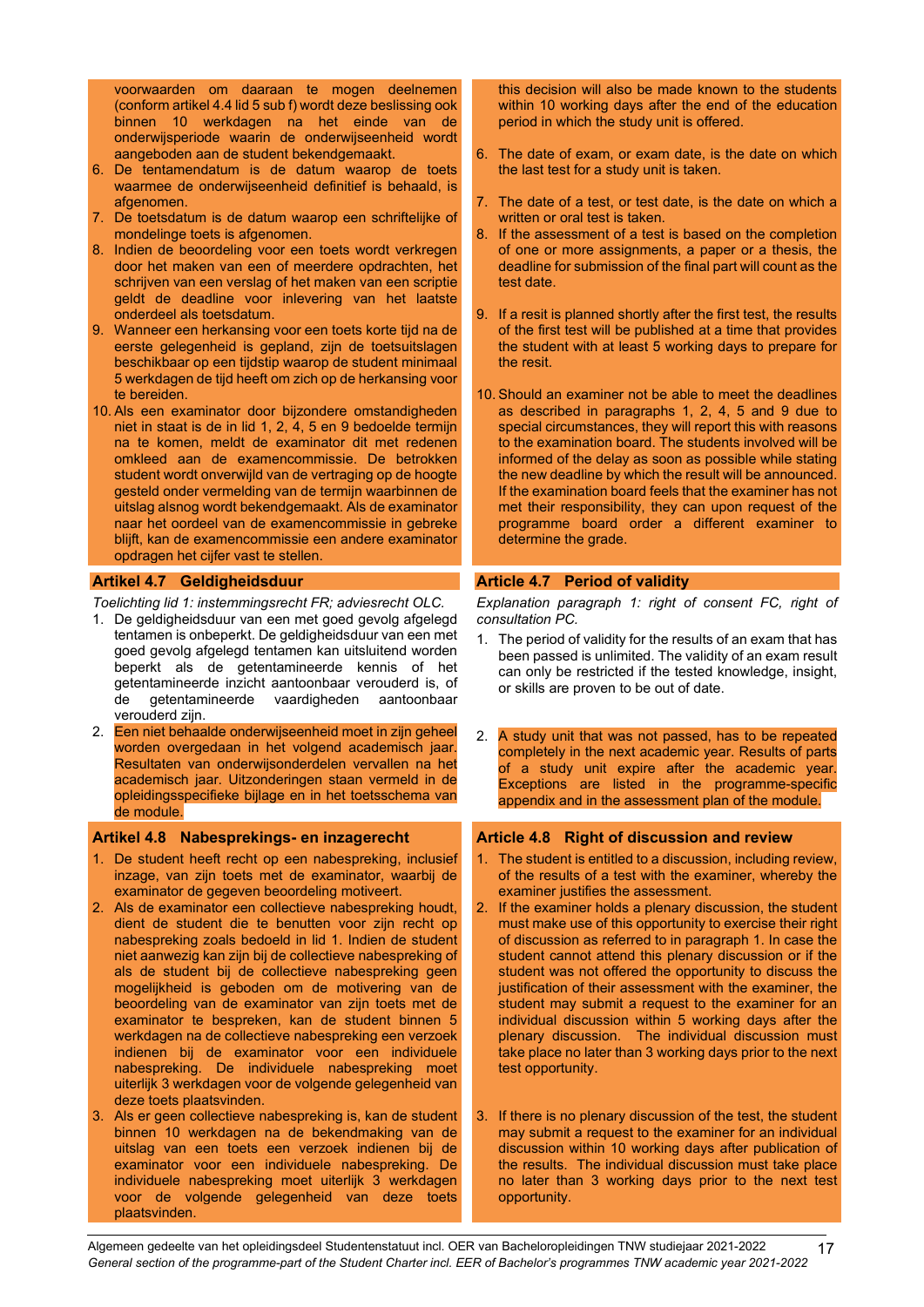- 4. Collectieve en individuele nabesprekingen moeten uiterlijk 5 weken na de bekendmaking van de uitslag van de toets, maar minimaal 3 werkdagen voor de volgende gelegenheid, worden gehouden, in aanwezigheid van de examinator of een gemandateerde vervanger.
- 5. Gedurende 2 jaar na de beoordeling kan de student zijn beoordeelde werk inzien.

#### <span id="page-17-0"></span>**Artikel 4.9 Bewaartermijn toetsen**

- 1. De bewaartermijn van opgaven, uitwerkingen, verslagen en het beoordeelde werk van de schriftelijke toetsen bedraagt 2 jaar.
- 2. De bewaartermijn van eindwerkstukken van de bacheloropleiding bedraagt ten minste 7 jaar.

#### <span id="page-17-2"></span>**Artikel 4.10 Evaluatie van onderwijs**

*Toelichting lid 1 en 2: instemmingsrecht FR; adviesrecht OLC.*

- 1. Het opleidingsbestuur is verantwoordelijk voor het bewaken van de kwaliteit van de opleiding.
- 2. Het opleidingsbestuur is verantwoordelijk voor het evalueren van de opleiding.
- 3. De wijze waarop het onderwijs in de opleiding wordt geëvalueerd is opgenomen in de opleidingsspecifieke bijlage.

#### <span id="page-17-4"></span>**Artikel 4.11 Faciliteiten**

- 1. Bij informatievoorziening voor en over de studie en bij administratieve procedures wordt internet of intranet gebruikt. De Universiteit Twente hanteert een elektronische leeromgeving.
- 2. Studenten dienen tijdens hun studie over een notebook te beschikken. Studenten kunnen bij het Notebook Service Centrum (NSC) een notebook aanschaffen. Met het notebook zijn studenten in staat gebruik te maken van het draadloze netwerk van de Universiteit Twente, waarmee zij toegang hebben tot intra- en internet.
- 3. Voor studenten zijn projectkamers beschikbaar om gezamenlijke werkzaamheden uit te voeren. Buiten de projectkamers is studieruimte beschikbaar in de centrale universiteitsbibliotheek.
- 4. De faculteit TNW stelt aan de studieverenigingen van de opleidingen ruimte ter beschikking voor de uitvoering van haar activiteiten.
- 5. Via of in de universiteitsbibliotheek is een omvangrijke collectie met voor de opleiding relevante literatuur aanwezig.
- 6. Studenten die hun bacheloropdracht uitvoeren bij een leerstoel hebben minimaal de beschikking over een tafel, stoel en computerfaciliteiten.
- 4. Plenary and individual discussions must take place no later than 5 weeks after the publication of the test results, but at least 3 working days prior to the next test opportunity, in the presence of the examiner or an authorised replacement.
- 5. The student has the right to inspect their work for a period of 2 years after the assessment.

#### <span id="page-17-1"></span>**Article 4.9 Retention period for tests**

1. The questions, answers, reports and the assessed work of written tests will be retained for a period of 2 years.

The retention period of final assignments of the bachelor's programme is at least 7 years.

#### <span id="page-17-3"></span>**Article 4.10 Evaluation of education**

*Explanation paragraph 1 and 2: right of consent FC, right of consultation PC.*

- 1. The programme board is responsible for monitoring the quality of the programme.
- 2. The programme board is responsible for evaluating the programme.
- 3. The way evaluation is organised is described in the programme-specific appendix.

#### <span id="page-17-5"></span>**Article 4.11 Facilities**

- 1. Information for and about the study and regarding administrative procedures is supplied via the internet or intranet. The University of Twente works with an electronic learning environment.
- 2. Students are required to have a notebook during their studies. Students can obtain a notebook at the Notebook Service Centre (NSC). With the notebook, students will be able to make use of the University of Twente's wireless network, providing them with access to intranet and the internet.
- 3. There are project rooms available to students for carrying out activities together. Besides the project rooms, there is also study room available in the central university library.
- 4. The faculty of Science and Technology provides student associations with rooms to carry out their activities.
- 5. An extensive collection of relevant literature for the programmes is available in the university library.
- 6. Students who are allocated to a chair during their bachelor assignment have, at the very least, a table, a chair and computer facilities at their disposal.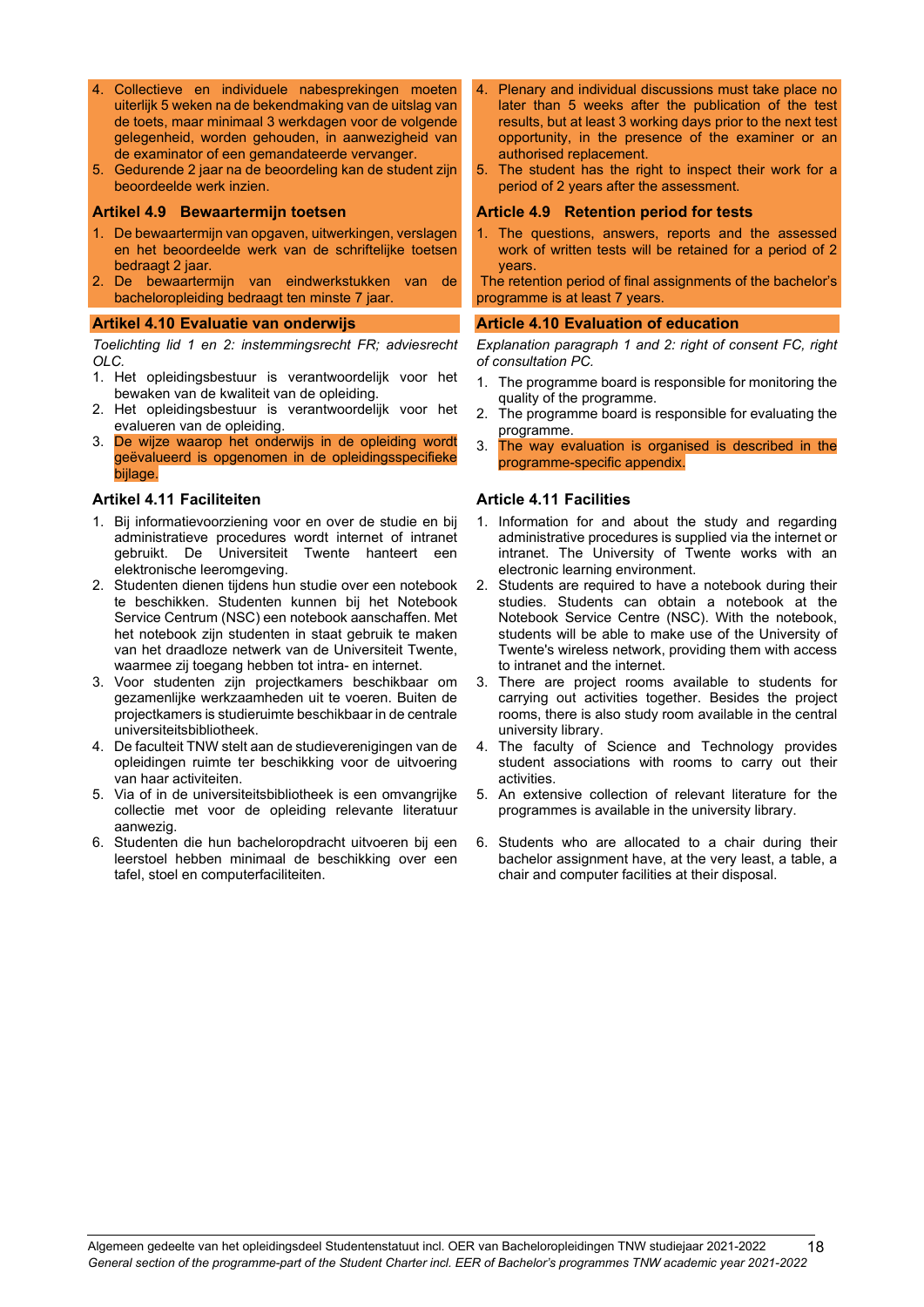## <span id="page-18-0"></span>*Paragraaf 5 Examen – Final examination*

#### <span id="page-18-1"></span>**Artikel 5.1 Examencommissie**

*Toelichting: instemmingsrecht FR; adviesrecht OLC.*

- 1. Het faculteitsbestuur benoemt per opleiding of groep van opleidingen een examencommissie.
- 2. Het faculteitsbestuur stelt de examencommissie in en benoemt de leden van de examencommissie op basis van hun deskundigheid op het terrein van de desbetreffende opleiding of groep van opleidingen.
- 3. Het faculteitsbestuur draagt er zorg voor dat het onafhankelijk en deskundig functioneren van de examencommissie voldoende wordt gewaarborgd.
- 4. Examencommissies stellen zelf zonder nadere inspraak regels en richtlijnen vast ten behoeve van examinatoren, tentamens en examens (artikel 7.12b WHW).

#### <span id="page-18-3"></span>**Artikel 5.2 Examen**

*Toelichting lid 1: instemmingsrecht FR; adviesrecht OLC.*

- 1. In overeenstemming met artikel 7.10 lid 2 WHW is het bachelorexamen afgelegd als de tentamens van de onderwijseenheden van de bacheloropleiding met goed gevolg zijn afgelegd.
- 2. Ten bewijze dat het examen met goed gevolg is afgelegd, wordt door de examencommissie een getuigschrift uitgereikt, nadat het instellingsbestuur heeft verklaard dat aan de procedurele eisen voor afgifte is voldaan. De datum die op het getuigschrift wordt vermeld, te weten de examendatum, is in dit geval de datum waarop de student de laatste nog openstaande onderwijseenheid heeft afgerond (artikel 7.11 WHW).
- 3. De student kan desgewenst een schriftelijk gemotiveerd verzoek bij de examencommissie indienen om nog niet over te gaan tot het geslaagd verklaren voor het examen en daarom ook nog niet over te gaan tot uitreiking van het getuigschrift (artikel 7.11 lid 3 WHW). In principe is de maximumduur van het uitstel dat verleend kan worden 12 maanden. In bijzondere gevallen[30](#page-18-9) kan de student gegronde redenen hebben om te verzoeken om de uitreiking van zijn getuigschrift meer dan 12 maanden uit te stellen.
- 4. Indien de student op grond van lid 3 heeft verzocht om uitstel wordt als examendatum gebruikt de datum waarop de examencommissie na het uitstel heeft besloten de student geslaagd te verklaren.

#### <span id="page-18-5"></span>**Artikel 5.3 Graad**

*Toelichting lid 1: instemmingsrecht FR; adviesrecht OLC.*

- 1. Aan degene die het bachelorexamen met goed gevolg heeft afgelegd, wordt de graad Bachelor of Science verleend.
- 2. De verleende graad wordt op het getuigschrift van het examen vermeld.

#### <span id="page-18-7"></span>**Artikel 5.4 Getuigschrift**

*Toelichting: instemmingsrecht FR; adviesrecht OLC.*

1. Ten bewijze dat het examen met goed gevolg is afgelegd, wordt door de examencommissie een getuigschrift uitgereikt. Het getuigschrift wordt ondertekend door de voorzitter van de

#### <span id="page-18-2"></span>**Article 5.1 Examination board**

*Explanation: right of consent FC, right of consultation PC.*

- 1. The faculty board appoints an examination board for each programme or group of programmes.
- 2. The faculty board establishes the examination board and appoints the members of the examination board based on their expertise in the domain of the relevant programme or group of programmes.
- 3. The faculty board ensures that the independent and expert operation of the examination board is sufficiently guaranteed.
- 4. Under their own authority, an examination board defines rules and regulations for examiners, exams and tests and the final examination (Article 7.12b WHW).

#### <span id="page-18-4"></span>**Article 5.2 Final examination**

*Explanation paragraph 1: right of consent FC, right of consultation PC.*

- 1. In accordance with Article 7.10, paragraph 2 WHW, the bachelor's final examination is deemed successfully completed if the exams of the study units of the bachelor's programme have been taken successfully.
- As proof that the final examination has been completed successfully, the examination board issues a certificate, after the institutional board has declared that the procedural requirements for delivery have been met. In this case, the date recorded on the certificate, i.e. the graduation date, is the date on which the student successfully completed the last remaining study unit (Article 7.11 WHW).
- 3. If so desired, the student has the right to submit a substantiated request in writing to the examination board to delay declaring the final examination as<br>successfully completed and consequently the completed and consequently the presentation of the certificate (Article 7.11 paragraph 3 WHW). In principle the maximum duration of the delay that may be granted is 12 months. In exceptional cases  $31$  the student may have justifiable reasons to submit a request to delay the presentation of the certificate for more than 12 months.
- If the student requests for a delay on the basis of paragraph 3, the graduation date will be the date after the delay on which the examination board has decided to declare the student to have successfully completed the final examination.

#### <span id="page-18-6"></span>**Article 5.3 Degree**

*Explanation paragraph 1: right of consent FC, right of consultation PC.*

- 1. Participants who have successfully met all requirements for the bachelor's final examination are awarded a Bachelor of Science degree.
- The awarded degree will be stated on the certificate.

#### <span id="page-18-8"></span>**Article 5.4 Certificate**

*Explanation: right of consent FC, right of consultation PC.*

1. The examination board grants a certificate as proof that the student has successfully passed their final examination. The chair of the examination board will

<span id="page-18-9"></span><sup>30</sup> Enkele voorbeelden (ter illustratie, niet om andere situaties uit te sluiten): de student volgt een dubbel-bachelorprogramma, de student heeft meer tijd nodig heeft voor een premaster-programma, een omvangrijke extracurriculaire activiteit vraagt meer dan 12 maanden.

<span id="page-18-10"></span><sup>&</sup>lt;sup>31</sup> Some examples (by way of illustration, not to exclude other situations): the student follows a double bachelor's programme, the student needs more time for a pre-master programme, an extensive extra-curricular activity requires more than 12 months.

Algemeen gedeelte van het opleidingsdeel Studentenstatuut incl. OER van Bacheloropleidingen TNW studiejaar 2021-2022 *General section of the programme-part of the Student Charter incl. EER of Bachelor's programmes TNW academic year 2021-2022*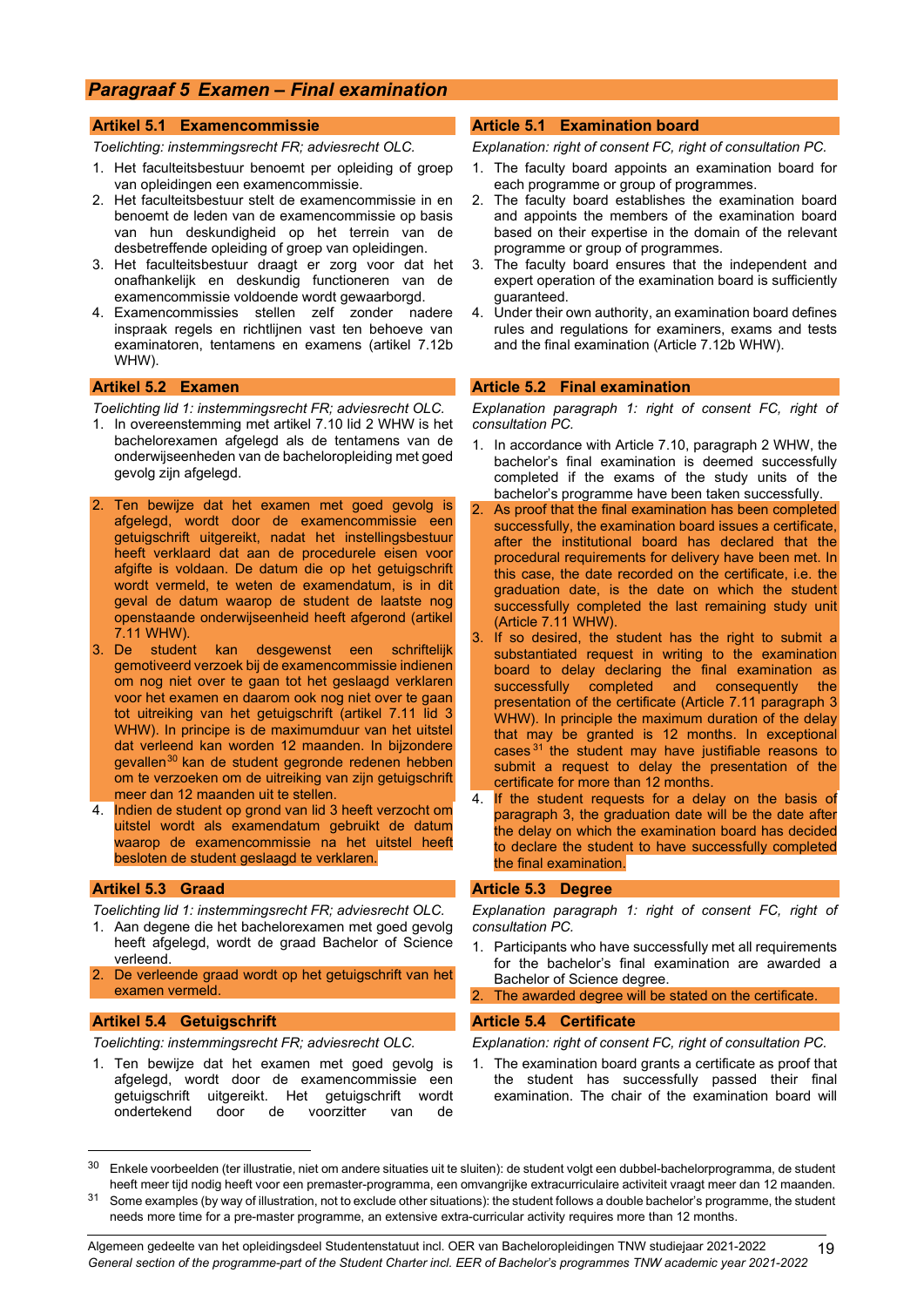examencommissie. Bij afwezigheid kan ook één van de leden van de examencommissie tekenen.

- 2. Op het getuigschrift worden vermeld (artikel 7.11 WHW):
	- a) de naam en geboortedatum van de student;
	- b) de naam van de instelling en welke opleiding, zoals vermeld in het register bedoeld in artikel 6.3 van de WHW, het betreft;
	- c) de datum waarop het examen is afgelegd;
	- $\overrightarrow{d}$ ) welke onderdelen<sup>[32](#page-19-0)</sup> het examen omvatte;
	- e) welke graad is verleend (artikel 7.10a WHW);
	- f) in voorkomende gevallen welke bevoegdheid daaraan is verbonden (rekening houdend met artikel 7.6 lid 1 WHW);
	- g) op welk tijdstip de opleiding voor het laatst is geaccrediteerd dan wel op welk tijdstip de opleiding de toets nieuwe opleiding (artikel 5.8 WHW) met goed gevolg heeft ondergaan.
- 3. Aan het getuigschrift van het met goed gevolg afgelegde examen wordt het internationaal diplomasupplement toegevoegd (artikel 7.11 lid 4 WHW). Dit heeft tot doel inzicht te verschaffen in de aard en de inhoud van de afgeronde opleiding, mede met het oog op de internationale herkenbaarheid van opleidingen. Het supplement bevat in ieder geval de volgende gegevens:
	- a) de naam van de opleiding en de naam van de universiteit;
	- b) dat het een opleiding in het wetenschappelijk onderwijs betreft;
	- c) een beschrijving van de inhoud van de opleiding; indien van toepassing ook vermelding van specialisatie en/of gevolgde minor;
	- d) de studielast van de opleiding;
	- e) de onderdelen van het examen en hun beoordeling op basis van de cijferregistratie in Osiris;
	- f) tentamens die door de student met goed gevolg zijn afgelegd en niet behoren tot het examen.
	- g) indien de student gedurende de bacheloropleiding met goed gevolg een honoursprogramma heeft afgerond, wordt dit op het diplomasupplement vermeld als extracurriculair programma;
	- h) het gemiddelde cijfer (Grade Point Average, GPA). De berekeningswijze hiervan staat vermeld op het diplomasupplement.
- 4. Als de examencommissie een judicium heeft verleend aan de student, wordt dit op het getuigschrift vermeld.
- 5. Een student die meer dan een tentamen met goed gevolg heeft afgelegd en aan wie geen getuigschrift als bedoeld in lid 1 van dit artikel kan worden uitgereikt, ontvangt desgevraagd een door de examencommissie af te geven verklaring waarin in elk geval de tentamens zijn vermeld die door hem met goed gevolg zijn afgelegd (artikel 7.11 lid 5 WHW).

sign the certificate. In their absence, it can also be signed by one of the members of the examination board.

- 2. The certificate will state the following (Article 7.11 WHW):
	- a) the student's name and date of birth;
	- b) the name of the institution and the programme as referred to in the register, referred to in Article 6.3 of the WHW, it concerns;
	- c) the date on which the final examination was sat;
	- $\overrightarrow{d}$ ) which components<sup>[33](#page-19-1)</sup> the final examination included;
	- e) the degree awarded (Article 7.10a WHW);
	- f) where appropriate what qualification was attached thereto (taking into account Article 7.6, paragraph 1, of the WHW);
	- g) the date on which the programme was most recently accredited or passed the initial accreditation assessment as referred to in Article 5.8 of the WHW.
- 3. The International Diploma Supplement will be appended to the certificate for the successfully completed final examination (Article 7.11, paragraph 4 WHW). The purpose of the supplement is to provide information on the nature and content of the completed programme, in order to support the international recognition of programmes. This supplement will contain at least the following information:
	- a) the name of the programme and the name of the University;
	- b) the fact that it is a programme in academic education;
	- c) a description of the content of the programme; where applicable also stating the specialization and/or minor taken;
	- d) the study load of the programme;
	- e) the components of the final examination and their assessment, based on the registration of grades in Osiris;
	- f) exams that were passed by the student, which are not part of the final examination.
	- g) if the student has successfully completed an honour's programme during the bachelor's programme, this will be recorded on the diploma supplement as an extracurricular programme;
	- h) the average grade (Grade Point Average, GPA). The manner in which the GPA is calculated is stated on the diploma supplement.
- 4. If the examination board has granted the student a judicium, this will be stated on the certificate.
- Students who have passed more than one exam and to whom no certificate as referred to in paragraph 1 of this article can be issued, can request a written statement from the examination board stating the exams they have passed (Article 7.11, paragraph 5 WHW).

<span id="page-19-0"></span><sup>&</sup>lt;sup>32</sup> De WHW bedoelt met 'onderdelen' de onderwijseenheden waaruit het bachelorexamen bestaat. Wettelijk zijn dat dus alle onderwijseenheden die deel uitmaken van modules en alle modules die uit één onderwijseenheid van 15 EC bestaan. De opleiding bepaalt welke onderwijsonderdelen er daarnaast nog worden vermeld op het getuigschrift.

<span id="page-19-1"></span><sup>33 &#</sup>x27;Components' in the WHW refers to the study units that comprise the bachelor's final examination. Legally, these are all of the study units that are part of the modules and all modules that comprise one study unit of 15 EC. The programme determines which parts of study units are also mentioned on the certificate.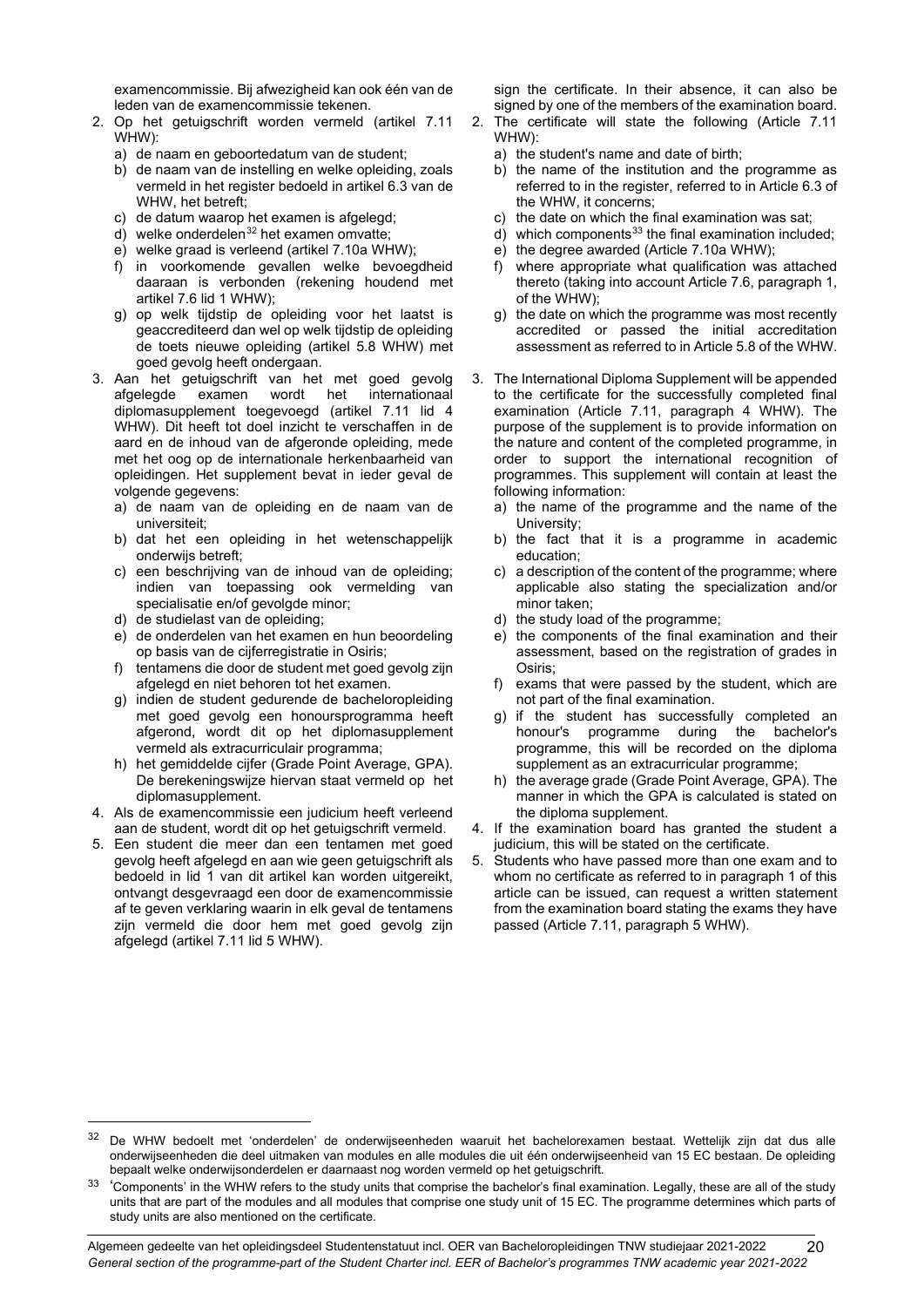## <span id="page-20-0"></span>*Paragraaf 6 Studiebegeleiding en (bindend) studieadvies – Student guidance and (binding) recommendation on continuation of studies*

#### <span id="page-20-1"></span>**Artikel 6.1 Studievoortgangsoverzicht**

De student kan desgewenst bij de balie van Student Services een gewaarmerkt studievoortgangsoverzicht verkrijgen.

#### <span id="page-20-3"></span>**Artikel 6.2 Studiebegeleiding**

- 1. Het faculteitsbestuur draagt de verantwoordelijkheid voor de studiebegeleiding van de student mede ten behoeve van de oriëntatie op studiewegen binnen of buiten de opleiding.
- 2. Iedere student krijgt een studieadviseur toegewezen.
- 3. De studieadviseur begeleidt de student en geeft de student advies over zaken die de studie betreffen of desgewenst over persoonlijke aangelegenheden die mogelijk van invloed zijn op de studie.
- 4. Als studenten gebruik wensen te maken van het recht op specifieke begeleiding of bijzondere voorzieningen dienen zij contact op te nemen met de studieadviseur. De studieadviseur legt gemaakte afspraken met de student vast.
- 5. Voor het recht op bijzondere voorzieningen geldt:
	- a) aantoonbare omstandigheden;
	- b) indien nodig en mogelijk, dispensatie tot deelname aan tentamens of toetsen en/of het beschikbaar zijn van afwijkende faciliteiten rondom examinering. De toekenning van de genoemde dispensatie en het verlenen van extra toetskansen is voorbehouden aan de examencommissie.
- 6. Met iedere student wordt voor 1 november van het eerste jaar van zijn inschrijving voor de opleiding een kennismakingsgesprek gehouden.
- 7. In het jaar van hun eerste inschrijving voor de opleiding ontvangen studenten uiterlijk in week 52 een eerste voorlopig studieadvies over de voortzetting van de opleiding. Dit geldt ook voor studenten in het tweede jaar van inschrijving voor de opleiding, voor wie het studieadvies is uitgesteld. Dit advies is niet bindend.
- 8. In het jaar van eerste inschrijving voor de opleiding ontvangt de student uiterlijk in week 10 een tweede voorlopig studieadvies over de voortzetting van de opleiding. Dit geldt ook voor studenten in het tweede jaar van inschrijving voor de opleiding, voor wie het studieadvies is uitgesteld. Dit advies is niet bindend.
- 9. De studenten die een negatief voorlopig studieadvies krijgen, worden uitgenodigd voor een gesprek met de studieadviseur met als doel het bespreken van de studiemethode en een heroverweging van de studiekeuze.

#### <span id="page-20-2"></span>**Article 6.1 Study progress overview**

The student can request a certified study progress overview from the Student Services Desk if required.

#### <span id="page-20-4"></span>**Article 6.2 Student guidance**

- 1. The faculty board is responsible for student guidance, which includes informing the student of study opportunities in or outside the programme.
- 2. Each student is assigned a study adviser.
- 3. The study adviser guides the student and offers advice on study-related matters, as well as personal problems that may affect their studies if the student so desires.
- 4. If a student wishes to exercise their right to specific counselling or special facilities, they are required to contact the study adviser. The study adviser will record any agreements made with the student.
- 5. The following applies to the entitlement to special facilities:
	- a) demonstrable force majeure or personal circumstances;
	- b) if necessary and possible, dispensation for participation in exams or tests and/or the availability of special facilities with regards to testing. Such dispensation and additional testing opportunities can only be granted by the examination board.
- 6. An introductory interview is held with every student before 1 November of the first year in which they are enrolled in the programme.
- 7. In the first year in which they are enrolled in the programme, the student will receive a first preliminary recommendation on continuation of their studies in week 52 at the latest. This also applies to students in their second year of enrolment in the programme, whose recommendation on continuation of studies has been postponed. This recommendation is not binding.
- 8. In the first year in which they are enrolled in the programme, the student will receive a second provisional recommendation on the continuation of their studies in week 10 at the latest. This also applies to students in their second year of enrolment in the programme, whose recommendation on continuation of studies has been postponed. This recommendation is not binding.
- 9. Any student who receives a negative preliminary recommendation, will be invited for an interview with the study adviser to discuss the study method and a reconsideration of the choice of study.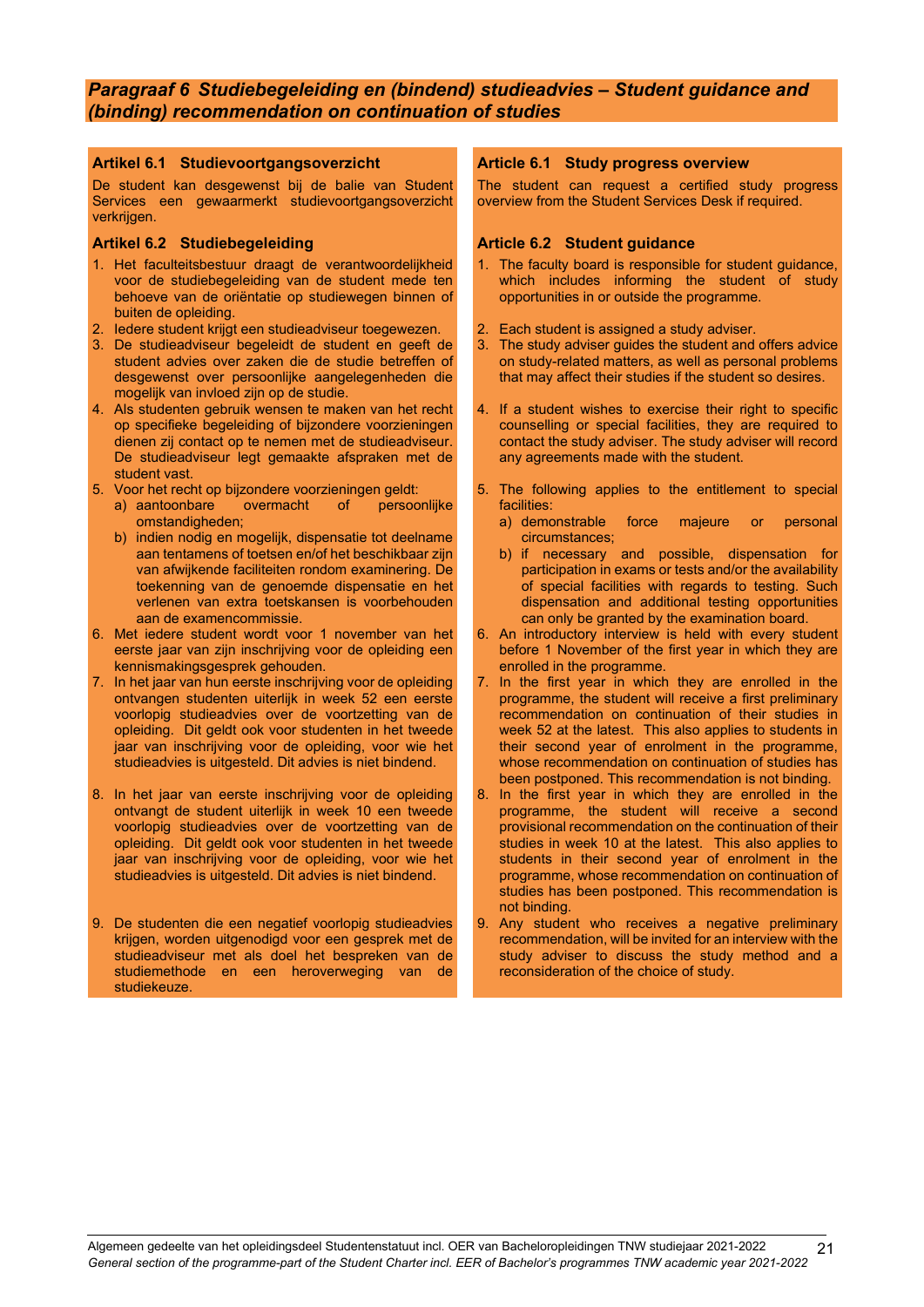### <span id="page-21-0"></span>**Artikel 6.3 (Bindend) Studieadvies**

- 1. Aan iedere student wordt aan het eind van zijn eerste jaar van inschrijving voor de opleiding een schriftelijk advies uitgebracht over de voortzetting van zijn studie binnen de opleiding, onder voorbehoud van artikel 6.4. Dit advies is gebaseerd op de studieresultaten van de student, en kan een positief of negatief advies zijn, met inachtneming van de artikelen 6.4 en 6.5.
- 2. Het uitbrengen van het studieadvies, als bedoeld in lid 1, is door het instellingsbestuur gemandateerd aan het opleidingsbestuur.
- 3. Bij het uitbrengen van het studieadvies worden de resultaten meegeteld van onderwijsonderdelen die ook in het volgende studiejaar geldig blijven.
	- a) Bij het vaststellen van het aantal behaalde EC's onderwijseenheden en onderwijsonderdelen mee van het onderwijs dat is geprogrammeerd in het eerste jaar van de opleiding waarover het studieadvies wordt uitgebracht.
	- b) Aan de student toegekende vrijstellingen voor onderwijseenheden en onderwijsonderdelen van het eerste jaar tellen mee bij het vaststellen van het aantal behaalde EC's.
	- c) Het opleidingsbestuur kan opleidingsspecifieke eisen stellen waaraan moet zijn voldaan. Deze eisen zijn opgenomen in de opleidingsspecifieke bijlage. Opleidingsspecifieke eisen mogen niet inhouden dat alle onderwijseenheden of – onderdelen van een bepaalde leerlijn moeten zijn behaald<sup>34</sup>.
- 4. Aan het definitieve studieadvies als bedoeld in lid 1 kan een afwijzing verbonden worden als de student, naar het oordeel van het opleidingsbestuur, niet geschikt moet worden geacht voor de opleiding omdat
	- de student minder dan 45 EC van het eerste jaar succesvol heeft afgerond, óf
	- 45 EC of meer van het eerste jaar succesvol heeft<br>afgerond, maar niet voldoet aan de afgerond, maar niet voldoet aan de opleidingsspecifieke eisen (als bedoeld in lid 3 sub c van dit artikel).

Een *studieadvies waaraan een afwijzing is verbonden* wordt een *bindend studieadvies* genoemd (BSA).

- 5. In zijn afweging om aan een studieadvies een afwijzing te verbinden, betrekt het opleidingsbestuur op verzoek van de student diens persoonlijke omstandigheden.
	- a) Onder persoonlijke omstandigheden wordt verstaan ziekte van de betrokkene, lichamelijk, zintuigelijke of andere functiestoornis van de betrokkene, zwangerschap van de betrokkene, bijzondere familieomstandigheden, topsport of topcultuur van de betrokkene en het lidmaatschap van de universiteitsraad, faculteitsraad, opleidingscommissie of een bestuur (categorie 3 of

4 conform de Regeling FOBOS).

b) De persoonlijke omstandigheden dienen, in overleg met de studieadviseur, te worden voorgelegd aan de Commissie Persoonlijke Omstandigheden (CPO) voor toetsing. De aanvraag voor toetsing van de persoonlijke omstandigheden dient te worden ondersteund door bewijsstukken.

#### <span id="page-21-1"></span>**Article 6.3 (Binding) Recommendation on continuation of studies**

- 1. Each student receives a written recommendation on the continuation of their studies within the programme at the end of the first year of enrolment in the programme concerning, subject to Article 6.4. This recommendation is based on the student's study results and may be positive or negative recommendation, in compliance with Articles 6.4 and 6.5.
- 2. The issuing of the recommendation on continuation of studies as referred to in paragraph 1 is mandated by the institutional board to the programme board.
- Results of completed parts of a study unit that remain valid beyond the current academic year are counted when issuing the recommendation on continuation of studies.
	- a) Only credits from study units and parts of study units in the first year of the programme that issues the final recommendation, count for determining the number of EC's.
	- b) Exemptions granted to the student for study units and parts of study units of the first year count for determining the number of credits.
	- c) The programme board may set programme-specific requirements that must be met. These requirements are included in the programme-specific appendix. Programme-specific requirements may not state that all study units or parts of a study unit of a certain educational curriculum must be completed<sup>35</sup>.
- 4. The recommendation on continuation of studies as referred to in paragraph 1 may involve rejection from the programme, if the student, in the opinion of the programme board, is not deemed suitable for the programme because
	- the student has passed in total less than 45 ECs of the first year, or
	- has passed 45 ECs or more of the first year, but does not meet the programme-specific requirements (as referred to in paragraph 3c of this Article).

A *recommendation on continuation of studies that involves rejection* is referred to as a *binding recommendation on continuation of studies (*BSA).

- 5. In its deliberations on attaching a rejection to a recommendation on continuation of studies, the programme board will take into account the student's personal circumstances at their request.
	- a) Personal circumstances are understood to be illness of the person involved, a physical, sensory or other impairment of the person involved, pregnancy of the person involved, exceptional family circumstances, top-level sports or top-level culture of the person involved and the membership of the university council, faculty council, programme committee or a board (category 3 or 4 in accordance with the FOBOS regulations).
	- b) The personal circumstances must be submitted to the Personal Circumstances Committee (CPO) for assessment. The application for assessment of the personal circumstances must be substantiated with evidence.

<span id="page-21-2"></span><sup>34</sup> Bijvoorbeeld: 'Alle wiskunde-onderwijseenheden uit het B1-programma moeten zijn behaald' mag dus niet, 'Drie van de vier wiskundeonderwijseenheden uit het B1-programma moeten zijn behaald' mag wel.

<span id="page-21-3"></span><sup>35</sup> For example: 'The student must have passed all mathematics study units from the B1 programme' is not permitted, whereas 'The student must have passed not less than 3 of the 4 mathematics study units from the B1 programme' is permitted.

Algemeen gedeelte van het opleidingsdeel Studentenstatuut incl. OER van Bacheloropleidingen TNW studiejaar 2021-2022 *General section of the programme-part of the Student Charter incl. EER of Bachelor's programmes TNW academic year 2021-2022* 22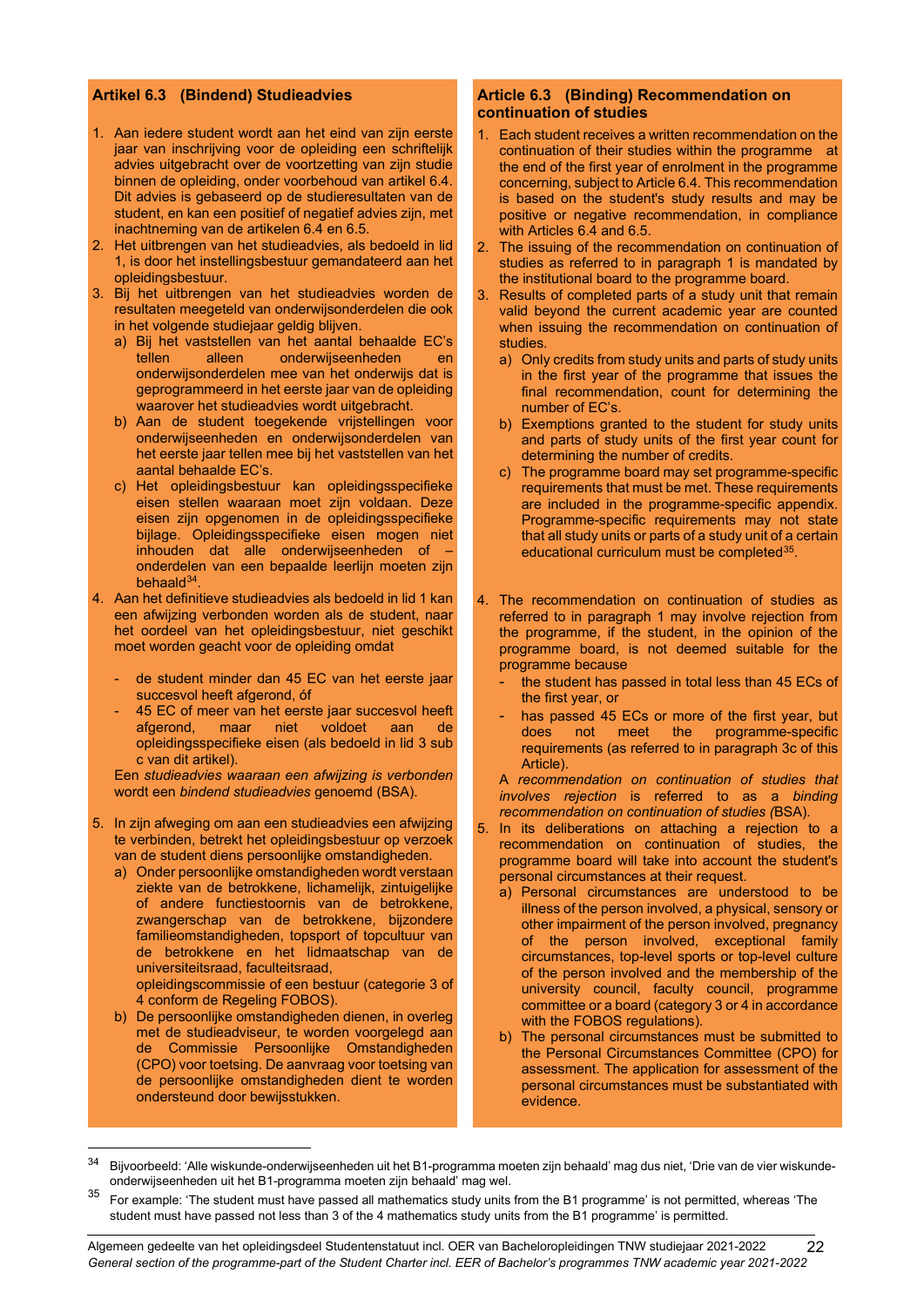- c) De CPO beoordeelt de geldigheid en de ernst van de persoonlijke omstandigheden. Hierover wordt een advies uitgebracht aan het opleidingsbestuur en de betreffende studieadviseur.
- d) Het oordeel van de CPO wordt meegenomen in de afweging van het opleidingsbestuur. Uitsluitend persoonlijke omstandigheden die door de student na intreden ervan zo spoedig als redelijkerwijs kan worden verlangd bij de studieadviseur zijn gemeld, worden door het opleidingsbestuur betrokken in zijn afweging.
- 6. Voordat het opleidingsbestuur tot een afwijzing overgaat, moet het de student een waarschuwing geven onder bepaling van een redelijke termijn waarbinnen de studieresultaten tot genoegen van het opleidingsbestuur moeten zijn verbeterd. Ook stelt het opleidingsbestuur de student in de gelegenheid te worden gehoord, voordat het tot een afwijzing overgaat (artikel 7.8b lid 4 WHW).
- 7. In het besluit van het opleidingsbestuur met betrekking tot het bindend studieadvies wordt melding gemaakt van de mogelijkheid om in beroep te gaan. Uitsluitend tegen een studieadvies waaraan een afwijzing is verbonden kan door de student binnen 6 weken beroep worden aangetekend bij het College van Beroep voor de Examens.
- 8. Als aan studenten een studieadvies is uitgebracht waaraan een afwijzing is verbonden, kunnen zij zich gedurende een periode van drie daaropvolgende studiejaren niet meer inschrijven voor dezelfde opleiding.
- 9. Indien een student zich na de periode genoemd in lid 8 van dit artikel opnieuw voor de desbetreffende bacheloropleiding inschrijft, wordt deze inschrijving aangemerkt als diens eerste inschrijving en zijn de desbetreffende bepalingen van deze paragraaf onverkort van toepassing.
- c) The CPO assesses the validity and seriousness of the personal circumstances. A recommendation is issued to the programme board and the relevant study adviser.
- d) The programme board takes the judgement of the CPO into account in its handling of the student's request. The programme board will only take into account in its deliberations personal circumstances that have been reported to the study adviser by the student as soon as can reasonably be expected after they arose.
- 6. Before issuing a rejection, the programme board must first issue a warning to the student, while giving them a reasonable term to improve their study results, to the programme board's satisfaction. Moreover, the student has the right to be heard by the programme board before the issue of a binding recommendation (Article 7.8b, paragraph 4 WHW).
- 7. The decision of the programme board with respect to the binding recommendation on the continuation of studies mentions the possibility of filing an appeal. Objections are only possible for a recommendation on continuation of studies involving rejection and the student may lodge an appeal within 6 weeks with the Board of Appeal for Examinations.
- 8. If a binding recommendation on continuation of studies has been issued to the student, they may not enrol in the same programme for a period of 3 subsequent academic years.
- 9. If a student re-enrols in the programme concerned after the period referred to in paragraph 8 of this Article, this enrolment is designated as their first-year enrolment and the relevant provisions of this paragraph apply in full.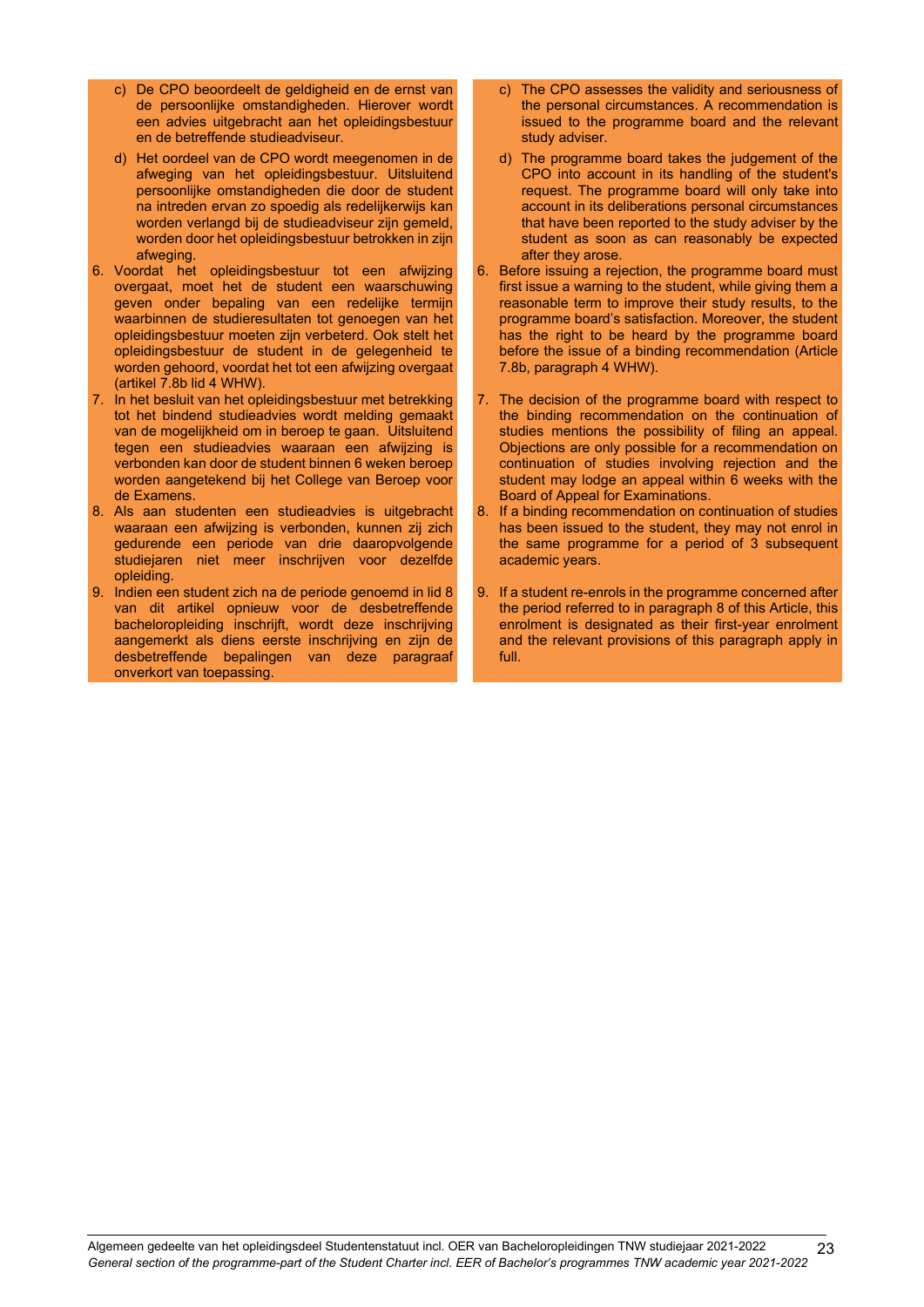#### <span id="page-23-0"></span>**Artikel 6.4 Staken van de opleiding**

- 1. Als staken van de opleiding wordt beschouwd het niet meer volgen van onderwijs of afleggen van enige vorm van toetsing voor deze opleiding, waarbij de student:
	- a) een uitschrijvingsverzoek doet aan de UT, óf
	- b) zich uitschrijft voor de opleiding aan de UT, waarbij de student zich voor een andere opleiding aan de UT inschrijft en daarmee overstapt naar de andere opleiding op de UT, óf
	- c) met een bewijs betaald collegegeld aan een andere instelling voor hoger onderwijs verder gaat studeren.
- 2. Aan een student van wie uiterlijk 31 januari van diens eerste jaar van inschrijving voor de opleiding via Studielink het verzoek tot uitschrijving is ontvangen – en die vóór of per 1 februari wordt uitgeschreven en zich in datzelfde studiejaar niet opnieuw voor dezelfde opleiding inschrijft – wordt geen studieadvies uitgebracht als bedoeld in lid 1 van artikel 6.3. Indien bedoelde student zich opnieuw voor de desbetreffende bacheloropleiding inschrijft, wordt deze inschrijving aangemerkt als diens eerste inschrijving.
- 3. Aan de student die na 1 februari wordt uitgeschreven voor de opleiding aan de UT wordt door de opleiding die door de student is gestaakt een studieadvies uitgebracht als bedoeld in lid 1 van artikel 6.3.

#### <span id="page-23-1"></span>**Artikel 6.5 Uitstellen studieadvies**

- 1. Het studieadvies als bedoeld in artikel 6.3 lid 1 kan worden uitgesteld, indien:
	- a) de student voor de opleiding is ingeschreven op of ná 1 oktober van het desbetreffende studiejaar, al dan niet vanwege overstap in de zin van artikel 6.4 lid 1b, en uiterlijk op 31 augustus van dat studiejaar niet heeft voldaan aan de norm gesteld in artikel 6.3 lid 4, óf
	- b) als gevolg van persoonlijke omstandigheden aan het einde van het eerste jaar van inschrijving voor de opleiding nog geen uitspraak kan worden gedaan over de studiecapaciteiten van een student.
- 2. Als de student voor wie het studieadvies zoals bedoeld in artikel 6.3 lid 1, is uitgesteld op grond van artikel 6.5 lid 1, zich in een volgend studiejaar opnieuw inschrijft voor de betreffende opleiding, geldt als uiterste datum voor het studieadvies het einde van het tweede jaar van inschrijving voor de betreffende opleiding. In ieder geval wordt binnen 6 weken na de datum van inschrijving schriftelijk meegedeeld vóór welke datum de opleiding het definitieve studieadvies zal uitbrengen. Voor dit studieadvies geldt dezelfde norm als gesteld in artikel 6.3 lid 3.

In geval van uitstel op grond van lid 1 sub a wordt het studieadvies uitgebracht door de opleiding van de nieuwe inschrijving.

<span id="page-23-4"></span>3. Voor de student die vóór 1 oktober overstapt naar een andere opleiding binnen de UT wordt het studieadvies niet uitgesteld op grond van overstappen en dus geldt geen aanpassing van de norm als bedoeld in artikel 6.3 lid 4.

#### <span id="page-23-2"></span>**Article 6.4 Discontinuation of enrolment**

- 1. The programme is considered to be discontinued if the student stops taking courses or any form of tests of the programme and:
	- a) Submits a request for termination of enrolment to the UT, or
	- b) De-enrols for the programme at the UT, while they enrol in another programme at the UT and thus transfer to the other UT programme, or
	- c) Starts a study at another institution of higher education with a 'proof of paid tuition fee'.
- 2. If in their first year of enrolment for the programme, a student submits a request to terminate enrolment through Studielink not later than 31 January and they are de-enrolled before or on 1 February and they do not re-enrol for the same programme in that same academic year, a study recommendation as referred to in paragraph 1 of Article 6.3 will not be issued. If this student does re-enrol in the relevant programme, this enrolment is designated as their first-year enrolment.
- 3. Students who are de-enrolled after 1 February for the programme at the UT, will receive a study recommendation on continuation of studies as referred to in Article 6.3 paragraph 1 from the programme they discontinued.

#### <span id="page-23-3"></span>**Article 6.5 Postponing recommendation on continuation of studies**

- 1. The recommendation on continuation of studies as referred to in Article 6.3 paragraph 1 may be postponed if:
	- a) the student is enrolled in the programme on or after 1 October of the relevant academic year, whether or not this is due to a transfer as outlined in Article 6.4 paragraph 1b, and on 31 August at the latest has not met the requirements set in Article 6.3, paragraph 4, or
	- b) if personal circumstances preclude rendering an opinion on a student's academic capacities at the end of the first year of enrolment in the programme.
- 2. If the student whose recommendation on continuation of studies as referred to in Article 6.3, paragraph 1 has been postponed based on Article 6.5, paragraph 1, reenrols in a subsequent academic year for the relevant programme, the end of the second year of enrolment in the relevant programme applies as the new deadline for the final recommendation. Within 6 weeks after the enrolment date the student will be notified in writing when the programme will issue the final recommendation. The same requirement as set out in Article 6.3, paragraph 3 applies to this recommendation.

In case of postponement based on paragraph 1a the recommendation on continuation of studies is issued by the programme in which the student is newly enrolled.

For students who transfer to a different programme within the UT before 1 October, the recommendation on continuation of studies will not be postponed on the basis of transfer and thus there will be no adjustment of the requirements as stipulated in Article 6.3 paragraph 4.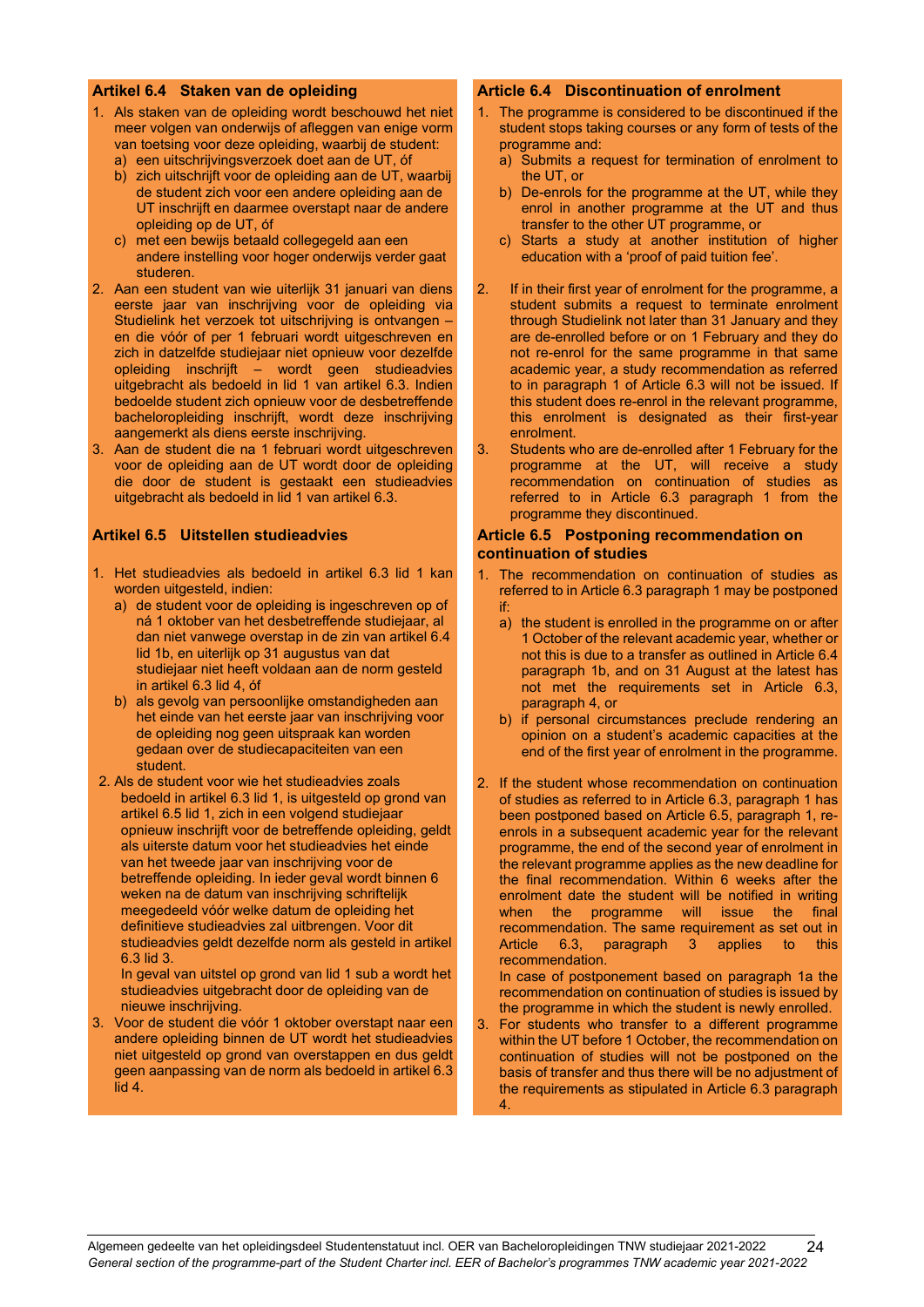## *Paragraaf 7 Studeren met een functiebeperking – Studying with a functional impairment*

## <span id="page-24-0"></span>**Artikel 7.1 Studeren met een functiebeperking**

- 1. Onder een functiebeperking wordt verstaan een lichamelijk zintuiglijke of andere functiestoornis die de student kan beperken in de studievoortgang.
- 2. Op basis van een gesprek met de studieadviseur wordt in overleg met de student verkend welke aanpassingen zoals bedoeld in artikel 2 van de Wet Gelijke Behandeling op grond van Handicap/ Chronische ziekte (WGB h/cz) voor deze student het meest doeltreffend geacht worden.
- 3. Aanpassingen zijn gericht op het wegnemen van specifieke belemmeringen bij het volgen van het onderwijsprogramma en/of het afleggen van tentamens. Waar nodig kunnen dit voorzieningen betreffen omtrent toegankelijkheid van infrastructuur (gebouwen, onderwijsruimtes en faciliteiten) en studiemateriaal, aanpassingen in de toetsing, alternatieve leerroutes of een studieplan op maat. Bij het treffen van aanpassingen dient het bereiken van de eindtermen te zijn gewaarborgd.
- 4. Op basis van het onder lid 2 bedoelde gesprek stelt de student een verzoek op tot aanpassingen. Dit verzoekschrift wordt, zo mogelijk 3 maanden voordat de student zal deelnemen aan onderwijs, tentamens en toetsen waarvoor de aanpassing bedoeld is, ingediend bij het faculteitsbestuur.
- 5. Het verzoekschrift wordt onderbouwd door bescheiden (zoals een verklaring van een BIG-geregistreerde arts of een BIG-geregistreerde psycholoog of, als er sprake is van dyslexie, van BIG-geregistreerde GZ-psycholoog of –orthopedagoog) die redelijkerwijs nodig zijn voor de beoordeling ervan.
- 6. Het faculteitsbestuur beslist binnen een termijn van 20 werkdagen na ontvangst, of zoveel eerder als de urgentie van de aanvraag noodzakelijk maakt, over de toewijsbaarheid van het verzoek bedoeld in lid 4, en stelt de student en de betrokken studieadviseur van zijn oordeel in kennis.
- 7. De studieadviseur draagt er zorg voor dat de relevante betrokkenen tijdig worden geïnformeerd over de aanpassingen die zijn verleend aan een student met een functiebeperking.
- 8. Als het faculteitsbestuur het verzoekschrift niet of niet geheel honoreert, stelt het faculteitsbestuur de student van de daaraan ten grondslag liggende motieven op de hoogte en wijst de student op de mogelijkheid van bezwaar en beroep. Bezwaar dient binnen 6 weken, nadat de beslissing aan betrokkene is bekend gemaakt, schriftelijk te worden ingediend bij het loket voor de bezwaar- en beroepschriften (en klachten) van de balie van de Student Services.
- 9. Bij toekenning van aanpassing wordt aangegeven voor welke periode deze toekenning geldig is. Voor het einde van de periode zal door aanvrager en betrokken studieadviseur een evaluatie plaatsvinden. Hierin zal zowel de effectiviteit van de geboden aanpassingen als de noodzaak tot voortzetting ervan besproken worden.
- 10. Als er sprake is van dyslexie, wordt er bij toekenning van extra tijd voor een toets maximaal 15 minuten extra per klokuur toegekend.

#### <span id="page-24-1"></span>**Article 7.1 Studying with a functional impairment**

- 1. A functional impairment is a physical, sensory, or other impairment that might limit the student's academic progress.
- Based on a discussion with the study adviser, the student will be consulted to determine which adjustments as referred to in Article 2 of the Equal Treatment Act on the basis of a Handicap/Chronic Illness (WGB h/cz) are deemed most effective for this student.
- 3. Adjustments are intended to remove specific obstructions when following the curriculum and/or sitting exams. Where necessary, these may concern facilities pertaining to the accessibility of infrastructure (buildings, classrooms, and teaching facilities) and study material, changes to examination, alternative courses, or a custom study plan. Realising the intended learning outcomes must be guaranteed when implementing changes.
- 4. Based on the interview described in paragraph 2, the student submits a written application for the facilities in consultation with the study adviser. The application is submitted to the faculty board, preferably 3 months before the student is to participate in classes, exams, and tests for which the facilities are required.
- 5. The application is supported by documents that can reasonably be requested to assess the application (such as a letter from a doctor or psychologist registered in the BIG register, or in case of dyslexia from a health care psychologist or a remedial educationalist, also registered in the BIG register).
- 6. The faculty board makes a decision, within 20 working days of receipt of the application or earlier if the urgency of the application necessitates it, on the validity of the application as described in paragraph 4, and informs the student and the study adviser of its decision.
- 7. The study adviser ensures that the relevant parties involved are informed in due time of the facilities granted to the student with a disability.
- 8. Should the faculty board turn down the application in full or in part, the faculty board will inform the student of the reason for this rejection and the possibilities for lodging an objection or an appeal. Objections must be submitted in writing within 6 weeks, of the decision being announced to the relevant party, at the Complaints Desk at Student Services.
- 9. Should extra facilities be granted, it will be stated for what term this grant will apply. The applicant and the study adviser will evaluate the facilities before the end of this term. During this evaluation, the parties will discuss the effectiveness of the facilities provided and whether they should be continued.
- 10. In the case of dyslexia, an additional period of 15 minutes for every hour is granted in the event additional time for a test is granted.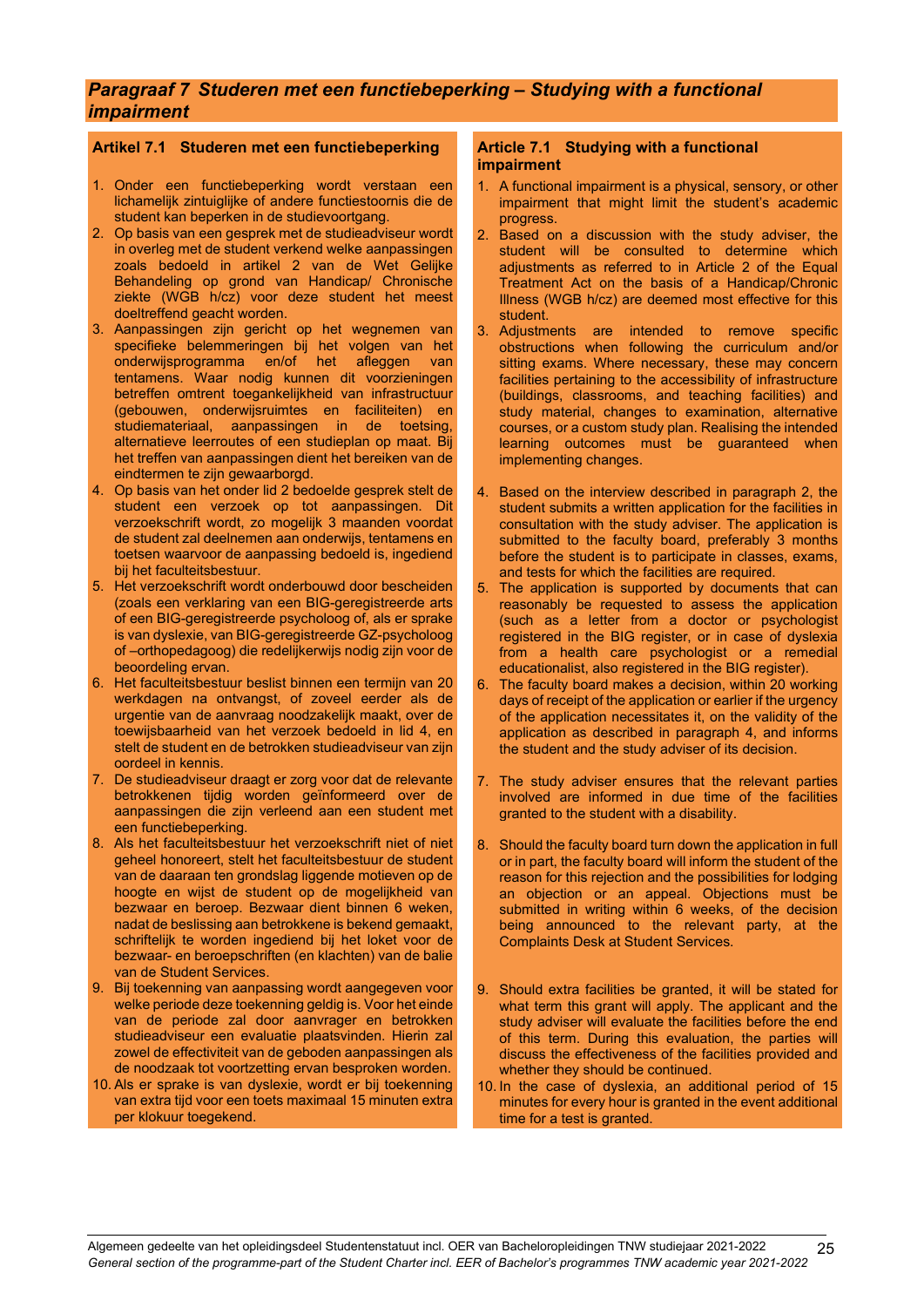## <span id="page-25-0"></span>*Paragraaf 8 Wijzigingen, overgangsregelingen, beroep en bezwaar – Amendments, transitional arrangements, appeals and objections*

*Toelichting 8.5 en 8.9: instemmingsrecht FR; adviesrecht OLC. Explanation paragraph 8.5 and 8.9: right of consent FC, right of consultation PC.*

#### <span id="page-25-1"></span>**Artikel 8.1 Strijdigheid met de regeling**

Indien andere aanvullende regelingen en/of bepalingen over het onderwijs en/of examens in strijd zijn met deze onderwijs- en examenregeling, dan gaat het bepaalde in deze onderwijs- en examenregeling voor.

#### <span id="page-25-3"></span>**Artikel 8.2 Fouten of onvolledigheden in de administratie**

Indien in een uitslag, een cijferlijst of een overzicht van het studieverloop van de student een kennelijke vergissing is gemaakt, is zowel de opleiding als de student verplicht om dit direct na constatering ervan, aan de andere partij kenbaar te maken en mee te werken aan het ongedaan maken van de gemaakte vergissing.

#### <span id="page-25-5"></span>**Artikel 8.3 Wijziging regeling**

- 1. Inhoudelijke wijzigingen van deze regeling worden door het faculteitsbestuur bij afzonderlijk besluit vastgesteld.
- 2. Inhoudelijke wijzigingen van deze regeling zijn in beginsel niet van toepassing op het lopende studiejaar. Inhoudelijke wijzigingen kunnen wel van toepassing zijn op het lopende studiejaar indien belangen van de studenten hierdoor redelijkerwijze niet worden geschaad of als er sprake is van overmacht.
- 3. Wijzigingen in deze regeling zijn niet van invloed op besluiten die eerder door de examencommissie zijn genomen.

#### <span id="page-25-7"></span>**Artikel 8.4 Overgangsregeling**

- 1. Bij wijziging van deze onderwijs- en examenregeling stelt het faculteitsbestuur zo nodig een overgangsregeling vast.
- 2. De overgangsregeling wordt gepubliceerd op de website van de opleiding.
- 3. Uitgangspunten bij de overgangsregeling in het geval het onderwijsprogramma wordt gewijzigd:
	- a) Wijzigingen in het onderwijsprogramma worden bekendgemaakt voorafgaand aan het studiejaar waarin de wijzigingen worden ingevoerd.
	- b) Er kan niet worden gegarandeerd dat alle onderwijseenheden van de opleiding, zoals die bestonden bij de inschrijving van studenten voor die opleiding, tot hun onderwijsprogramma blijven behoren. Het onderwijsprogramma zoals dat het meest recent door het faculteitsbestuur is vastgesteld is uitgangspunt bij het vaststellen van de uitslag van het bachelorexamen.
- 4. In de overgangsregeling wordt in ieder geval opgenomen:
	- a) welke onderwijseenheden of onderwijsonderdelen die zijn vervallen equivalent zijn aan onderwijseenheden of delen van onderwijseenheden uit het geldende – in de opleidingsspecifieke bijlage opgenomen - onderwijsprogramma;
	- b) dat als een onderwijseenheid of onderwijsonderdeel zonder praktische oefeningen wordt geschrapt uit het programma, in het studiejaar daarna minimaal tweemaal de gelegenheid wordt geboden schriftelijk of mondeling tentamen af te leggen of op andere wijze een beoordeling te verkrijgen;
	- c) dat als een onderwijseenheid of onderwijsonderdeel met praktische oefeningen wordt geschrapt uit het programma en in het studiejaar daarna geen gelegenheid meer wordt geboden tot het doen van de betreffende praktische oefeningen, minstens één

#### <span id="page-25-2"></span>**Article 8.1 Conflicts with the regulations**

If other additional regulations and/or provisions pertaining to teaching and/or examinations conflict with these education and examination regulations, the present education and examination regulations take precedence.

#### <span id="page-25-4"></span>**Article 8.2 Administrative errors**

If, following the publication of a result, a grade list, or an overview of a student's progress, an apparent error is discovered, the discoverer, be it the university or the student, is required to make this known to the other party immediately upon finding the error and to cooperate with rectification of the error.

#### <span id="page-25-6"></span>**Article 8.3 Amendments to the regulations**

- 1. Substantive amendments to these education and examination regulations are determined by the faculty board in a separate decision.
- 2. In principle, substantive amendments to these regulations do not apply to the current academic year. Substantive amendments to these regulations may apply to the current academic year if the interests of the students are not prejudiced within reasonable bounds, or in situations of force majeure.
- 3. Amendments to these regulations have no effect on earlier decisions of the examination board.

#### <span id="page-25-8"></span>**Article 8.4 Transitional arrangement**

- 1. In the case of amendments to the education and examination regulations, the faculty board may decide on a transitional arrangement.
- 2. The transitional arrangement will be published on the website of the programme.
- 3. Basic principles for a transitional arrangement if a curriculum is changed:
	- a) Changes to a curriculum are published before the start of the academic year in which they are to apply.
	- b) No guarantee can be given that all the study units of a programme, as they existed at the time of a student's enrolment in a programme, will continue to be part of their programme. The curriculum as most recently approved by the faculty board serves as the basis for establishing the results of the bachelor's final examination.
- 4. The transitional arrangement will always include:
	- a) which lapsed study units or parts of study units are equivalent to study units or parts of study units in the current curriculum included in the programmespecific appendix.
	- b) that if a study unit or part of a study unit without practical exercises is removed from the curriculum, there will be at least two opportunities in the subsequent academic year to take a written or oral exam or to obtain an assessment by some other means;
	- c) that if a study unit or part of a study unit that involves practical exercises is removed from the curriculum, and during the subsequent academic year no opportunities are offered to carry out these practical exercises, at least one study unit is designated as a suitable replacement for the lapsed study unit;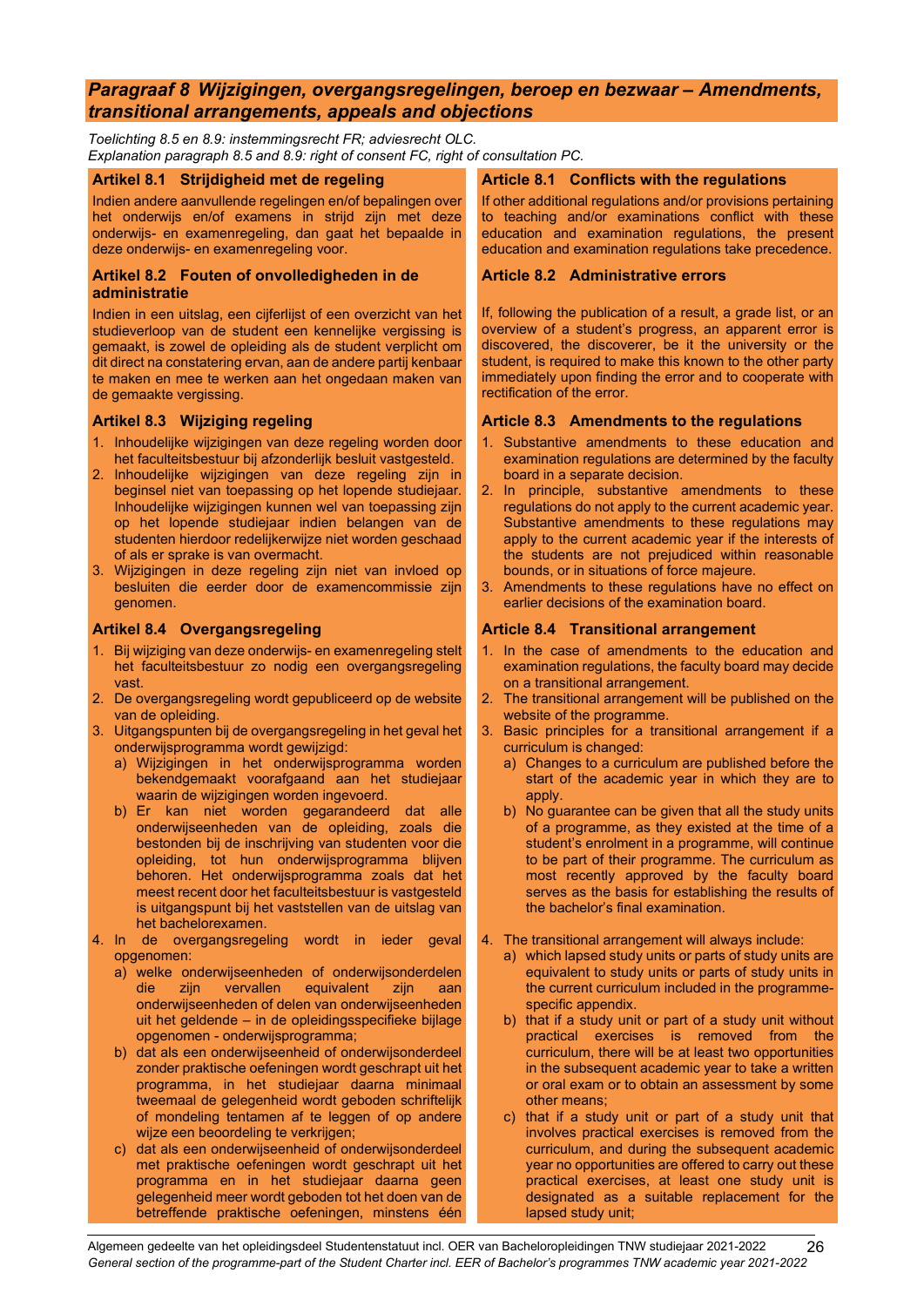onderwijseenheid wordt aangewezen die gedaan kan worden in plaats van de vervallen onderwijseenheid;

- d) de geldigheidsduur van de overgangsregeling.
- 5. De overgangsregeling behoeft de instemming van de examencommissie met de bepalingen van lid 4.
- 6. De examencommissie kan in bijzondere gevallen in positieve zin voor de student afwijken van het aantal malen en de wijze waarop tentamens van vervallen<br>onderwijseenheden of toetsen van vervallen onderwijseenheden onderwijsonderdelen kunnen worden afgelegd.

#### <span id="page-26-0"></span>**Artikel 8.5 Beoordeling onderwijs- en examenregeling**

- 1. Het faculteitsbestuur draagt zorg voor een regelmatige beoordeling van de onderwijs- en examenregeling en weegt daarbij, ten behoeve van de bewaking, en zo nodig bijstelling van de studielast, het tijdsbeslag dat daaruit voor de student voortvloeit.
- 2. De opleidingscommissie heeft volgens artikel 9.18 van de WHW deels advies- en deels instemmingsrecht op delen van de onderwijs- en examenregeling.
- 3. De opleidingscommissie heeft tot taak jaarlijks de wijze van uitvoeren van de onderwijs- en examenregeling te beoordelen.

#### <span id="page-26-2"></span>**Artikel 8.6 Beroep en bezwaar**

Beroep tegen beslissingen van de examencommissie of van de examinator en bezwaar tegen beslissingen van het faculteitsbestuur op grond van deze regeling dient binnen zes weken, nadat de beslissing aan betrokkene is bekend gemaakt, schriftelijk te worden ingediend bij het loket voor de bezwaar- en beroepschriften (en klachten) van de balie van de Student Services.

#### <span id="page-26-4"></span>**Artikel 8.7 Hardheidsclausule**

In geval van aantoonbare onredelijkheid of onbillijkheid van overwegende aard kan de examencommissie dan wel het opleidingsbestuur toestaan dat wordt afgeweken van de bepalingen in deze regeling. Leidend daarbij is welk gremium (examencommissie of opleidingsbestuur) volgens deze regeling de taak of bevoegdheid heeft om een beslissing te nemen over of een uitzondering te maken op een bepaling uit deze regeling.

#### <span id="page-26-6"></span>**Artikel 8.8 Bekendmaking**

De onderwijs- en examenregeling en de regels en richtlijnen van de examencommissie worden via de website van de opleiding bekendgemaakt.

#### <span id="page-26-8"></span>**Artikel 8.9 Inwerkingtreding**

Deze regeling treedt in werking op 1 september 2021 en vervangt de regeling van 1 september 2020.

Vastgesteld door het faculteitsbestuur van de Faculteit Technische Natuurwetenschappen, gelet op de artikelen 9.5, 9.15 eerste lid 1 onder a, 7.13 eerste en tweede lid, 9.38b, 9.18 eerste lid onder a en 7.59 van de Wet op het hoger onderwijs en wetenschappelijk onderzoek (WHW), en na instemming van de faculteitsraad.

Enschede, d.d. 17 juni 2021

- d) the period of validity of the transitional arrangement.
- 5. The transitional arrangement requires the approval of the examination board pursuant to the provisions of paragraph 4.
- 6. In exceptional cases, and if this is to the student's advantage, the examination board may allow a deviation from the number of times and the way in which an exam or a test for a lapsed study unit or a lapsed part of a study unit can be taken.

#### <span id="page-26-1"></span>**Article 8.5 Assessment education and examination regulations**

- 1. The faculty board is responsible for the regular assessment of the education and examination regulations and takes into account the resultant study load for the students to enable this to be monitored and adjusted if necessary.
- 2. In accordance with Article 9.18 of the WHW, the programme committee has an advisory role on some parts of the education and examination regulations and a right of consent on other parts.
- 3. The programme committee annually assesses the way in which the education and examination regulations are implemented.

#### <span id="page-26-3"></span>**Article 8.6 Appeal and objections**

An appeal against a decision made by the examination board or an examiner, and objections to decisions made by the faculty board on the basis of these regulations, must be submitted in writing to the Complaints Desk at Student Services within six weeks after notification of the decision.

#### <span id="page-26-5"></span>**Article 8.7 Hardship clause**

In the event of demonstrable, considerable unreasonableness and unfairness, departures from the provisions of these regulations can be permitted by the examination board or the programme board, as suggested in the relevant articles of these regulations. The guiding principle here is which body has the authority to make a decision on or to make an exception to a provision of these regulations.

#### <span id="page-26-7"></span>**Article 8.8 Publication**

The education and examination regulations and the rules and regulations of the examination board are published on the programme's website.

#### <span id="page-26-9"></span>**Article 8.9 Entry into force**

These regulations take effect on 1 September 2021 and supersede the regulations of 1 September 2020.

Enacted by the board of the Faculty of Science and Technology, in view of Articles 9.5, 9.15, first paragraph under a, 7.13, first and second paragraph, 9.38, under b, and 9.18, first paragraph under a, and 7.59 of the Higher Education and Research Act (WHW), and after consent of the faculty council.

Enschede, 17 June 2021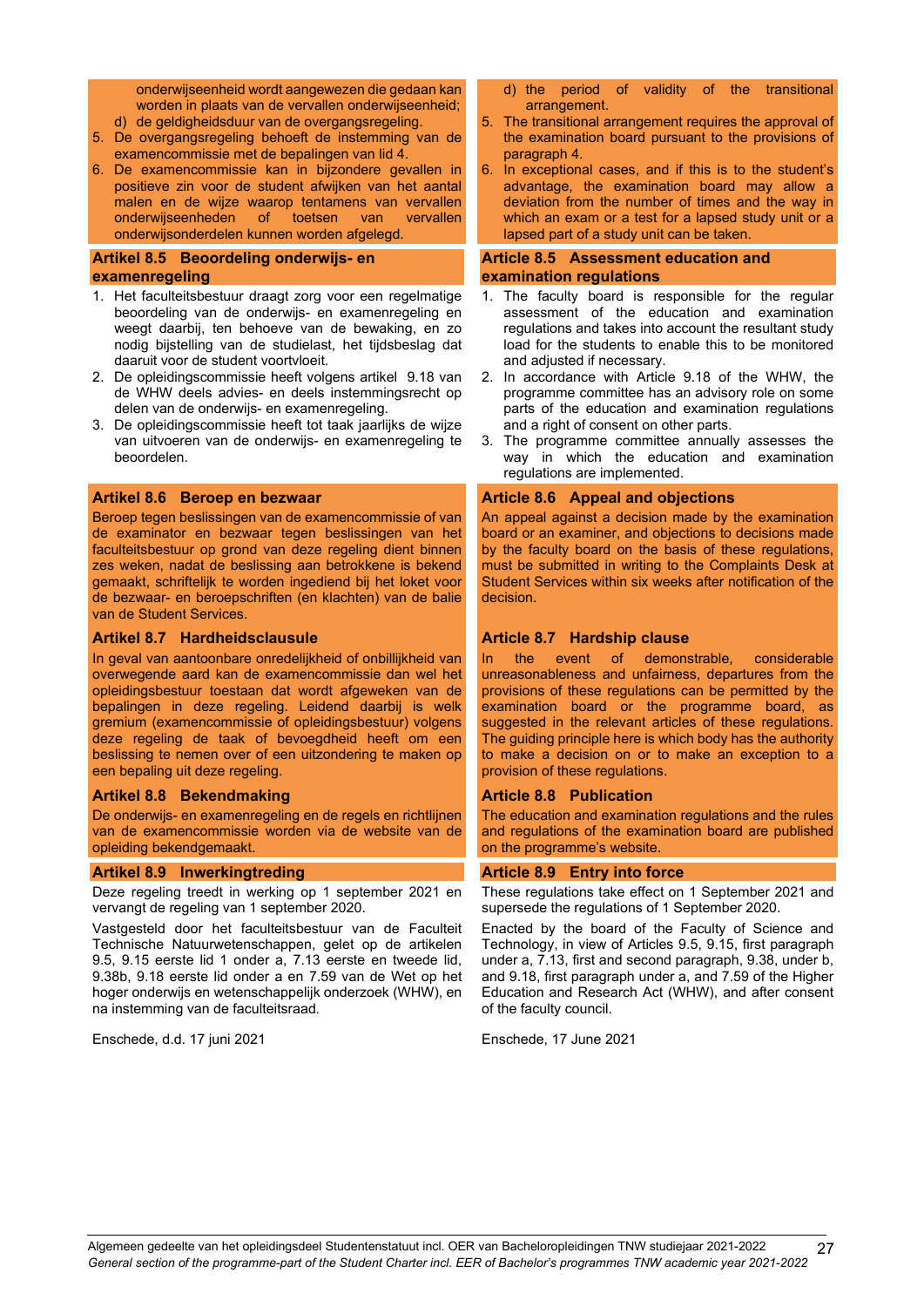## <span id="page-27-0"></span>*Memorie van toelichting*

- We spreken van *geïntegreerd* onderwijs als het onderwijs bestaat uit verschillende onderdelen die van elkaar afhankelijk zijn. Deze onderdelen worden integraal getoetst. Geïntegreerd onderwijs wordt geregistreerd als één onderwijseenheid, met één cijfer. De onderdelen van geïntegreerde onderwijseenheden kunnen met een EC-aanduiding voor het tijdsbeslag en cijfers worden weergegeven op een cijferlijst.
- We spreken van *samenhangend* onderwijs als het onderwijs bestaat uit verschillende onderdelen die aan elkaar gerelateerd zijn. Deze onderdelen worden los getoetst. Samenhangend onderwijs wordt geregistreerd als meerdere onderwijseenheden met ieder een eigen cijfer. De module waaronder het samenhangend onderwijs valt krijgt geen cijfer.
- Opleidingen bepalen zelf welke modules geïntegreerd zijn en welke samenhangend.
- Het aantal EC's van een onderwijseenheid is voor alle deelnemers aan de onderwijseenheid gelijk. Het is niet toegestaan dat hetzelfde onderwijs met dezelfde leerdoelen en toetsing voor verschillende aangewezen doelgroepen een verschillend aantal EC's oplevert.
- Het is mogelijk om onderdelen van een geïntegreerde onderwijseenheid van bacheloropleiding A aan te bieden als een aparte onderwijseenheid met aangepaste leerdoelen en toetsing voor bacheloropleiding B.

## <span id="page-27-1"></span>*Explanatory memorandum*

- When we speak of *integrated* education, we mean an integrated study unit that consists of different interdependent parts. These parts are assessed in an integrated manner. Integrated education is registered as one study unit, with 1 grade. The parts of an integrated study unit can be listed with "ECs" (as a measure of invested time) and grades are presented on a grade list.
- When we speak of *coherent* education, we mean that the education consists of different parts which are related. These parts are assessed separately. Coherent education is registered as separate study units with their own grades. The coherent module itself is not graded.
- Bachelor programmes decide for themselves which modules are integrated and which are coherent.
- The number of ECs for a study unit is the same for all participating students. It is not possible for different designated target groups of students to receive different ECs for the same "study content and assessment".
- It is possible to offer parts of an integrated study unit as a different study unit (with other learning objectives and assessment) to students of another bachelor programme.

## <span id="page-27-2"></span>*Toelichting op terminologie in toetsing en de structuur van de module.*

## <span id="page-27-3"></span>*Explanatory notes on terminology of assessment and the structure of a module.*

| <b>Termen in toetsing</b>                                                                                                                                | <b>Terminology in assessment</b>                                                                                       |  |
|----------------------------------------------------------------------------------------------------------------------------------------------------------|------------------------------------------------------------------------------------------------------------------------|--|
| De afronding van de bachelor is het examen                                                                                                               | The bachelor is assessed with a final examination                                                                      |  |
| Een onderwijseenheid wordt getoetst met een tentamen                                                                                                     | A study unit is assessed with an exam.                                                                                 |  |
| Onderwijsonderdelen worden getoetst met toetsen. Een<br>toets kan de volgende vormen hebben: een schriftelijke                                           | Parts of a study unit are assessed with tests. A test can<br>have the following forms: a written test, an assignment,  |  |
| toets, een opdracht, een mondelinge toets, de beoordeling<br>van praktische oefeningen als bedoeld in artikel 1.2, of een<br>combinatie van deze vormen. | an oral test, the assessment of practical exercises as<br>referred to in Article 1.2, or a combination of these forms. |  |

You can find the words 'study unit', part of study unit, Exam in the list of definitions (Article 1.2).